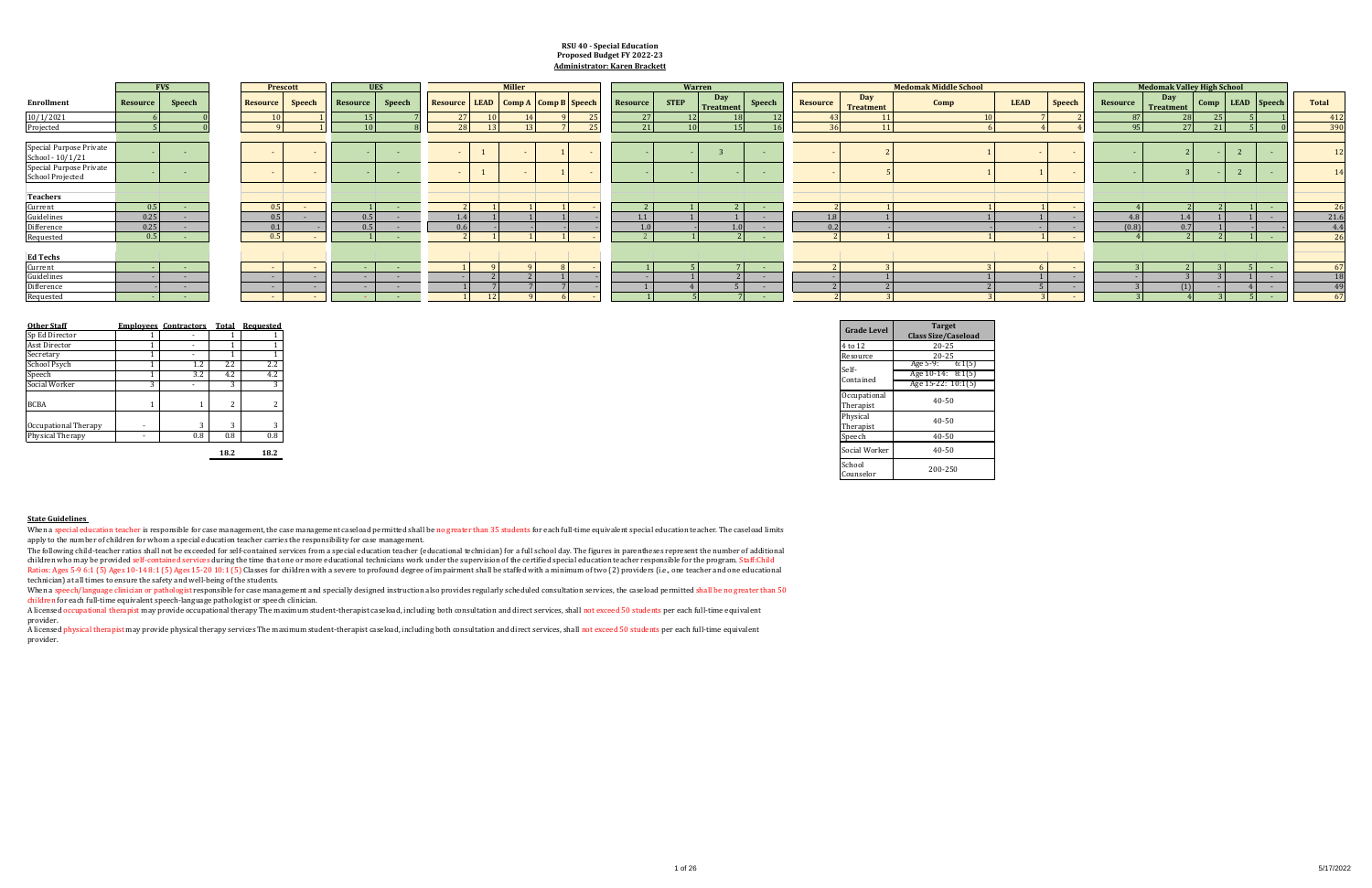|                                |                       |                   |                          |                  | <b>Ed Techs</b>            |                          |                                  |                         |
|--------------------------------|-----------------------|-------------------|--------------------------|------------------|----------------------------|--------------------------|----------------------------------|-------------------------|
|                                |                       |                   |                          | <b>Hours</b> per |                            |                          | under 35 Hours Per Budgeted Days | <b>Total Salary and</b> |
| <b>Employee</b>                | Position              | <b>School FTE</b> |                          | Week             | hours                      | Day                      | Per Year                         | <b>Benefits</b>         |
| <b>Medomak Middle School</b>   |                       |                   |                          |                  |                            |                          |                                  |                         |
| <b>Resource Room Placement</b> |                       |                   |                          |                  |                            |                          |                                  |                         |
| Colleen C. Jaques              | Teacher               | $\mathbf{1}$      |                          |                  |                            | $\overline{a}$           | 182                              | \$106,894               |
| Mindy L. Gould                 | Ed Tech               |                   |                          | 35               | $\mathbf x$                | $\overline{7}$           | 190                              | \$26,024                |
| Kelly A. Steppe                | Teacher               | $\mathbf{1}$      |                          |                  |                            |                          | 182                              | \$79,683                |
| Katherine G. Libby             | Ed Tech               |                   |                          | 35               | $\mathbf x$                | 7                        | 190                              | \$41,862                |
|                                |                       |                   |                          |                  |                            |                          |                                  |                         |
| Composite                      |                       |                   |                          |                  |                            |                          |                                  |                         |
| Penelope C. Christ             | Teacher-Composite     | $\mathbf{1}$      |                          |                  |                            | $\overline{a}$           | 182                              | \$94,407                |
| Erin E. Strout                 | Ed Tech-Composite     |                   |                          | 35               | x                          | $\overline{7}$           | 190                              | \$41,765                |
| Keren Lufkin                   | Ed Tech-Composite     |                   |                          | 35               | $\mathbf x$                | $\overline{7}$           | 190                              | \$36,361                |
| Sara Severson                  | Ed Tech-Composite     |                   | ÷,                       | 35               | $\mathbf x$                | $\overline{7}$           | 190                              | \$40,781                |
|                                |                       |                   |                          |                  |                            |                          |                                  |                         |
| Day Treatment                  |                       |                   |                          |                  |                            |                          |                                  |                         |
| Ashley N. Bissonnette          | Teacher-Day Treatment | $\mathbf{1}$      |                          |                  |                            |                          | 182                              | \$70,732                |
| Benjamin E. Flynn              | Ed Tech-Day Treatment |                   |                          | 35               | $\mathbf x$                | 7                        | 190                              | \$49,841                |
| Connor Theroux                 | Ed Tech-Day Treatment |                   |                          | 35               | $\mathbf x$                | 7                        | 190                              | \$49,409                |
| Debra Sedgwick                 | Ed Tech-Day Treatment |                   |                          | 35               | $\mathbf x$                | 7                        | 190                              | \$40,866                |
|                                |                       |                   |                          |                  |                            |                          |                                  |                         |
| <b>LEAD</b>                    |                       |                   |                          |                  |                            |                          |                                  |                         |
| <b>Emilee DuRoss</b>           | Teacher-LEAD          | $\mathbf{1}$      |                          |                  |                            |                          | 182                              | \$56,439                |
| Nadine Dubord                  | Ed Tech-LEAD          |                   |                          | 35               | $\mathbf x$                | 7                        | 190                              | \$40,129                |
| Stephen Tracey                 | Ed Tech-LEAD          |                   |                          | 35               | $\bar{\mathbf{x}}$         | $\overline{7}$           | 190                              | \$37,767                |
| Heidi Hall                     | Ed Tech-LEAD          |                   |                          | 35               | $\mathbf x$                | 7                        | 190                              | \$47,362                |
| Vacant                         | Ed Tech-LEAD          |                   | $\overline{\phantom{a}}$ | 35               | $\mathbf x$                | $\overline{7}$           | 190                              | \$56,557                |
| Vacant                         | Ed Tech-LEAD          |                   |                          | 35               | $\bar{\mathbf{x}}$         | 7                        | 190                              | \$56,557                |
| Chuong Nguyen                  | Social Worker         | $\mathbf{1}$      |                          |                  | ÷.                         | $\overline{\phantom{a}}$ | 182                              | \$93,741                |
| Kellie Burgess                 | BCBA                  | 0.5               |                          |                  |                            | ä,                       | 91                               | \$48,026                |
|                                |                       |                   |                          |                  |                            |                          |                                  |                         |
| <b>Miller School</b>           |                       |                   |                          |                  |                            |                          |                                  |                         |
| <b>Resource Room Placement</b> |                       |                   |                          |                  |                            |                          |                                  |                         |
| Amber Webber                   | Teacher               | $\mathbf{1}$      |                          |                  |                            | ÷                        | 182                              | \$85,266                |
| Vacant                         | Teacher               | $\mathbf{1}$      |                          |                  | $\sim$                     | $\overline{\phantom{a}}$ | 182                              | \$106,389               |
| Vacant                         | Ed Tech               |                   |                          | 35               | $\bar{\mathbf{x}}$         | $\overline{7}$           | 190                              | \$55,151                |
|                                |                       |                   |                          |                  |                            |                          |                                  |                         |
| <b>Composite A</b>             |                       |                   |                          |                  |                            |                          |                                  |                         |
| Michelle E. LaFrance           | Teacher-Composite A   | $1\,$             |                          |                  |                            |                          | 182                              | \$98,351                |
| Rachel Korenkiewicz            | Ed Tech-Composite A   |                   |                          | 35               | $\mathbf x$                | 7                        | 190                              | \$53,166                |
| Maryjo Lewis                   | Ed Tech-Composite A   |                   | ÷.                       | 35               | $\bar{\mathbf{x}}$         | $\overline{7}$           | 190                              | \$42,571                |
| Sharity M. Colson              | Ed Tech-Composite A   |                   | ٠                        | 35               | $\mathbf x$                | 7                        | 190                              | \$39,979                |
| Colleen J. Kindell-Leeman      | Ed Tech-Composite A   |                   | ٠                        | 35               | $\mathbf x$                | 7                        | 190                              | \$45,704                |
| Victoria L. Austin             |                       |                   | ä,                       | 35               |                            | 7                        | 190                              | \$23,355                |
| Amber M. Jones                 | Ed Tech-Composite A   |                   |                          | 35               | $\mathbf x$<br>$\mathbf x$ | 7                        | 190                              | \$30,958                |
|                                | Ed Tech-Composite A   |                   |                          | 35               |                            | 7                        | 190                              | \$42,173                |
| Nancy Saulniers                | Ed Tech-Composite A   |                   | ä,                       | 35               | $\mathbf x$                | 7                        | 190                              |                         |
| Cynthia Kaboskie               | Ed Tech-Composite A   |                   |                          | 35               | $\mathbf x$                | $\overline{7}$           | 190                              | \$36,114                |
| Vacant                         | Ed Tech-Composite A   |                   |                          |                  | $\mathbf x$                |                          |                                  | \$56,557                |
|                                |                       |                   |                          |                  |                            |                          |                                  |                         |
| <b>Composite B</b>             | Teacher-Composite B   |                   |                          |                  |                            |                          |                                  |                         |
| Shina D. Barrows               |                       | $1\,$             |                          |                  | ÷                          | ÷,                       | 182                              | \$66,824                |
| Leslie A. Parent               | Ed Tech-Composite B   |                   |                          | 35               | X                          | 7                        | 190                              | \$48,416                |
| Stephanie L. Rogers            | Ed Tech-Composite B   |                   |                          | 35               | x                          | 7                        | 190                              | \$37,550                |
| Kayla Fairfield                | Ed Tech-Composite B   |                   |                          | 35               | $\bar{\mathbf{x}}$         | 7                        | 190                              | \$48,864                |
| Catrina M. Levesque            | Ed Tech-Composite B   |                   | ٠                        | 35               | $\mathbf x$                | $\overline{7}$           | 190                              | \$43,328                |
| Caitlin E. Jean                | Ed Tech-Composite B   |                   |                          | 35               | $\mathbf x$                | $\overline{7}$           | 190                              | \$23,082                |
| Kristina R. Gibbs              | Ed Tech-Composite B   |                   | ÷,                       | 35               | $\mathbf x$                | $\overline{7}$           | 190                              | \$43,523                |
| Courtney Farrin                | Ed Tech-Composite B   |                   |                          | 35               | $\mathbf x$                | 7                        | 190                              | \$20,495                |
| Vacant                         | Ed Tech-Composite B   |                   | ÷,                       | 35               | $\bar{\mathbf{x}}$         | 7                        | 190                              | \$56,557                |
|                                |                       |                   |                          |                  |                            |                          |                                  |                         |
| <b>LEAD</b>                    |                       |                   |                          |                  |                            |                          |                                  |                         |
| Andrea L. Reichard             | Teacher-LEAD          | $\mathbf{1}$      |                          |                  |                            | $\overline{\phantom{a}}$ | 182                              | \$95,148                |
| Sarah Thatcher                 | Ed Tech-LEAD          |                   |                          | 35               | X                          | $\overline{7}$           | 190                              | \$33,135                |
| Melody M. Davis                | Ed Tech-LEAD          |                   |                          | 35               | $\mathbf x$                | $\overline{7}$           | 190                              | \$42,693                |
| Kathy A. Kee                   | Ed Tech-LEAD          |                   |                          | 35               | $\bar{\mathbf{x}}$         | 7                        | 190                              | \$40,683                |
| Leah Durkee                    | Ed Tech-LEAD          |                   | ٠                        | 35               | $\mathbf x$                | 7                        | 190                              | \$52,114                |
| Jennifer L. Harvey             | Ed Tech-LEAD          |                   |                          | 35               | $\mathbf x$                | $\overline{7}$           | 190                              | \$53,520                |
| Alexa Genthner                 | Ed Tech-LEAD          |                   | ٠                        | 35               | $\mathbf x$                | $\overline{7}$           | 190                              | \$27,542                |
| Sarah B. Davis                 | Ed Tech-LEAD          |                   |                          | 35               | $\mathbf x$                | $\overline{7}$           | 190                              | \$53,098                |
| Nicole Libby                   | Ed Tech-LEAD          |                   | ÷,                       | 35               | $\mathbf x$                | 7                        | 190                              | \$27,542                |
| Vacant                         | Ed Tech-LEAD          |                   |                          | 35               | $\bar{\mathbf{x}}$         | $\overline{7}$           | 190                              | \$49,527                |
| Vacant                         | Ed Tech-LEAD          |                   | $\frac{1}{2}$            | 35               | $\mathbf x$                | 7                        | 190                              | \$56,557                |
| <b>Total Miller School</b>     |                       |                   |                          |                  |                            |                          |                                  | 1,635,932               |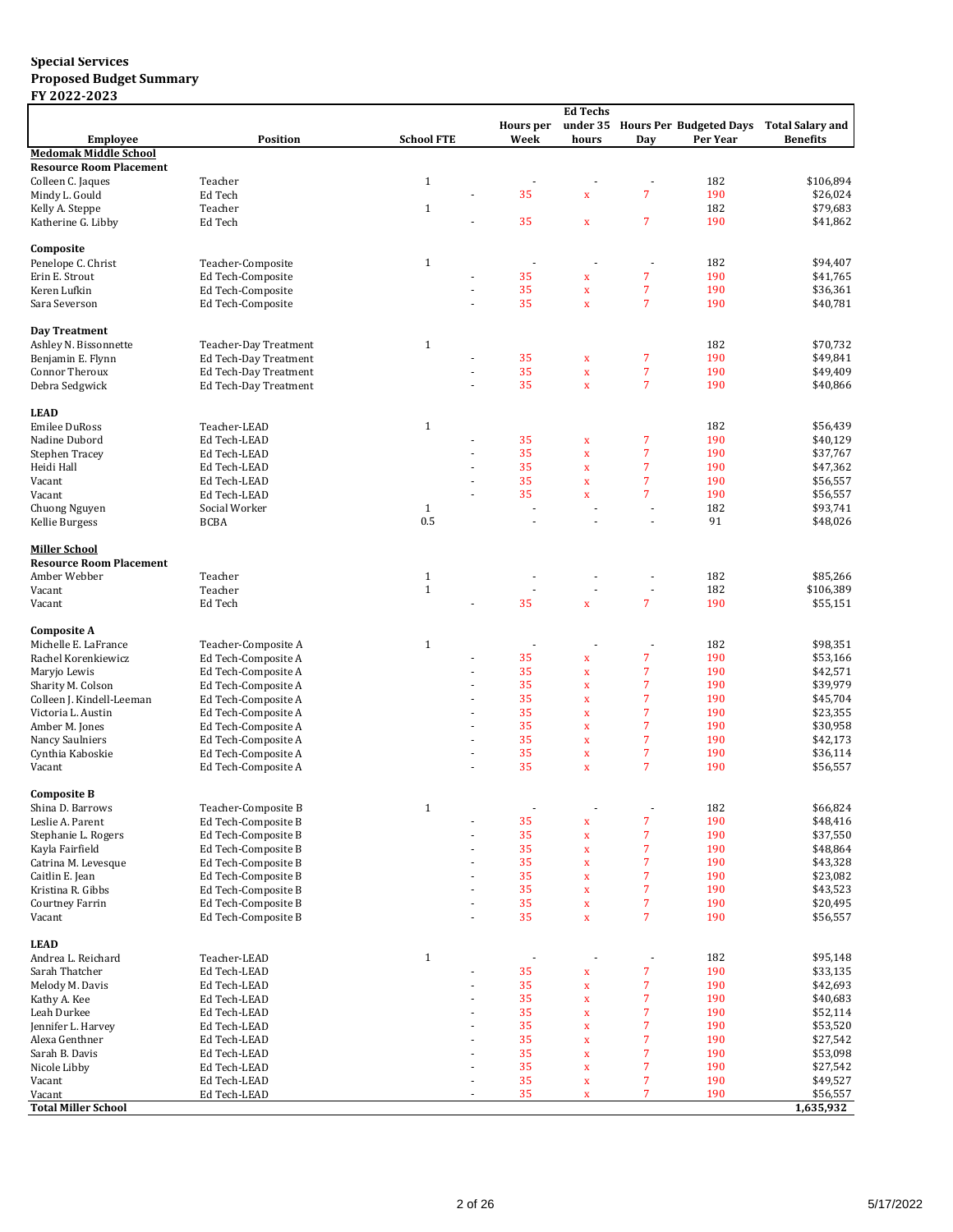|                                        |                       |                          |                          | <b>Ed Techs</b>          |                          |          |                                                   |
|----------------------------------------|-----------------------|--------------------------|--------------------------|--------------------------|--------------------------|----------|---------------------------------------------------|
|                                        |                       |                          | Hours per                |                          |                          |          | under 35 Hours Per Budgeted Days Total Salary and |
| <b>Employee</b>                        | <b>Position</b>       | <b>School FTE</b>        | Week                     | hours                    | Day                      | Per Year | <b>Benefits</b>                                   |
|                                        |                       |                          |                          |                          |                          |          |                                                   |
| <b>Prescott Memorial School</b>        |                       |                          |                          |                          |                          |          |                                                   |
| <b>Resource Room Placement</b>         |                       |                          |                          |                          |                          |          |                                                   |
| Haley A. Mank                          | Teacher               | 0.5                      |                          |                          |                          | 91       | \$29,735                                          |
| <b>Total Prescott Memorial School</b>  |                       |                          |                          |                          |                          |          | 29,735                                            |
|                                        |                       |                          |                          |                          |                          |          |                                                   |
| <b>Union Elementary School</b>         |                       |                          |                          |                          |                          |          |                                                   |
| <b>Resource Room Placement</b>         |                       |                          |                          |                          |                          |          |                                                   |
| Kimberly Bruno                         | Teacher               | $\mathbf{1}$             |                          |                          |                          | 182      | \$74,329                                          |
| <b>Total Union Elementary School</b>   |                       |                          |                          |                          |                          |          | 182                                               |
|                                        |                       |                          |                          |                          |                          |          |                                                   |
| <b>Warren Community School</b>         |                       |                          |                          |                          |                          |          |                                                   |
| <b>Resource Room Placement</b>         |                       |                          |                          |                          |                          |          |                                                   |
| Lisa M. Reibel                         | Teacher               | $\mathbf{1}$             |                          |                          |                          | 182      | \$85,725                                          |
| Mary Elizabeth Flick Pope              | Teacher               | $\mathbf{1}$             |                          |                          | ä,                       | 182      | \$101,993                                         |
| Suzan Wayne                            | Ed Tech               |                          | 35                       | $\mathbf x$              | $\overline{7}$           | 190      | \$44,015                                          |
|                                        |                       |                          |                          |                          |                          |          |                                                   |
| Day Treatment                          |                       |                          |                          |                          |                          |          |                                                   |
| Jill L. Ganz                           | Teacher-Day Treatment | $\mathbf{1}$             |                          |                          |                          | 182      | \$67,841                                          |
| <b>Stacey Fowler</b>                   | Teacher-Day Treatment | $\mathbf{1}$             | ÷,                       |                          | $\overline{\phantom{a}}$ | 182      | \$67,393                                          |
| Heather J. Grotton-Emerson             | Ed Tech-Day Treatment |                          | 35                       | X                        | 7                        | 190      | \$54,171                                          |
| Vacant                                 | Ed Tech-Day Treatment |                          | 35                       | $\mathbf x$              | 7                        | 190      | \$55,151                                          |
| Elizabeth L. Smith                     | Ed Tech-Day Treatment |                          | 35                       | $\mathbf x$              | 7                        | 190      | \$29,454                                          |
| Vacant                                 | Ed Tech-Day Treatment |                          | 35                       | $\mathbf x$              | $\overline{7}$           | 190      | \$56,557                                          |
| Keshia Jameson                         | Ed Tech-Day Treatment |                          | 35                       | $\mathbf x$              | 7                        | 190      | \$39,253                                          |
| Stacey A. Holub                        | Ed Tech-Day Treatment |                          | 35                       | $\mathbf x$              | 7                        | 190      | \$29,454                                          |
| Benjamin Cooke                         | Ed Tech-Day Treatment |                          | 35                       | $\bar{\mathbf{x}}$       | $\overline{7}$           | 190      | \$29,805                                          |
|                                        |                       |                          |                          |                          |                          |          |                                                   |
| <b>STEP</b>                            |                       |                          |                          |                          |                          |          |                                                   |
| Madison R. Sturks                      | Teacher-STEP          | $\mathbf{1}$             |                          |                          |                          | 182      | \$60,674                                          |
| Kimberly A. Durkee                     | Ed Tech-Step          |                          | 35                       | $\mathbf x$              | 7                        | 190      | \$50,670                                          |
| Jennifer G. Grindle                    | Ed Tech-Step          |                          | 35                       | $\mathbf x$              | 7                        | 190      | \$23,355                                          |
| Crystal A. Young                       | Ed Tech-Step          |                          | 35                       | $\mathbf x$              | 7                        | 190      | \$54,375                                          |
| Kelly Tracey                           | Ed Tech-Step          |                          | 35                       | $\mathbf x$              | 7                        | 190      | \$40,866                                          |
| Michelle Kondracki                     | Ed Tech-Step          |                          | 35                       | $\mathbf x$              | $\overline{7}$           | 190      | \$52,744                                          |
| Kyle A. Reniche                        | Social Worker         | $\mathbf{1}$             |                          | ×                        | ÷.                       | 182      | \$89,398                                          |
| <b>Total Warren Community School</b>   |                       |                          |                          |                          |                          |          | 1,032,894                                         |
|                                        |                       |                          |                          |                          |                          |          |                                                   |
| <b>Freindship Village School</b>       |                       |                          |                          |                          |                          |          |                                                   |
| <b>Resource Room Placement</b>         |                       |                          |                          |                          |                          |          |                                                   |
| Haley A. Mank                          | Teacher               | 0.5                      |                          |                          |                          | 91       | 57,038                                            |
| <b>Total Friendship Village School</b> |                       |                          |                          |                          |                          |          | 57,038                                            |
|                                        |                       |                          |                          |                          |                          |          |                                                   |
| <b>Medomak Valley High School</b>      |                       |                          |                          |                          |                          |          |                                                   |
| <b>Resource Room Placement</b>         |                       |                          |                          |                          |                          |          |                                                   |
| Julia M. Adams                         | Teacher               | $\mathbf{1}$             |                          |                          |                          | 182      | \$106,894                                         |
| Kali S. Martin                         | Teacher               | $\mathbf{1}$             |                          |                          |                          | 182      | \$51,943                                          |
| Gregory W. Rice                        | Teacher               | $\mathbf{1}$             |                          |                          |                          | 182      | \$81,967                                          |
| Staci L. Bowman                        | Teacher               | $\mathbf{1}$             | ÷,                       | $\overline{\phantom{a}}$ | ÷                        | 182      | \$104,398                                         |
|                                        | Ed Tech               |                          | 35.0                     |                          | 7.0                      | 190      | \$42,826                                          |
| Kathleen D. Swan                       |                       | $\overline{\phantom{a}}$ |                          | x                        |                          |          |                                                   |
| Valerie M. Jackson                     | Ed Tech               |                          | 35.0                     | $\mathbf x$              | 7.0                      | 190      | \$52,962                                          |
| Carrie-Sue Stevenson                   | Ed Tech               | ÷,                       | 35.0                     | $\mathbf x$              | 7.0                      | 190      | \$40,955                                          |
|                                        |                       |                          |                          |                          |                          |          |                                                   |
| Day Treatment                          |                       |                          |                          |                          |                          |          |                                                   |
| Tammy K. Anderson                      | Teacher-Day Treatment | $\mathbf{1}$             | $\overline{\phantom{a}}$ | ÷,                       | ÷                        | 182      | \$89,035                                          |
| Stacy L. Turner                        | Teacher-Day Treatment | $1\,$                    | ÷,                       |                          |                          | 182      | \$81,893                                          |
| Jeremiah A. Golding                    | Ed Tech-Day Treatment | $\frac{1}{2}$            | 35.0                     | $\mathbf x$              | 7.0                      | 190      | \$40,866                                          |
| Katlin Puchalski                       | Ed Tech-Day Treatment | $\blacksquare$           | 35.0                     | $\bar{\mathbf{X}}$       | 7.0                      | 190      | \$37,321                                          |
|                                        |                       |                          |                          |                          |                          |          |                                                   |
| Composite                              |                       |                          |                          |                          |                          |          |                                                   |
| Tyler Z. Hilchey                       | Teacher-Composite     | $\mathbf{1}$             |                          |                          |                          | 182      | \$78,826                                          |
| Sheila D. Libby                        | Teacher-Composite     | $\mathbf 1$              | ÷,                       | $\overline{\phantom{a}}$ | ÷,                       | 182      | \$60,916                                          |
| Jasmine Ambridge                       | Ed Tech-Composite     | ÷,                       | 35.0                     | x                        | 7.0                      | 190      | \$49,858                                          |
| Vacant                                 | Ed Tech-Composite     | $\overline{\phantom{a}}$ | 35.0                     | $\mathbf x$              | 7.0                      | 190      | \$21,645                                          |
| Rebecca Lash                           | Ed Tech-Composite     | $\blacksquare$           | 35.0                     | $\bar{\mathbf{X}}$       | 7.0                      | 190      | \$31,597                                          |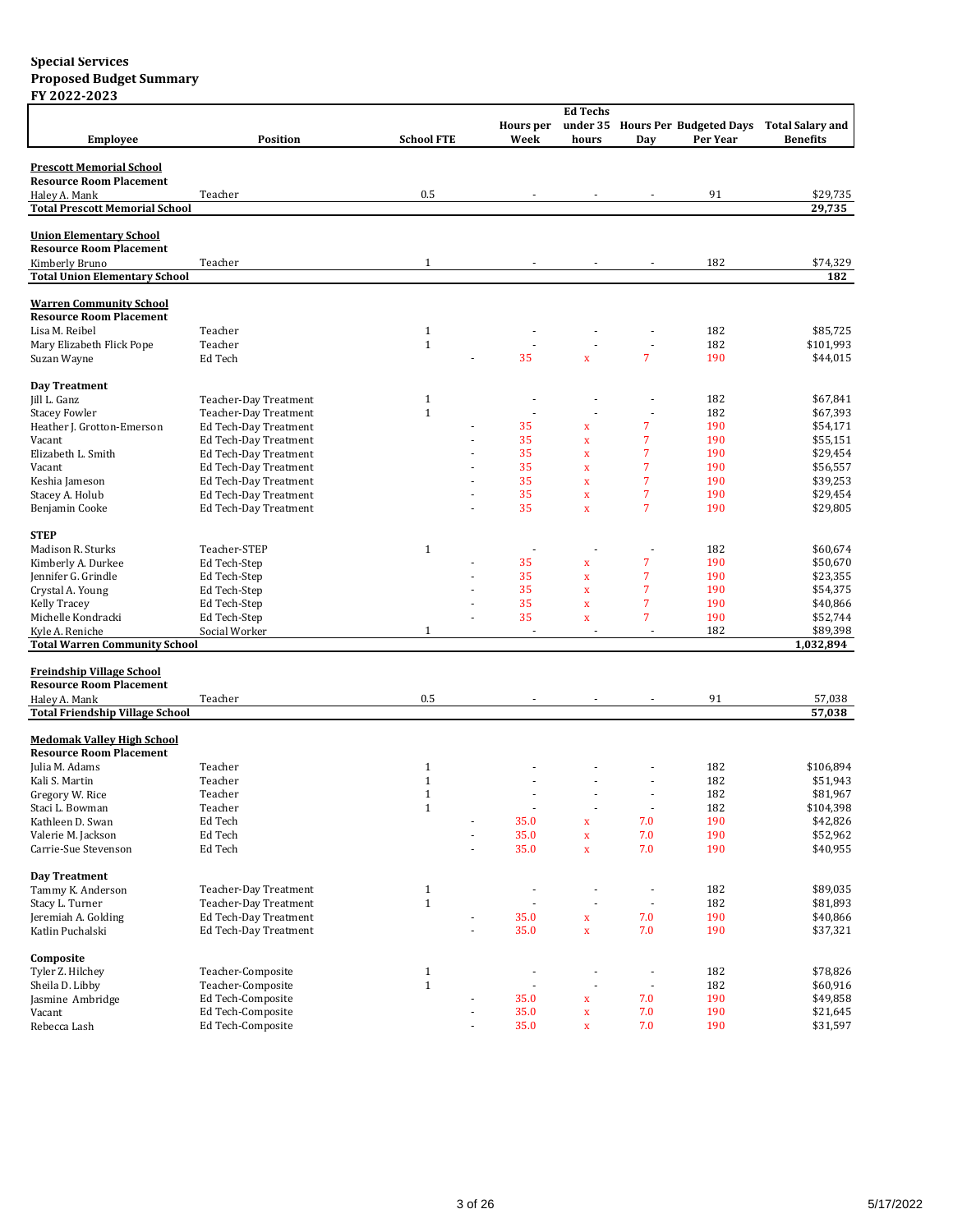|                                         |                                   |                   |                  | <b>Ed Techs</b> |        |                                |                         |
|-----------------------------------------|-----------------------------------|-------------------|------------------|-----------------|--------|--------------------------------|-------------------------|
|                                         |                                   |                   | <b>Hours</b> per | under 35        |        | <b>Hours Per Budgeted Days</b> | <b>Total Salary and</b> |
| <b>Employee</b>                         | <b>Position</b>                   | <b>School FTE</b> | Week             | hours           | Day    | Per Year                       | <b>Benefits</b>         |
|                                         |                                   |                   |                  |                 |        |                                |                         |
| <b>LEAD</b>                             |                                   |                   |                  |                 |        |                                |                         |
| Debra Dean                              | Teacher-LEAD                      |                   |                  |                 |        | 182                            | \$58,526                |
| Niva Jean Poland                        | Ed Tech-LEAD                      |                   | 35.0             | $\mathbf{x}$    | 7.0    | 190                            | \$50,090                |
| Elizabeth Pierce                        | Ed Tech-LEAD                      |                   | 35.0             | $\mathbf{x}$    | 7.0    | 190                            | \$23,082                |
| Patrick Hodgman                         | Ed Tech-LEAD                      |                   | 35.0             | $\mathbf{x}$    | 7.0    | 190                            | \$30,199                |
| <b>Emily Clement</b>                    | Ed Tech-LEAD                      |                   | 35.0             | x               | 7.0    | 190                            | \$50,814                |
| <b>Brian Hallinan</b>                   | Ed Tech-LEAD                      |                   | 35.0             | $\mathbf x$     | 7.0    | 190                            | \$43,805                |
| Sarah Libby                             | Social Worker                     |                   |                  |                 |        | 182                            | \$94,067                |
| Kellie Burgess                          | <b>BCBA</b>                       | 0.5               |                  |                 |        | 91                             | \$48,026                |
| <b>Total Medomak Valley High School</b> |                                   |                   |                  |                 |        |                                | 1,372,510               |
|                                         |                                   |                   |                  |                 |        |                                |                         |
| District-Wide                           |                                   |                   |                  |                 |        |                                |                         |
| <b>Special Services</b>                 |                                   |                   |                  |                 |        |                                |                         |
| Karen M. Brackett                       | Director of Special Services      | 1                 |                  |                 |        | 220                            | 129,911                 |
| Casey Lufkin                            | Asst Director of Special Services |                   |                  |                 | $\sim$ | 210                            | 109,706                 |
| Jennifer L. Brooks                      | Admin Assistant                   |                   | 40               |                 | 8      | 260                            | 70,386                  |
| <b>Heather Halsey</b>                   | School Psychologist               |                   |                  |                 | ٠      | 182                            | 92,052                  |
| <b>Total District-Wide</b>              |                                   |                   |                  |                 |        |                                | 402,055                 |
|                                         |                                   |                   |                  |                 |        |                                |                         |
| <b>Elementary District-Wide</b>         |                                   |                   |                  |                 |        |                                |                         |
| <b>Special Services</b>                 |                                   |                   |                  |                 |        |                                |                         |
| Brian P. Campbell                       | Speech Therapist                  |                   |                  |                 |        | 182                            | 87,364                  |
| <b>Total Elementary District-Wide</b>   |                                   |                   |                  |                 |        |                                | 87,364                  |
|                                         |                                   |                   |                  |                 |        |                                |                         |
| <b>Total Salaries and Benefits</b>      |                                   |                   |                  |                 |        |                                | 4,617,893               |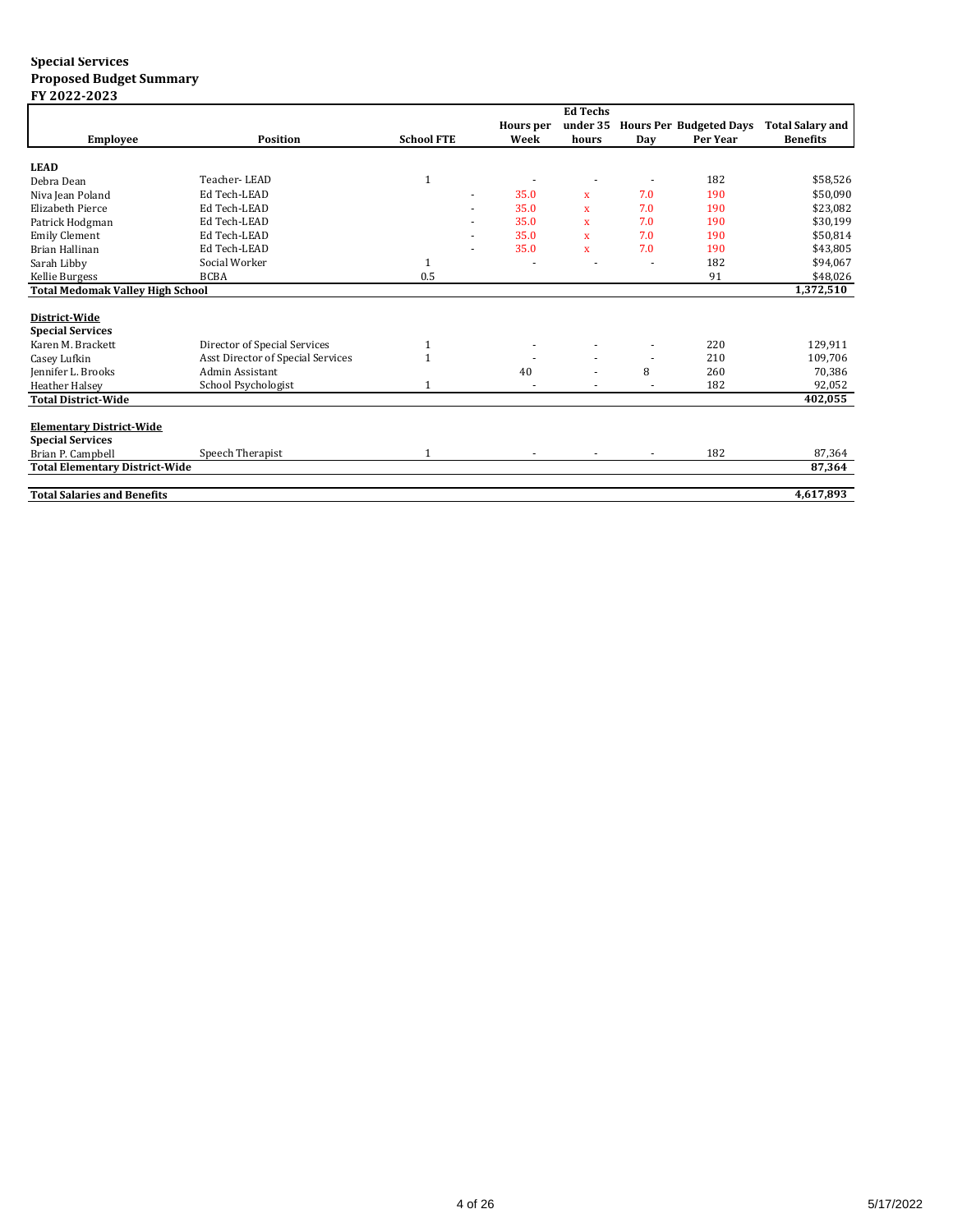|                                                                                                              |                          | 2022-23 Proposed Budget |                      |                   |  |
|--------------------------------------------------------------------------------------------------------------|--------------------------|-------------------------|----------------------|-------------------|--|
| <b>Account Number / Description</b>                                                                          | 2021-22<br><b>Budget</b> | <b>Dollars</b>          | <b>Dollar Change</b> | Percent<br>Change |  |
| <b>Medomak Middle School</b>                                                                                 |                          |                         |                      |                   |  |
| <b>2200 Resource Room Placement</b>                                                                          |                          |                         |                      |                   |  |
| 1000-2200-1000-51010-010 Teacher Salary                                                                      | \$138,491                | \$146,587               | \$8,096              | 5.85%             |  |
| 1000-2200-1000-51020-010 Ed Tech Salary                                                                      | \$36,982                 | \$49,605                | \$12,623             | 34.13%            |  |
| 1000-2200-1000-51210-010 Tutor Salary                                                                        | \$750                    | \$750                   | (\$0)                | 0.00%             |  |
| 1000-2200-1000-51230-010 Substitute Teacher                                                                  | \$10,000                 | \$10,000                | \$0                  | 0.00%             |  |
| 1000-2200-1000-52000-010 Stipends                                                                            | \$1,185                  | \$1,185                 | \$0                  | 0.00%             |  |
| 1000-2200-1000-52000-010 Stipend Benefits                                                                    | \$59                     | \$59                    | \$0                  | 0.00%             |  |
| 1000-2200-1000-52010-010 Teacher Benefits                                                                    | \$32,372                 | \$33,788                | \$1,416              | 4.37%             |  |
| 1000-2200-1000-52020-010 Ed Tech Benefits                                                                    | \$12,275                 | \$16,097                | \$3,822              | 31.14%            |  |
| 1000-2200-1000-52030-010 Substitute Benefits                                                                 | \$245                    | \$245                   | \$0<br>\$0           | 0.00%<br>0.00%    |  |
| 1000-2200-1000-52300-010 Retirement Benefits                                                                 | \$50                     | \$50                    | \$311                | 5.85%             |  |
| 1000-2200-1000-52310-010 Teacher Retirement Benefits<br>1000-2200-1000-52320-010 Ed Tech Retirement Benefits | \$5,318                  | \$5,629                 | \$439                | 29.97%            |  |
| 1000-2200-1000-52330-010 Substitute Retirement Benefits                                                      | \$1,466<br>\$20          | \$1,905<br>\$20         | \$0                  | 0.00%             |  |
| 1000-2200-1000-52510-010 Tuition Reimbursement                                                               | \$735                    | \$3,400                 | \$2,665              | 362.59%           |  |
| 1000-2200-1000-53300-010 Employee Training and Development                                                   | \$300                    | \$300                   | \$0                  | 0.00%             |  |
| 1000-2200-1000-55800-010 Travel Reimbursement                                                                | \$0                      | \$100                   | \$100                | #DIV/0!           |  |
| 1000-2200-1000-56100-010 Instructional Supplies                                                              | \$600                    | \$600                   | \$0                  | 0.00%             |  |
| <b>TOTAL 2200 Resource Room Placement</b>                                                                    | \$240,848                | \$270,320               | \$29,472             | 12.24%            |  |
|                                                                                                              |                          |                         |                      |                   |  |
| <b>2300 Self-Contained Placement</b>                                                                         |                          |                         |                      |                   |  |
| 1000-2300-1000-51010-010 Teacher Salary                                                                      | \$155,729                | \$169,589               | \$13,860             | 8.90%             |  |
| 1000-2300-1000-51020-010 Ed Tech Salary                                                                      | \$247,634                | \$309,800               | \$62,166             | 25.10%            |  |
| 1000-2300-1000-51210-010 Tutor Salary                                                                        | \$750                    | \$750                   | \$0                  | 0.00%             |  |
| 1000-2300-1000-51230-010 Substitute Teacher                                                                  | \$13,422                 | \$13,422                | \$0                  | 0.00%             |  |
| 1000-2300-1000-51500-010 Stipends                                                                            | \$3,893                  | \$3,893                 | \$0                  | 0.00%             |  |
| 1000-2300-1000-52000-010 Stipend Benefits                                                                    | \$1,243                  | \$1,243                 | \$0                  | 0.00%             |  |
| 1000-2300-1000-52010-010 Teacher Benefits                                                                    | \$39,807                 | \$44,711                | \$4,905              | 12.32%            |  |
| 1000-2300-1000-52020-010 Ed Tech Benefits                                                                    | \$125,964                | \$170,907               | \$44,944             | 35.68%            |  |
| 1000-2300-1000-52030-010 Substitute Benefits                                                                 | \$294                    | \$294                   | \$0                  | 0.00%             |  |
| 1000-2300-1000-52300-010 Retirement Benefits                                                                 | \$141                    | \$141                   | \$0                  | 0.00%             |  |
| 1000-2300-1000-52310-010 Teacher Retirement Benefits                                                         | \$5,911                  | \$6,512                 | \$602                | 10.18%            |  |
| 1000-2300-1000-52320-010 Ed Tech Retirement Benefits                                                         | \$6,421                  | \$11,896                | \$5,475              | 85.26%            |  |
| 1000-2300-1000-52330-010 Substitute Retirement Benefits                                                      | \$2,675                  | \$2,675                 | \$0                  | $0.00\%$          |  |
| 1000-2300-1000-52510-010 Tuition Reimbursement                                                               | \$10,865                 | \$5,100                 | (\$5,765)            | $-53.06%$         |  |
| 1000-2300-1000-52520-010 Tuition Reimbursement                                                               | \$4,350                  | \$10,350                | \$6,000              | 137.93%           |  |
| 1000-2300-1000-53300-010 Employee Training and Development                                                   | \$300                    | \$300                   | \$0                  | 0.00%             |  |
| 1000-2300-1000-55630-010 Tuition Paid to Private Schools                                                     | \$225,000                | \$489,485               | \$264,485            | 117.55%           |  |
| 1000-2300-1000-55800-010 Travel Reimbursement                                                                | \$100                    | \$100                   | \$0                  | 0.00%             |  |
| 1000-2300-1000-56100-010 Instructional Supplies                                                              | \$4,000                  | \$4,000                 | \$0                  | $0.00\%$          |  |
| 1000-2300-1000-56400-010 Books and Periodicals                                                               | \$215                    | \$215                   | \$0                  | $0.00\%$          |  |
| 1000-2300-1000-58100-010 Dues and Fees - Memberships                                                         | \$300                    | \$300                   | \$0                  | $0.00\%$          |  |
| 1000-2300-2700-58500-010 Field Trip Transportation                                                           | \$523                    | \$523                   | \$0                  | 0.00%             |  |
| <b>TOTAL 2300 Self-Contained Placement</b>                                                                   | \$849,536                | \$1,246,207             | \$396,671            | 46.69%            |  |
|                                                                                                              |                          |                         |                      |                   |  |
| 2110 Social Worker                                                                                           |                          |                         |                      |                   |  |
| 1000-2800-2110-51060-010 Other Professional Salary                                                           | \$72,077                 | \$145,472               | \$73,395             | 101.83%           |  |
| 1000-2800-2110-52060-010 Other Professional Benefits                                                         | \$16,289                 | \$38,083                | \$21,794             | 133.80%           |  |
| 1000-2800-2110-52360-010 Other Professional Retirement                                                       | \$2,998                  | \$4,047                 | \$1,048              | 34.96%            |  |
| 1000-2800-2110-52560-010 Tuition Reimbursement                                                               | \$4,350                  | \$5,100                 | \$750                | 17.24%            |  |
| 1000-2800-2110-53300-010 Employee Training and Development                                                   | \$350                    | \$350                   | \$0                  | $0.00\%$          |  |
| 1000-2800-2110-53440-010 Purchased Professional Services                                                     | \$80,126                 | \$0                     | (\$80,126)           | $-100.00\%$       |  |
| 1000-2800-2110-56100-010 Instructional Supplies                                                              | \$300                    | \$300                   | \$0                  | 0.00%<br>9.55%    |  |
| <b>TOTAL 2110 Social Worker</b>                                                                              | \$176,490                | \$193,352               | \$16,862             |                   |  |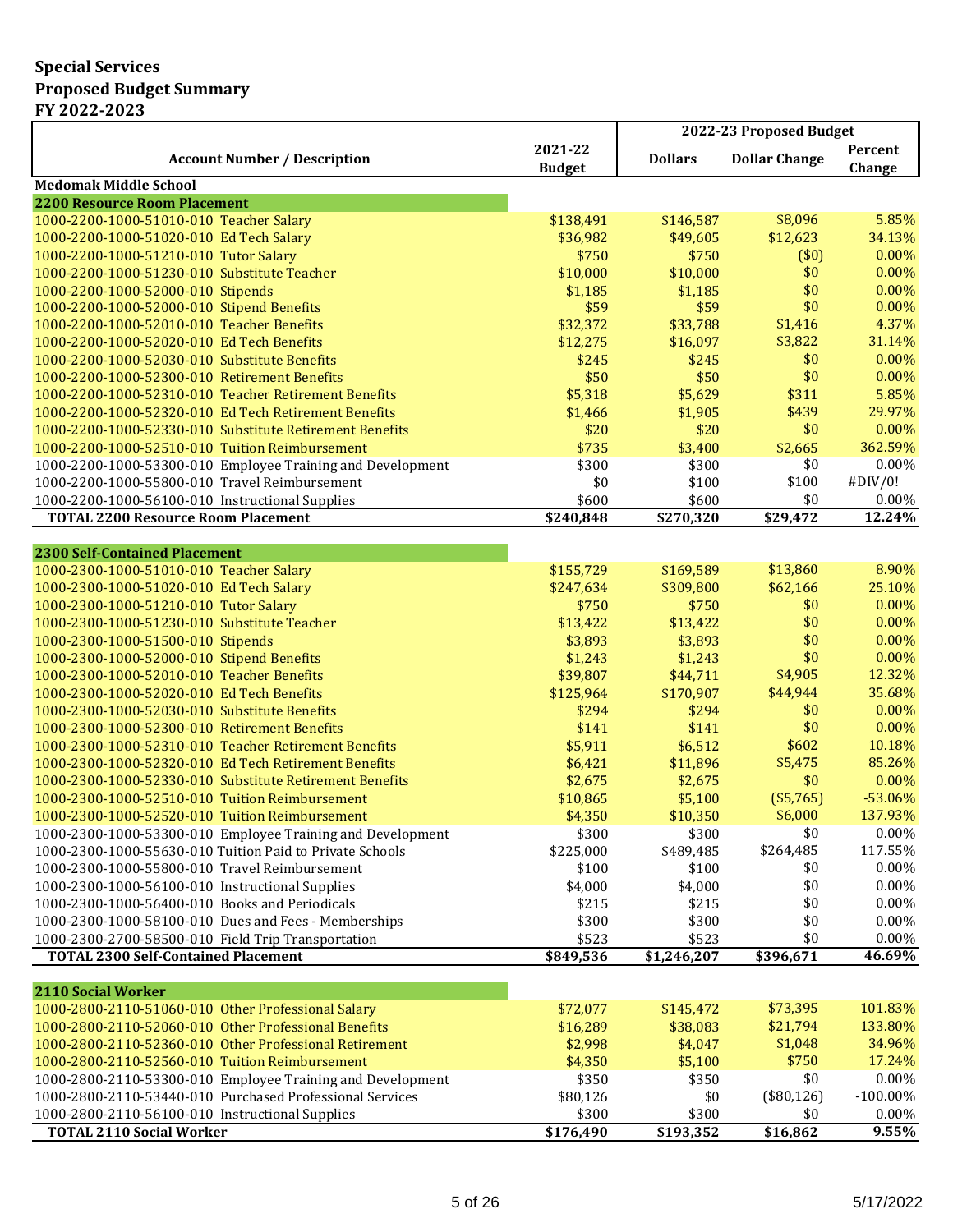|                                                                                                   |                          | 2022-23 Proposed Budget |                      |                   |  |
|---------------------------------------------------------------------------------------------------|--------------------------|-------------------------|----------------------|-------------------|--|
| <b>Account Number / Description</b>                                                               | 2021-22<br><b>Budget</b> | <b>Dollars</b>          | <b>Dollar Change</b> | Percent<br>Change |  |
| <b>2160 Occupational Therapy</b>                                                                  |                          |                         |                      |                   |  |
| 1000-2800-2160-53440-010 Contracted Services                                                      | \$20,000                 | \$0                     | (\$20,000)           | $-100.00\%$       |  |
| <b>TOTAL 2160 Occupational Therapy</b>                                                            | \$20,000                 | \$0                     | ( \$20,000]          | $-100.00\%$       |  |
|                                                                                                   |                          |                         |                      |                   |  |
| <b>2810 Extended School Year</b>                                                                  |                          |                         |                      |                   |  |
| 1000-2810-1000-51500-010 Stipends                                                                 | \$6,388                  | \$6,388                 | \$0                  | 0.00%             |  |
| 1000-2810-1000-52000-010 Stipend Benefits<br>1000-2810-1000-52300-010 Stipend Retirement Benefits | \$149<br>\$266           | \$149<br>\$266          | \$0<br>\$0           | 0.00%<br>0.00%    |  |
| 1000-2810-2110-51500-010 Stipends                                                                 | \$189                    | \$189                   | \$0                  | 0.00%             |  |
| 1000-2810-2110-52000-010 Benefits                                                                 | \$4                      | \$4                     | \$0                  | 0.00%             |  |
| 1000-2810-2110-52300-010 Retirement Benefits                                                      | \$8                      | \$8                     | \$0                  | 0.00%             |  |
| 1000-2810-2150-51500-010 Stipend                                                                  | \$595                    | \$595                   | \$0                  | 0.00%             |  |
| 1000-2810-2150-52000-010 Benefits                                                                 | \$14                     | \$14                    | \$0                  | 0.00%             |  |
| 1000-2810-2150-52300-010 Retirement Benefits                                                      | \$25                     | \$25                    | \$0                  | 0.00%             |  |
| <b>TOTAL 2810 Extended School Year</b>                                                            | \$7,637                  | \$7,637                 | $\overline{\$0}$     | 0.00%             |  |
|                                                                                                   |                          |                         |                      |                   |  |
| <b>Total School-based costs</b>                                                                   | \$332,114                | \$496,573               | \$164,459            | 49.52%            |  |
| <b>Total District-based costs</b>                                                                 | \$962,398                | \$1,220,943             | \$258,545            | 26.86%            |  |
| <b>TOTAL 010 Medomak Middle School</b>                                                            | \$1,294,512              | \$1,717,517             | \$423,004            | 32.68%            |  |
|                                                                                                   |                          |                         |                      |                   |  |
| <b>Miller School</b>                                                                              |                          |                         |                      |                   |  |
| <b>2200 Resource Room Placement</b>                                                               |                          |                         |                      |                   |  |
| 1000-2200-1000-51010-020 Teacher Salary                                                           | \$123,504                | \$134,722               | \$11,218             | 9.08%             |  |
| 1000-2200-1000-51020-020 Ed Tech Salary                                                           | \$36,073                 | \$28,792                | (\$7,281)            | $-20.18%$         |  |
| 1000-2200-1000-51210-020 Tutor Salary                                                             | \$750                    | \$750                   | \$0                  | 0.00%             |  |
| 1000-2200-1000-51230-020 Substitute Teacher                                                       | \$2,000                  | \$2,000                 | \$0                  | 0.00%             |  |
| 1000-2200-1000-52010-020 Teacher Benefits                                                         | \$40,293                 | \$51,052                | \$10,759             | 26.70%            |  |
| 1000-2200-1000-52020-020 Ed Tech Benefits                                                         | \$20,572                 | \$24,805                | \$4,232              | 20.57%            |  |
| 1000-2200-1000-52030-020 Substitute Benefits                                                      | \$49                     | \$49                    | \$0                  | 0.00%             |  |
| 1000-2200-1000-52310-020 Teacher Retirement Benefits                                              | \$5,169                  | \$5,173                 | \$4                  | 0.08%             |  |
| 1000-2200-1000-52320-020 Ed Tech Retirement Benefits                                              | \$793                    | \$1,106                 | \$313                | 39.43%            |  |
| 1000-2200-1000-52330-020 Substitute Retirement Benefits                                           | \$83                     | \$83                    | \$0                  | 0.00%             |  |
| 1000-2200-1000-52510-020 Tuition Reimbursement                                                    | \$2,552                  | \$5,100                 | \$2,548              | 99.84%            |  |
| 1000-2200-1000-53300-020 Employee Training and Development                                        | \$1,050                  | \$1,050                 | \$0                  | 0.00%             |  |
| 1000-2200-1000-56100-020 Instructional Supplies                                                   | \$983                    | \$983                   | (50)                 | 0.00%             |  |
| <b>TOTAL 2200 Resource Room Placement</b>                                                         | \$233,872                | \$255,665               | \$21,793             | 9.32%             |  |
| <b>2300 Self-Contained Placement</b>                                                              |                          |                         |                      |                   |  |
| 1000-2300-1000-51010-020 Teacher Salary                                                           | \$172,888                | \$184,395               | \$11,507             | 6.66%             |  |
| 1000-2300-1000-51020-020 Ed Tech Salary                                                           | \$504,653                | \$706,261               | \$201,608            | 39.95%            |  |
| 1000-2300-1000-51210-020 Tutor Salary                                                             | \$750                    | \$750                   | (\$0)                | 0.00%             |  |
| 1000-2300-1000-51230-020 Substitute Teacher                                                       | \$28,000                 | \$28,000                | \$0                  | 0.00%             |  |
| 1000-2300-1000-51500-020 Stipends                                                                 | \$9,342                  | \$9,342                 | \$0                  | 0.00%             |  |
| 1000-2300-1000-52000-020 Stipend Benefits                                                         | \$231                    | \$231                   | \$0                  | 0.00%             |  |
| 1000-2300-1000-52010-020 Teacher Benefits                                                         | \$64,122                 | \$67,662                | \$3,540              | 5.52%             |  |
| 1000-2300-1000-52020-020 Ed Tech Benefits                                                         | \$245,931                | \$385,659               | \$139,728            | 56.82%            |  |
| 1000-2300-1000-52030-020 Substitute Benefits                                                      | \$622                    | \$622                   | \$0                  | 0.00%             |  |
| 1000-2300-1000-52300-020 Retirement Benefits                                                      | \$324                    | \$324                   | \$0                  | 0.00%             |  |
| 1000-2300-1000-52310-020 Teacher Retirement Benefits                                              | \$7,290                  | \$7,081                 | (\$210)              | $-2.88%$          |  |
| 1000-2300-1000-52320-020 Ed Tech Retirement Benefits                                              | \$17,441                 | \$22,075                | \$4,634              | 26.57%            |  |
| 1000-2300-1000-52330-020 Substitute Retirement Benefits                                           | \$1,165                  | \$1,165                 | \$0                  | 0.00%             |  |
| 1000-2300-1000-52520-020 Tuition Reimbursement                                                    | \$17,400                 | \$5,100                 | (\$12,300)           | $-70.69%$         |  |
| 1000-2300-1000-53300-020 Employee Training and Development                                        | \$300                    | \$300                   | \$0                  | $0.00\%$          |  |
| 1000-2300-1000-55630-020 Tuition Paid to Private Schools                                          | \$141,250                | \$144,945               | \$3,695              | 2.62%             |  |
| 1000-2300-1000-55800-020 Travel Reimbursement                                                     | \$500                    | \$500                   | \$0                  | $0.00\%$          |  |
| 1000-2300-1000-56100-020 Instructional Supplies                                                   | \$4,300                  | \$4,300                 | \$0                  | 0.01%             |  |
|                                                                                                   |                          |                         |                      |                   |  |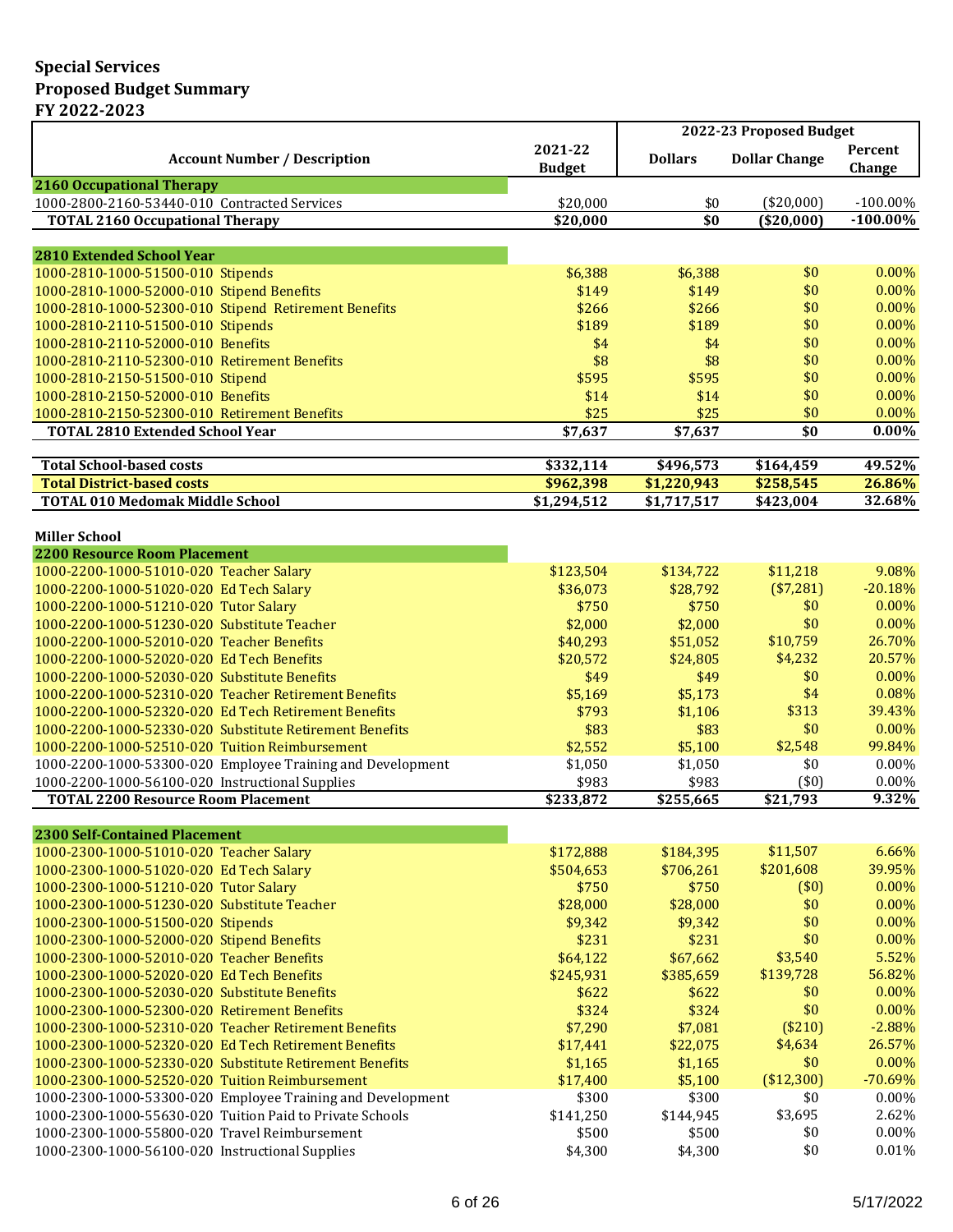|                                                                                                      |                              |                                            | 2022-23 Proposed Budget    |                            |
|------------------------------------------------------------------------------------------------------|------------------------------|--------------------------------------------|----------------------------|----------------------------|
| <b>Account Number / Description</b>                                                                  | 2021-22<br><b>Budget</b>     | <b>Dollars</b>                             | <b>Dollar Change</b>       | Percent<br>Change          |
| 1000-2300-1000-58100-020 Dues and Fees - Memberships                                                 | \$1,097                      | \$1,097                                    | \$0                        | $0.00\%$                   |
| 1000-2300-2700-51180-020 Regular Employee Salary                                                     | \$1,500                      | \$1,500                                    | \$0                        | 0.00%                      |
| 1000-2300-2700-52080-020 Regular Employee Benefits                                                   | \$900                        | \$900                                      | \$0                        | 0.00%                      |
| 1000-2300-2700-58500-020 Field Trip Transportation                                                   | \$597                        | \$597                                      | \$0                        | $0.00\%$                   |
| <b>TOTAL 2300 Self-Contained Placement</b>                                                           | \$1,220,603                  | \$1,572,805                                | \$352,202                  | 28.85%                     |
|                                                                                                      |                              |                                            |                            |                            |
| 2110 Social Worker/BCBA                                                                              |                              |                                            |                            |                            |
| 1000-2800-2110-53440-020 Purchased Professional Services<br><b>TOTAL 2800 Other Special Programs</b> | \$85,000<br>\$85,000         | $\overline{\phantom{a}}$<br>$\blacksquare$ | $(*85,000)$<br>( \$85,000] | $-100.00\%$<br>$-100.00\%$ |
|                                                                                                      |                              |                                            |                            |                            |
| <b>2810 Extended School Year</b>                                                                     |                              |                                            |                            |                            |
| 1000-2810-1000-51500-020 Stipends                                                                    | \$18,751                     | \$18,751                                   | \$0                        | 0.00%                      |
| 1000-2810-1000-52000-020 Stipend Benefits                                                            | \$410                        | \$410                                      | \$0                        | 0.00%                      |
| 1000-2810-1000-52300-020 Stipend Retirement Benefits                                                 | \$780                        | \$780                                      | \$0                        | 0.00%                      |
| 1000-2810-2150-51500-020 Stipends                                                                    | \$595                        | \$595                                      | \$0                        | 0.00%                      |
| 1000-2810-2150-52000-020 Stipend Benefits                                                            | \$14                         | \$14                                       | \$0                        | 0.00%                      |
| 1000-2810-2150-52300-020 Stipend Retirement Benefits                                                 | \$25                         | \$25                                       | \$0                        | 0.00%                      |
| 1000-2810-2150-53440-020 Purchased Professional Services                                             | \$5,500                      | \$5,500                                    | \$0                        | 0.00%                      |
| <b>TOTAL 2810 Extended School Year</b>                                                               | \$26,075                     | \$26,075                                   | \$0                        | $0.00\%$                   |
| <b>Total School-based costs</b>                                                                      | \$242,977                    | \$161,672                                  | ( \$81, 305)               | $-33.46%$                  |
| <b>Total District-based costs</b>                                                                    | \$1,322,572                  | \$1,692,872                                | \$370,300                  | 28.00%                     |
| <b>TOTAL 020 Miller School</b>                                                                       | \$1,565,549                  | \$1,854,545                                | \$288,995                  | 18.46%                     |
| <b>Prescott Memorial School</b>                                                                      |                              |                                            |                            |                            |
| <b>2200 Resource Room Placement</b>                                                                  |                              |                                            |                            |                            |
| 1000-2200-1000-51010-030 Teacher Salary                                                              | \$22,005                     | \$22,784                                   | \$780                      | 3.54%                      |
| 1000-2200-1000-51210-030 Tutor Salary                                                                | \$500                        | \$500                                      | \$0                        | 0.00%                      |
| 1000-2200-1000-51230-030 Substitute Teacher                                                          | \$2,000                      | \$2,000                                    | \$0                        | 0.00%                      |
| 1000-2200-1000-52010-030 Teacher Benefits                                                            | \$4,417                      | \$5,974                                    | \$1,557                    | 35.26%                     |
| 1000-2200-1000-52030-030 Substitute Benefits                                                         | \$98                         | \$98                                       | \$0                        | $0.00\%$                   |
| 1000-2200-1000-52310-030 Teacher Retirement Benefits                                                 | \$845                        | \$875                                      | \$30                       | 3.54%                      |
| 1000-2200-1000-52330-030 Substitute Retirement Benefits                                              | \$166                        | \$166                                      | \$0                        | 0.00%                      |
| 1000-2200-1000-52510-030 Tuition Reimbursement                                                       | \$0                          | \$2,550                                    | \$2,550                    | #DIV/0!                    |
| 1000-2200-1000-53300-030 Employee Training and Development                                           | \$200                        | \$200                                      | \$0                        | 0.00%                      |
| 1000-2200-1000-55800-030 Travel Reimbursement                                                        | \$250                        | \$250                                      | \$0                        | $0.00\%$                   |
| 1000-2200-1000-56100-030 Instructional Supplies                                                      | \$200                        | \$200                                      | \$0                        | $0.00\%$                   |
| 1000-2200-1000-56400-030 Books and Periodicals                                                       | \$250                        | \$250                                      | \$0                        | $0.00\%$                   |
| <b>TOTAL 2200 Resource Room Placement</b>                                                            | \$30,931                     | \$35,848                                   | \$4,917                    | 15.90%                     |
| <b>2810 Extended School Year</b>                                                                     |                              |                                            |                            |                            |
| 1000-2810-1000-51500-030 Stipends                                                                    | \$1,071                      | \$1,071                                    | \$0                        | 0.00%                      |
| 1000-2810-1000-52000-030 Stipend Benefits                                                            | \$25                         | \$25                                       | \$0                        | 0.00%                      |
| 1000-2810-1000-52300-030 Stipend Retirement Benefits                                                 | \$45                         | \$45                                       | \$0                        | 0.00%                      |
| <b>TOTAL 2810 Extended School Year</b>                                                               | \$1,140                      | \$1,140                                    | \$0                        | $0.0\%$                    |
|                                                                                                      |                              |                                            |                            |                            |
| <b>Total School-based costs</b><br><b>Total District-based costs</b>                                 | $\frac{1}{2900}$<br>\$31,171 | \$900<br>\$36,088                          | \$0<br>\$4,917             | $0.00\%$<br>15.77%         |
| <b>TOTAL 030 Prescott Memorial School</b>                                                            |                              |                                            |                            | 15.33%                     |
|                                                                                                      | \$32,071                     | \$36,988                                   | \$4,917                    |                            |
| <b>Union Elementary School</b>                                                                       |                              |                                            |                            |                            |
| <b>2200 Resource Room Placement</b>                                                                  |                              |                                            |                            |                            |
| 1000-2200-1000-51010-040 Teacher Salary                                                              | \$45,329                     | \$46,935                                   | \$1,606                    | 3.54%                      |
| 1000-2200-1000-51210-040 Tutor Salary                                                                | \$250                        | \$250                                      | \$0                        | 0.00%                      |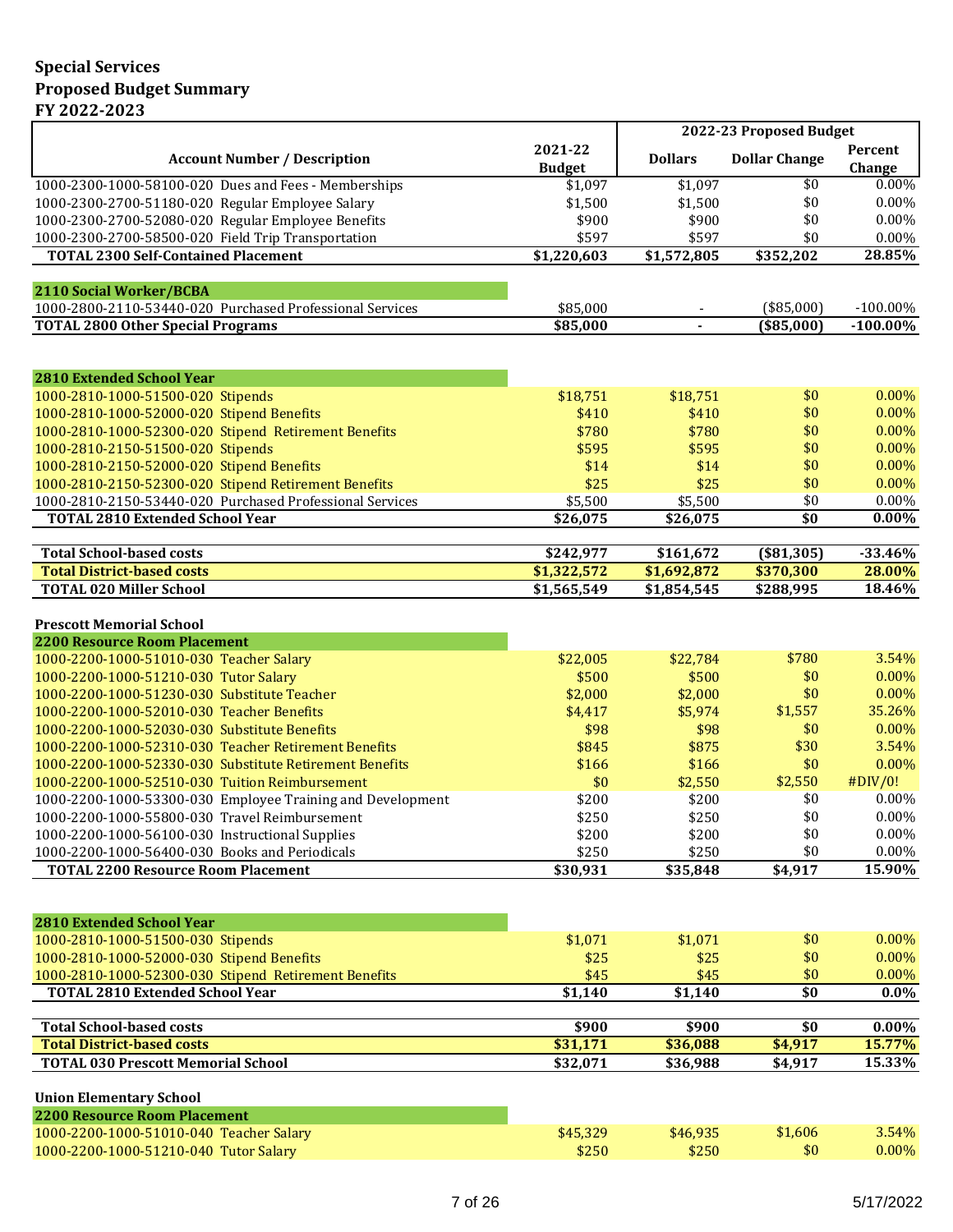|                                                                                                  |                          |                   | 2022-23 Proposed Budget |                          |
|--------------------------------------------------------------------------------------------------|--------------------------|-------------------|-------------------------|--------------------------|
| <b>Account Number / Description</b>                                                              | 2021-22                  | <b>Dollars</b>    | <b>Dollar Change</b>    | Percent                  |
| 1000-2200-1000-51230-040 Substitute Teacher                                                      | <b>Budget</b><br>\$2,000 | \$2,000           | \$0                     | Change<br>0.00%          |
| 1000-2200-1000-52010-040 Teacher Benefits                                                        | \$23,867                 | \$25,144          | \$1,277                 | 5.35%                    |
| 1000-2200-1000-52030-040 Substitute Benefit                                                      | \$180                    | \$180             | \$0                     | 0.00%                    |
| 1000-2200-1000-52310-040 Teacher Retirement Benefits                                             | \$1,896                  | \$1,802           | (\$94)                  | $-4.95%$                 |
| 1000-2200-1000-52320-040 Ed Tech Retirement Benefits                                             | \$832                    | \$0               | (\$832)                 | $-100.00\%$              |
| 1000-2200-1000-53300-040 Employee Training and Development                                       | \$100                    | \$100             | \$0                     | 0.00%                    |
| 1000-2200-1000-54310-040 Non-Technology Repairs and Maintenance                                  | \$179                    | \$179             | \$0                     | 0.00%                    |
| 1000-2200-1000-55800-040 Travel Reimbursement                                                    | \$100                    | \$100             | \$0                     | $0.00\%$                 |
| 1000-2200-1000-56100-040 Instructional Supplies                                                  | \$200                    | \$200             | \$0                     | 0.00%                    |
| <b>TOTAL 2200 Resource Room Placement</b>                                                        | \$74,933                 | \$76,891          | \$1,958                 | 2.61%                    |
|                                                                                                  |                          |                   |                         |                          |
| <b>2810 Extended School Year</b>                                                                 |                          |                   |                         |                          |
| 1000-2810-1000-51500-040 Stipends                                                                | \$1,071                  | \$1,071           | \$0                     | 0.00%                    |
| 1000-2810-1000-52000-040 Stipend Benefits                                                        | \$25                     | \$25              | \$0                     | 0.00%                    |
| 1000-2810-1000-52300-040 Stipend Retirement Benefits                                             | \$45                     | \$45              | \$0                     | 0.00%                    |
| <b>TOTAL 2810 Extended School Year</b>                                                           | \$1,140                  | \$1,140           | \$0                     | $0.00\%$                 |
|                                                                                                  |                          |                   |                         |                          |
| <b>Total School-based costs</b><br><b>Total District-based costs</b>                             | \$579<br>\$75,494        | \$579<br>\$77,451 | \$0<br>\$1,958          | $0.00\%$<br>2.59%        |
| <b>TOTAL 040 Union Elementary School</b>                                                         | \$76,073                 | \$78,031          | \$1,958                 | 2.57%                    |
|                                                                                                  |                          |                   |                         |                          |
| <b>Warren Community School</b>                                                                   |                          |                   |                         |                          |
| <b>2200 Resource Room Placement</b>                                                              |                          |                   |                         |                          |
| 1000-2200-1000-51010-050 Teacher Salary                                                          | \$131,440                | \$139,137         | \$7,697                 | 5.86%                    |
| 1000-2200-1000-51020-050 Ed Tech Salary                                                          | \$38,245                 | \$30,947          | (\$7,298)               | $-19.08%$                |
| 1000-2200-1000-51210-050 Tutor Salary                                                            | \$500                    | \$500             | \$0                     | 0.00%                    |
| 1000-2200-1000-51230-050 Substitute Teacher                                                      | \$2,000                  | \$2,000           | \$0                     | 0.00%                    |
| 1000-2200-1000-52010-050 Teacher Benefits                                                        | \$39,044                 | \$42,502          | \$3,458                 | 8.86%                    |
| 1000-2200-1000-52020-050 Ed Tech Benefits                                                        | \$34,436                 | \$11,675          | (\$22,761)              | $-66.10%$                |
| 1000-2200-1000-52030-050 Substitute Benefits                                                     | \$49                     | \$49              | \$0                     | 0.00%                    |
| 1000-2200-1000-52310-050 Teacher Retirement Benefits                                             | \$5,047                  | \$5,343           | \$296                   | 5.86%                    |
| 1000-2200-1000-52320-050 Ed Tech Retirement Benefits                                             | \$2,089                  | \$1,188           | (\$901)                 | $-43.11%$                |
| 1000-2200-1000-52330-050 Substitute Retirement Benefits                                          | \$83                     | \$83              | \$0                     | $0.00\%$                 |
| 1000-2200-1000-52510-050 Tuition Reimbursement<br>1000-2200-1000-52520-050 Tuition Reimbursement | \$2,483                  | \$1,800           | (\$683)<br>(\$4,350)    | $-27.51%$<br>$-100.00\%$ |
| 1000-2200-1000-53300-050 Employee Training and Development                                       | \$4,350<br>\$200         | \$0<br>\$200      | \$0                     | 0.00%                    |
| 1000-2200-1000-55800-050 Travel Reimbursement                                                    | \$50                     | \$100             | \$50                    | 100.00%                  |
| 1000-2200-1000-56100-050 Instructional Supplies                                                  | \$508                    | \$508             | \$0                     | 0.00%                    |
| <b>TOTAL 2200 Resource Room Placement</b>                                                        | \$260,525                | \$236,032         | $(*24,492)$             | $-9.40%$                 |
|                                                                                                  |                          |                   |                         |                          |
| <b>2300 Self-Contained Placement</b>                                                             |                          |                   |                         |                          |
| 1000-2300-1000-51010-050 Teacher Salary                                                          | \$131,148                | \$138,091         | \$6,943                 | 5.29%                    |
| 1000-2300-1000-51020-050 Ed Tech Salary                                                          | \$202,552                | \$330,201         | \$127,649               | 63.02%                   |
| 1000-2300-1000-51210-050 Tutor Salary                                                            | \$250                    | \$250             | \$0                     | 0.00%                    |
| 1000-2300-1000-51230-050 Substitute Teacher                                                      | \$9,800                  | \$9,800           | \$0                     | 0.00%                    |
| 1000-2300-1000-51500-050 Stipends                                                                | \$6,527                  | \$6,527           | \$0                     | 0.00%                    |
| 1000-2300-1000-52000-050 Stipend Benefits                                                        | \$160                    | \$160             | \$0                     | 0.00%                    |
| 1000-2300-1000-52010-050 Teacher Benefits                                                        | \$47,529                 | \$51,610          | \$4,081                 | 8.59%                    |
| 1000-2300-1000-52020-050 Ed Tech Benefits                                                        | \$97,139                 | \$167,655         | \$70,516                | 72.59%                   |
| 1000-2300-1000-52030-050 Substitute Benefits                                                     | \$240                    | \$240             | \$0                     | 0.00%                    |
| 1000-2300-1000-52300-050 Retirement Benefits                                                     | \$225                    | \$225             | \$0                     | 0.00%                    |
| 1000-2300-1000-52310-050 Teacher Retirement Benefits                                             | \$5,036                  | \$5,303           | \$267                   | 5.29%                    |
| 1000-2300-1000-52320-050 Ed Tech Retirement Benefits                                             | \$7,570                  | \$11,025          | \$3,455                 | 45.64%                   |
| 1000-2300-1000-52330-050 Substitute Retirement Benefits                                          | \$408                    | \$408             | \$0                     | 0.00%                    |
| 1000-2300-1000-52510-050 Tuition Reimbursement                                                   | \$2,562                  | \$2,562           | \$0                     | 0.00%                    |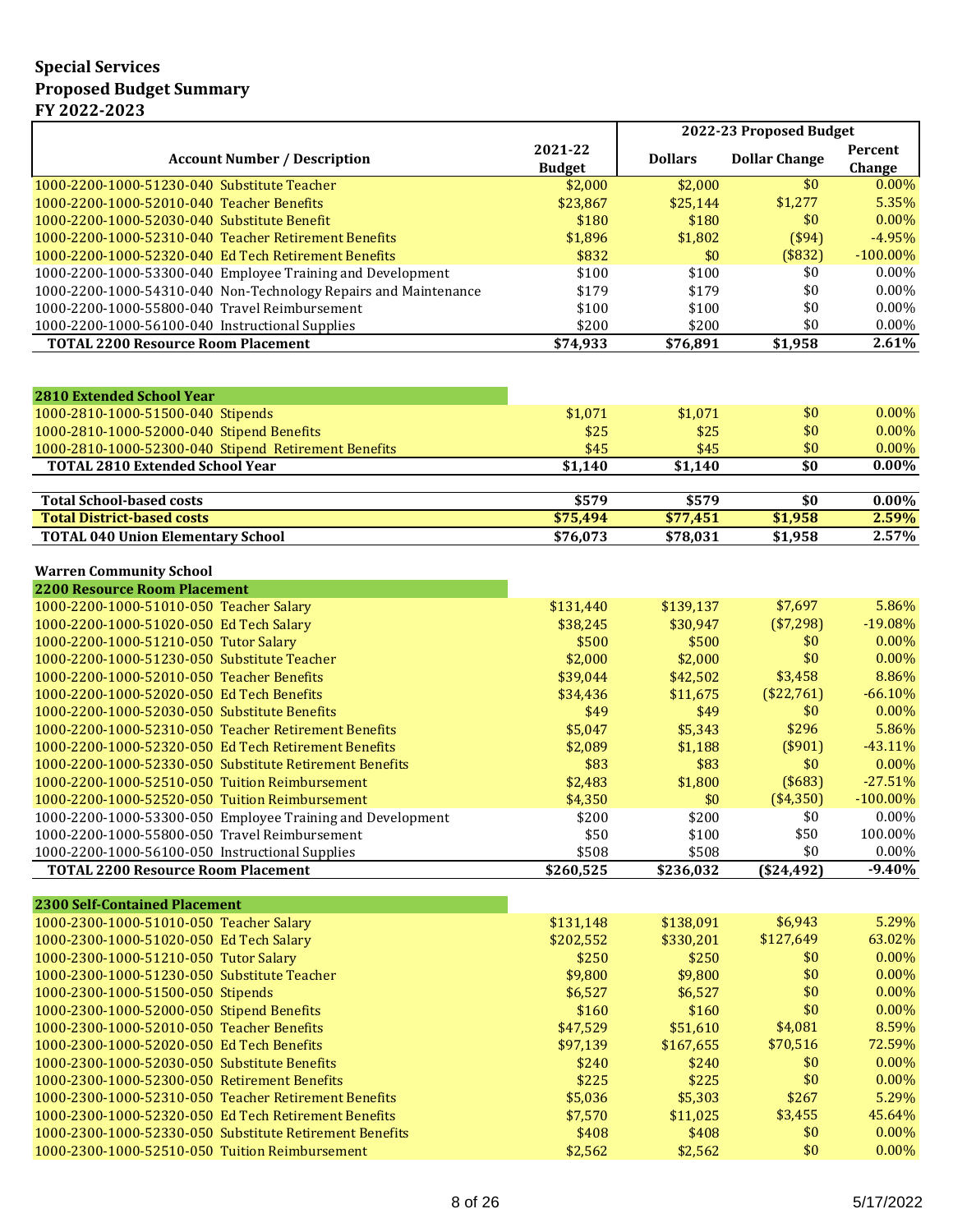|                                                                                                |                          |                            | 2022-23 Proposed Budget |                          |
|------------------------------------------------------------------------------------------------|--------------------------|----------------------------|-------------------------|--------------------------|
| <b>Account Number / Description</b>                                                            | 2021-22<br><b>Budget</b> | <b>Dollars</b>             | <b>Dollar Change</b>    | <b>Percent</b><br>Change |
| 1000-2300-1000-52520-050 Tuition Reimbursement                                                 | \$2,205                  | \$2,205                    | \$0                     | $0.00\%$                 |
| 1000-2300-1000-53300-050 Employee Training and Development                                     | \$300                    | \$300                      | \$0                     | 0.00%                    |
| 1000-2300-1000-55630-050 Tuition Paid to Private Schools                                       | \$213,750                | \$0                        | (\$213,750)             | $-100.00\%$              |
| 1000-2300-1000-55800-050 Travel Reimbursement                                                  | \$100                    | \$100                      | \$0                     | 0.00%                    |
| 1000-2300-1000-56100-050 Instructional Supplies                                                | \$700                    | \$700                      | \$0                     | 0.00%                    |
| 1000-2300-1000-56400-050 Books and Periodicals                                                 | \$245                    | \$245                      | \$0                     | 0.00%                    |
| 1000-2300-1000-58100-050 Dues and Fees - Memberships                                           | \$100                    | \$100                      | \$0                     | 0.00%                    |
| 1000-2300-2700-51180-050 Regular Employee Salary                                               | \$50                     | \$50                       | \$0                     | 0.00%                    |
| 1000-2300-2700-52080-050 Regular Employee Benefits                                             | \$30                     | \$30                       | \$0                     | 0.00%                    |
| 1000-2300-2700-58500-050 Field Trip Transportation                                             | \$20                     | \$20                       | \$0                     | $0.00\%$                 |
| <b>TOTAL 2300 Self-Contained Placement</b>                                                     | \$728,646                | \$727,807                  | (\$840)                 | $-0.12%$                 |
|                                                                                                |                          |                            |                         |                          |
| <b>2110 Social Worker</b>                                                                      |                          |                            |                         |                          |
| 1000-2800-2110-51060-050 Other Professional Salary                                             | \$72,077                 | \$73,879                   | \$1,802                 | 2.50%                    |
| 1000-2800-2110-52060-050 Other Professional Benefits                                           | \$11,953                 | \$12,478                   | \$525                   | 4.39%                    |
| 1000-2800-2110-52360-050 Other Professional Retirement                                         | \$2,998                  | \$2,837                    | (\$161)                 | $-5.38%$                 |
| 1000-2800-1000-52510-050 Tuition Reimbursement                                                 | \$4,350                  | \$4,350                    | \$0                     | $0.00\%$                 |
| 1000-2800-2110-53300-050 Employee Training and Development                                     | \$350                    | \$350                      | \$0                     | 0.00%                    |
| 1000-2800-2110-56100-050 Instructional Supplies                                                | \$200                    | \$200                      | \$0                     | $0.00\%$                 |
| <b>TOTAL 2110 Social Worker</b>                                                                | \$91,928                 | \$94,094                   | \$2,166                 | 2.36%                    |
|                                                                                                |                          |                            |                         |                          |
| <b>2810 Extended School Year</b>                                                               |                          |                            |                         |                          |
| 1000-2810-1000-51500-050 Stipends                                                              | \$481                    | \$481                      | \$0                     | 0.00%                    |
| 1000-2810-1000-52000-050 Stipend Benefits                                                      | \$11                     | \$11                       | \$0                     | 0.00%                    |
| 1000-2810-1000-52300-050 Stipend Retirement Benefits                                           | \$20                     | \$20                       | \$0                     | 0.00%                    |
| <b>TOTAL 2810 Extended School Year</b>                                                         | \$512                    | \$512                      | \$0                     | $0.00\%$                 |
|                                                                                                |                          |                            |                         |                          |
|                                                                                                |                          |                            |                         |                          |
| <b>Total School-based costs</b>                                                                | \$216,603                | \$2,903                    | (\$213,700)             | $-98.66%$                |
| <b>Total District-based costs</b>                                                              | \$865,009<br>\$1,081,612 | \$1,055,543<br>\$1,058,446 | \$190,534               |                          |
| <b>TOTAL 050 Warren Community School</b>                                                       |                          |                            | (\$23,166)              | 22.03%<br>$-2.14%$       |
| <b>Friendship Village School</b>                                                               |                          |                            |                         |                          |
| <b>2200 Resource Room Placement</b>                                                            |                          |                            |                         |                          |
| 1000-2200-1000-51010-060 Teacher Salary                                                        | \$22,005                 | \$22,784                   | \$780                   | 3.54%                    |
| 1000-2200-1000-51210-060 Tutor Salary                                                          | \$250                    | \$250                      | \$0                     | 0.00%                    |
| 1000-2200-1000-51230-060 Substitute Teacher                                                    | \$2,000                  | \$2,000                    | \$0                     | 0.00%                    |
| 1000-2200-1000-52010-060 Teacher Benefits                                                      | \$5,506                  | \$5,974                    | \$468                   | 8.50%                    |
| 1000-2200-1000-52030-060 Substitute Benefits                                                   | \$49                     | \$49                       | \$0                     | 0.00%                    |
| 1000-2200-1000-52310-060 Teacher Retirement Benefits                                           | \$875                    | \$875                      | (\$0)                   | $-0.01%$                 |
| 1000-2200-1000-52510-060 Tuition Reimbursement                                                 | \$4,350                  | \$2,550                    | (\$1,800)               | $-41.38%$                |
| 1000-2200-1000-52330-060 Substitute Retirement Benefits                                        | \$83                     | \$83                       | \$0                     | 0.00%                    |
| 1000-2200-1000-53300-060 Employee Training and Development                                     | \$150                    | \$150                      | \$0                     | $0.00\%$                 |
| 1000-2200-1000-55800-060 Travel Reimbursement                                                  | \$200                    | \$200                      | \$0                     | $0.00\%$                 |
| 1000-2200-1000-56100-060 Instructional Supplies                                                | \$200                    | \$200                      | \$0                     | $0.00\%$                 |
| 1000-2200-1000-56400-060 Books and Periodicals                                                 | \$100                    | \$100                      | \$0                     | 0.00%                    |
| <b>TOTAL 2200 Resource Room Placement</b>                                                      | \$35,768                 | \$35,216                   | ( \$553)                | $-1.54%$                 |
|                                                                                                |                          |                            |                         |                          |
| <b>2160 Occupational Therapy</b>                                                               |                          |                            |                         |                          |
| 1000-2800-2160-53440-060 Purchased Professional Services                                       | \$6,300                  | \$0                        | (\$6,300)               | $-100.00\%$              |
| <b>TOTAL 2160 Occipational Therapy</b>                                                         | \$6,300                  | \$0                        | $(*6,300)$              | $-100.00\%$              |
|                                                                                                |                          |                            |                         |                          |
| <b>2810 Extended School Year</b>                                                               |                          |                            |                         |                          |
| 1000-2810-1000-51500-060 Stipends                                                              | \$600                    | \$600                      | \$0                     |                          |
| 1000-2810-1000-52000-060 Stipend Benefits                                                      | \$45                     | \$45                       | \$0                     | 0.00%<br>0.00%           |
| 1000-2810-1000-52300-060 Stipend Retirement Benefits<br><b>TOTAL 2810 Extended School Year</b> | \$23<br>\$668            | \$23<br>\$668              | \$0<br>$\overline{\$0}$ | 0.00%<br>$0.00\%$        |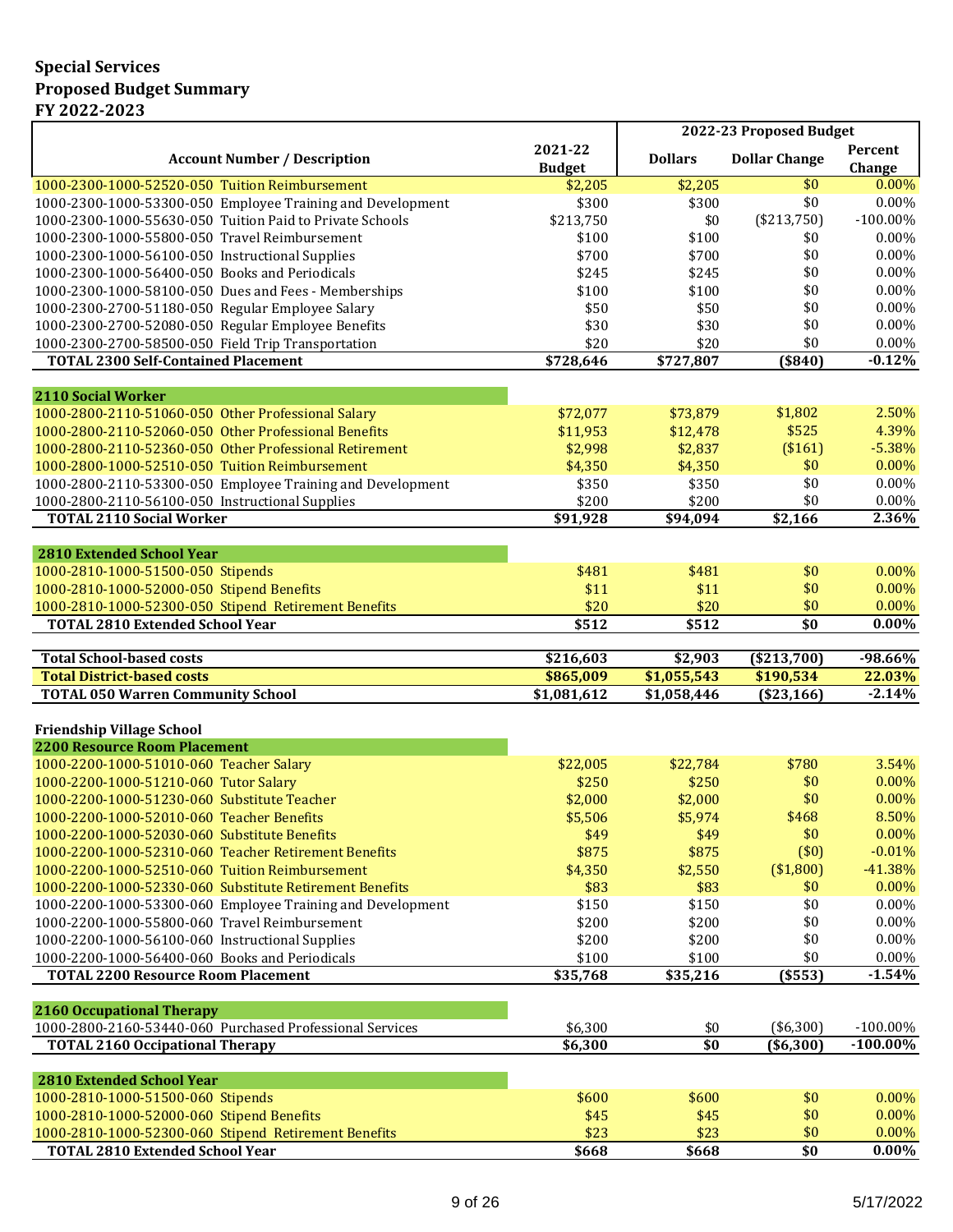|                                                                                              |                          |                      | 2022-23 Proposed Budget |                   |
|----------------------------------------------------------------------------------------------|--------------------------|----------------------|-------------------------|-------------------|
| <b>Account Number / Description</b>                                                          | 2021-22<br><b>Budget</b> | <b>Dollars</b>       | <b>Dollar Change</b>    | Percent<br>Change |
|                                                                                              |                          |                      |                         |                   |
| <b>Total School-based costs</b>                                                              | \$6,950                  | \$650                | ( \$6,300)              | $-90.65%$         |
| <b>Total District-based costs</b>                                                            | \$35,786                 | \$35,234             | (\$553)                 | $-1.54%$          |
| <b>TOTAL 060 Friendship Village School</b>                                                   | \$42,736                 | \$35,884             | ( \$6, 853)             | $-16.03%$         |
| <b>Medomak Valley High School</b>                                                            |                          |                      |                         |                   |
| 2100 Regular Classroom Placement-Tutoring                                                    |                          |                      |                         |                   |
| 1000-2100-1000-51210-300 Tutor Salary                                                        | \$2,750                  | \$2,750              | \$0                     | $0.00\%$          |
| 1000-2100-1000-52010-300 Tutor Benefits                                                      | \$67                     | \$67                 | \$0                     | 0.00%             |
| 1000-2100-1000-53400-300 Contracted Services                                                 | \$40,000                 | \$45,000             | \$5,000                 | 12.50%            |
| 1000-2100-1000-55800-300 Travel Reimbursement                                                | \$250                    | \$250                | \$0                     | 0.00%             |
| <b>TOTAL 2100 Regular Classroom Placement</b>                                                | \$43,067                 | \$48,067             | \$5,000                 | 11.61%            |
|                                                                                              |                          |                      |                         |                   |
| <b>2200 Resource Room Placement</b>                                                          |                          |                      |                         |                   |
| 1000-2200-1000-51010-300 Teacher Salary                                                      | \$245,624                | \$260,508            | \$14,884                | 6.06%             |
| 1000-2200-1000-51020-300 Ed Tech Salary                                                      | \$74,359                 | \$92,774             | \$18,415                | 24.76%            |
| 1000-2200-1000-51210-300 Tutor Salary<br>1000-2200-1000-51230-300 Substitute Teacher         | \$250                    | \$250                | \$0<br>\$0              | 0.00%<br>0.00%    |
| 1000-2200-1000-52010-300 Teacher Benefits                                                    | \$8,000                  | \$8,000              | \$3,622                 | 5.19%             |
| 1000-2200-1000-52020-300 Ed Tech Benefits                                                    | \$69,804<br>\$20,466     | \$73,426<br>\$21,829 | \$1,363                 | 6.66%             |
| 1000-2200-1000-52030-300 Substitute Benefits                                                 | \$196                    | \$196                | \$0                     | 0.00%             |
| 1000-2200-1000-52310-300 Teacher Retirement Benefits                                         | \$10,235                 | \$10,004             | (\$231)                 | $-2.26%$          |
| 1000-2200-1000-52320-300 Ed Tech Retirement Benefits                                         | \$1,050                  | \$1,186              | \$136                   | 12.98%            |
| 1000-2200-1000-52330-300 Substitute Retirement Benefits                                      | \$333                    | \$333                | \$0                     | 0.00%             |
| 1000-2200-1000-52510-300 Tuition Reimbursement                                               | \$8,700                  | \$5,100              | (\$3,600)               | $-41.38%$         |
| 1000-2200-1000-52520-300 Tuition Reimbursement                                               | \$4,350                  | \$5,100              | \$750                   | 17.24%            |
| 1000-2200-1000-53300-300 Employee Training and Development                                   | \$300                    | \$300                | \$0                     | $0.00\%$          |
| 1000-2200-1000-55340-300 Communication - e-Books                                             | \$810                    | \$810                | \$0                     | $0.00\%$          |
| 1000-2200-1000-55800-300 Travel Reimbursement                                                | \$150                    | \$150                | \$0                     | 0.00%             |
| 1000-2200-1000-56100-300 Instructional Supplies                                              | \$1,695                  | \$1,695              | \$0                     | $0.00\%$          |
| 1000-2200-1000-56400-300 Books and Periodicals                                               | \$55                     | \$55                 | \$0                     | $0.00\%$          |
| <b>TOTAL 2200 Resource Room Placement</b>                                                    | $\overline{$446,377}$    | \$481,715            | \$35,338                | 7.92%             |
|                                                                                              |                          |                      |                         |                   |
| <b>2300 Self-Contained Placement</b>                                                         |                          |                      |                         |                   |
| 1000-2300-1000-51010-300 Teacher Salary                                                      | \$247,779                | \$262,591            | \$14,812                | 5.98%             |
| 1000-2300-1000-51020-300 Ed Tech Salary                                                      | \$204,328                | \$267,948            | \$63,620                | 31.14%            |
| 1000-2300-1000-51210-300 Tutor Salary                                                        | \$500                    | \$500                | \$0                     | $0.00\%$          |
| 1000-2300-1000-51230-300 Substitute Teacher                                                  | \$9,800                  | \$9,800              | \$0                     | 0.00%             |
| 1000-2300-1000-51500-300 Stipends                                                            | \$5,892                  | \$5,892              | \$0                     | 0.00%             |
| 1000-2300-1000-52000-300 Stipend Benefits                                                    | \$768                    | \$768                | \$0<br>\$6,890          | 0.00%             |
| 1000-2300-1000-52010-300 Teacher Benefits                                                    | \$88,001                 | \$94,891             |                         | 7.83%<br>23.27%   |
| 1000-2300-1000-52020-300 Ed Tech Benefits                                                    | \$83,564                 | \$103,013            | \$19,449                | 0.00%             |
| 1000-2300-1000-52030-300 Substitute Benefits<br>1000-2300-1000-52300-300 Retirement Benefits | \$240<br>\$215           | \$240<br>\$215       | \$0<br>\$0              | 0.00%             |
| 1000-2300-1000-52310-300 Teacher Retirement Benefits                                         | \$9,515                  | \$10,083             | \$569                   | 5.98%             |
| 1000-2300-1000-52320-300 Ed Tech Retirement Benefits                                         | \$4,554                  | \$6,589              | \$2,036                 | 44.70%            |
| 1000-2300-1000-52330-300 Substitute Retirement Benefits                                      | \$408                    | \$408                | \$0                     | $0.00\%$          |
| 1000-2300-1000-52510-300 Tuition Reimbursement                                               | \$8,700                  | \$13,600             | \$4,900                 | 56.32%            |
| 1000-2300-1000-52520-300 Tuition Reimbursement                                               | \$1,900                  | \$8,400              | \$6,500                 | 342.11%           |
| 1000-2300-1000-53300-300 Employee Training and Development                                   | \$300                    | \$300                | \$0                     | 0.00%             |
| 1000-2300-1000-55630-300 Tuition Paid to Private Schools                                     | \$315,000                | \$287,608            | $(*27,392)$             | $-8.70%$          |
| 1000-2300-1000-55800-300 Travel Reimbursement                                                | \$100                    | \$100                | \$0                     | $0.00\%$          |
| 1000-2300-1000-56100-300 Instructional Supplies                                              | \$4,094                  | \$4,094              | \$0                     | $0.00\%$          |
| 1000-2300-2700-51180-300 Regular Employee Salary                                             | \$300                    | \$300                | \$0                     | $0.00\%$          |
| 1000-2300-2700-52080-300 Regular Employee Benefits                                           | \$200                    | \$200                | \$0                     | $0.00\%$          |
| 1000-2300-2700-58500-300 Field Trip Transportation                                           | \$50                     | \$50                 | \$0                     | $0.00\%$          |
|                                                                                              |                          |                      |                         |                   |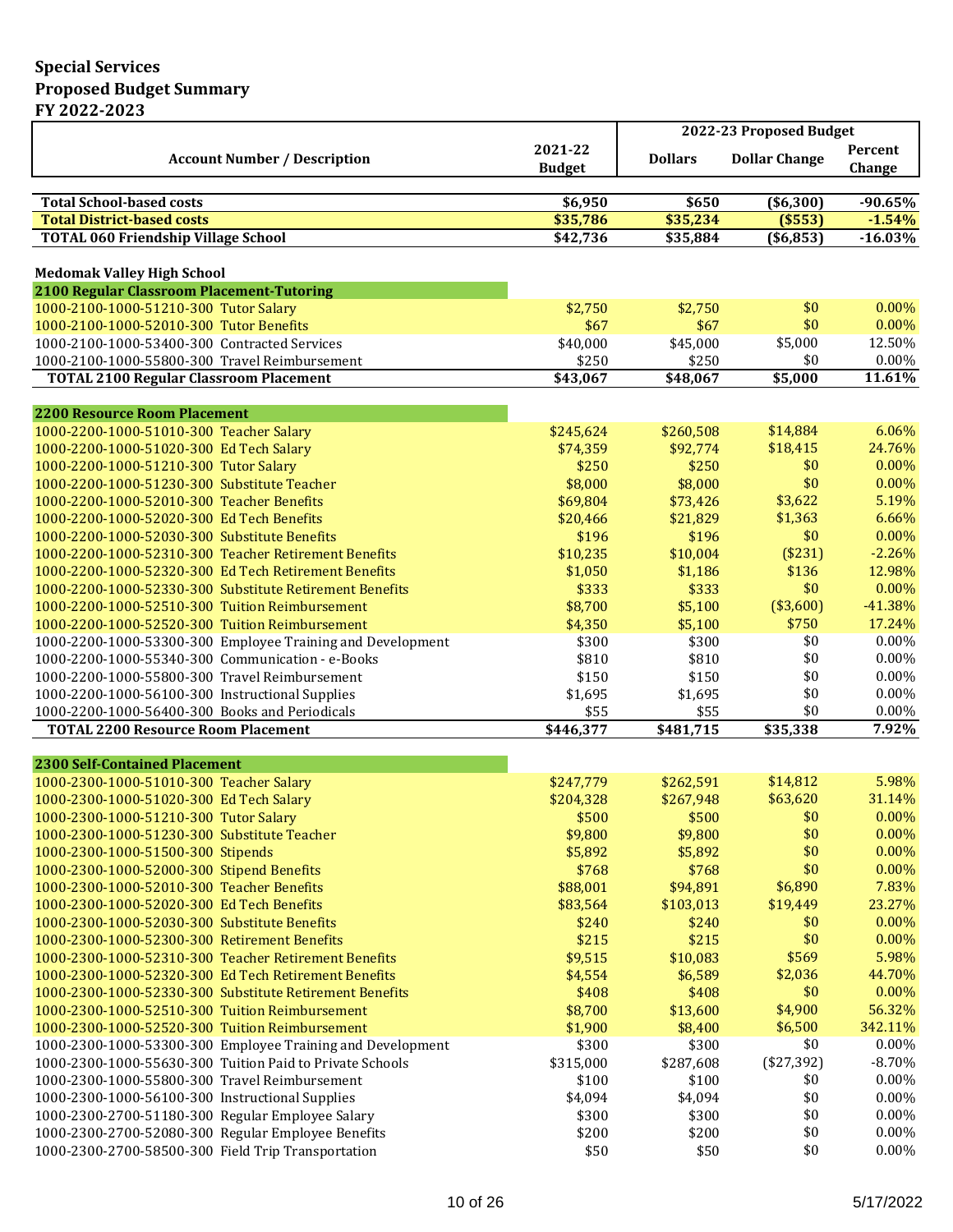|                                                                                |                            | 2022-23 Proposed Budget    |                        |                                |
|--------------------------------------------------------------------------------|----------------------------|----------------------------|------------------------|--------------------------------|
| <b>Account Number / Description</b>                                            | 2021-22<br><b>Budget</b>   | <b>Dollars</b>             | <b>Dollar Change</b>   | Percent<br>Change              |
| <b>TOTAL 2300 Self-Contained Placement</b>                                     | \$986,208                  | \$1,077,591                | \$91,383               | 9.27%                          |
|                                                                                |                            |                            |                        |                                |
| 2400 Home/Hospital Instruction                                                 |                            |                            |                        |                                |
| 1000-2400-1000-53440-300 Purchased Professional Services                       | \$5,000                    | \$5,000                    | \$0                    | 0.00%                          |
| <b>TOTAL 2400 Home/Hospital Instruction</b>                                    | \$5,000                    | \$5,000                    | \$0                    | 100.00%                        |
|                                                                                |                            |                            |                        |                                |
| 2110 Social Worker/BCBA                                                        |                            |                            |                        |                                |
| 1000-2800-2110-51060-300 Other Professional Salary                             | \$63,706                   | \$154,052                  | \$90,347               | 141.82%                        |
| 1000-2800-2110-51500-300 Stipends                                              | \$850                      | \$850                      | \$0                    | 0.00%                          |
| 1000-2800-2110-52000-300 Stipend Benefits                                      | \$25                       | \$25                       | \$0                    | 0.00%                          |
| 1000-2800-2110-52060-300 Other Professional Benefits                           | \$24,237                   | \$29,658                   | \$5,421                | 22.37%                         |
| 1000-2800-2110-52300-300 Stipend Retirement Benefits                           | \$36                       | \$36                       | \$0                    | 0.00%                          |
| 1000-2800-2110-52360-300 Other Professional Retirement Benefits                | \$2,650                    | \$4,376                    | \$1,726                | 65.13%                         |
| 1000-2800-2110-52510-300 Tuition Reimbursement                                 | \$648                      | \$5,100                    | \$4,452                | 687.04%                        |
| 1000-2800-2110-53300-300 Employee Training and Development                     | \$500                      | \$500                      | \$0                    | 0.00%                          |
| 1000-2800-2110-55800-300 Travel Reimbursement                                  | \$250                      | \$250                      | \$0                    | $0.00\%$                       |
| 1000-2800-2110-56100-300 Instructional Supplies                                | \$100                      | \$100                      | \$0                    | 0.00%                          |
| <b>TOTAL 2110 Social Worker</b>                                                | \$93,003                   | \$194,948                  | \$101,946              | 109.62%                        |
|                                                                                |                            |                            |                        |                                |
| <b>2810 Extended School Year</b>                                               | \$7,310                    |                            | \$0                    | 0.00%                          |
| 1000-2810-1000-51500-300 Stipends<br>1000-2810-1000-52000-300 Stipend Benefits | \$170                      | \$7,310                    | \$0                    | 0.00%                          |
|                                                                                |                            | \$170<br>\$304             | \$0                    | 0.00%                          |
| 1000-2810-1000-52300-300 Stipend Retirement Benefits                           | \$304                      |                            | \$0                    | 0.00%                          |
| 1000-2810-2150-51500-300 Stipend                                               | \$595<br>\$14              | \$595                      | \$0                    | 0.00%                          |
| 1000-2810-2150-52000-300 Benefits                                              |                            | \$14                       | \$0                    | $0.00\%$                       |
| <b>TOTAL 2810 Extended School Year</b>                                         | \$8,394                    | \$8,394                    |                        |                                |
|                                                                                |                            |                            |                        |                                |
|                                                                                |                            |                            |                        |                                |
| <b>Total School-based costs</b><br><b>Total District-based costs</b>           | \$369,154                  | \$346,762                  | (\$22,392)             |                                |
|                                                                                | \$1,212,894<br>\$1,582,048 | \$1,468,953<br>\$1,815,715 | \$256,059<br>\$233,667 | 21.11%<br>21.11%               |
| <b>TOTAL 300 Medomak Valley High School</b>                                    |                            |                            |                        |                                |
| 2500 Special Ed Administration                                                 |                            |                            |                        |                                |
| 1000-2500-2330-51040-900 Administrator Salary                                  | \$186,503                  | \$200,692                  | \$14,189               | 7.61%                          |
| 1000-2500-2330-51180-900 Regular Employee Salary                               | \$44,283                   | \$45,386                   | \$1,102                | 2.49%                          |
| 1000-2500-2330-52040-900 Administrator Benefits                                | \$38,492                   | \$40,429                   | \$1,938                | 5.03%                          |
| 1000-2500-2330-52080-900 Regular Employee Benefits                             | \$26,585                   | \$27,929                   | \$1,344                | 5.06%                          |
| 1000-2500-2330-52340-900 Administrator Retirement Benefits                     | \$7,759                    | \$7,707                    | $($ \$52)              |                                |
| 1000-2500-2330-52540-900 Tuition Reimbursement                                 | \$4,950                    | \$0                        | (\$4,950)              | $-100.00\%$                    |
| 1000-2500-2330-53300-900 Employee Training and Development                     | \$4,000                    | \$4,000                    | \$0                    | 0.00%                          |
| 1000-2500-2330-53440-900 Contracted Services                                   | \$247,500                  | \$247,500                  | \$0                    | $0.00\%$                       |
| 1000-2500-2330-54310-900 Non-Technology Repairs and Maintenance                | \$1,420                    | \$1,420                    | \$0                    | 0.00%                          |
| 1000-2500-2330-54445-900 Photocopier Lease/Purchase                            | \$1,273                    | \$1,273                    | \$0                    | 0.00%                          |
| 1000-2500-2330-55320-900 Communication - Telephone                             | \$720                      | \$1,200                    | \$480                  | 66.67%                         |
| 1000-2500-2330-55340-900 Communication - e-Books                               | \$1,000                    | \$1,000                    | \$0                    | $-6.07\%$<br>$-0.67%$<br>0.00% |
| 1000-2500-2330-55400-900 Communication - Advertising                           | \$350                      | \$350                      | \$0                    | 0.00%                          |
| 1000-2500-2330-55610-900 Tuition Paid to SAUs                                  | \$2,000                    | \$2,000                    | \$0                    | 0.00%                          |
| 1000-2500-2330-55800-900 Travel Reimbursement                                  | \$3,000                    | \$3,000                    | \$0                    | 0.00%                          |
| 1000-2500-2330-56000-900 General Supplies                                      | \$2,000                    | \$2,000                    | \$0                    | 0.00%                          |
| 1000-2500-2330-56400-900 Books and Periodicals                                 | \$550                      | \$550                      | \$0                    | 0.00%                          |
| 1000-2500-2330-58100-900 Dues and Fees - Memberships                           | \$530                      | \$530                      | \$0                    | 0.00%                          |
| 1000-2500-2330-58120-900 Medicaid Billing Fees                                 | \$8,000                    | \$16,000                   | \$8,000                | 100.00%                        |
| <b>TOTAL 2330 Administration</b>                                               | \$580,914                  | \$602,966                  | \$22,051               | 3.80%                          |
|                                                                                |                            |                            |                        |                                |
| <b>Total Cost Center-based costs</b>                                           | \$268,930                  | \$279,550                  | \$8,000                |                                |
| <b>Total District-based costs</b><br><b>TOTAL 900 District-Wide</b>            | \$311,984<br>\$580,914     | \$326,036<br>\$605,586     | \$14,051<br>\$22,051   | 2.97%<br>4.50%<br>$3.80\%$     |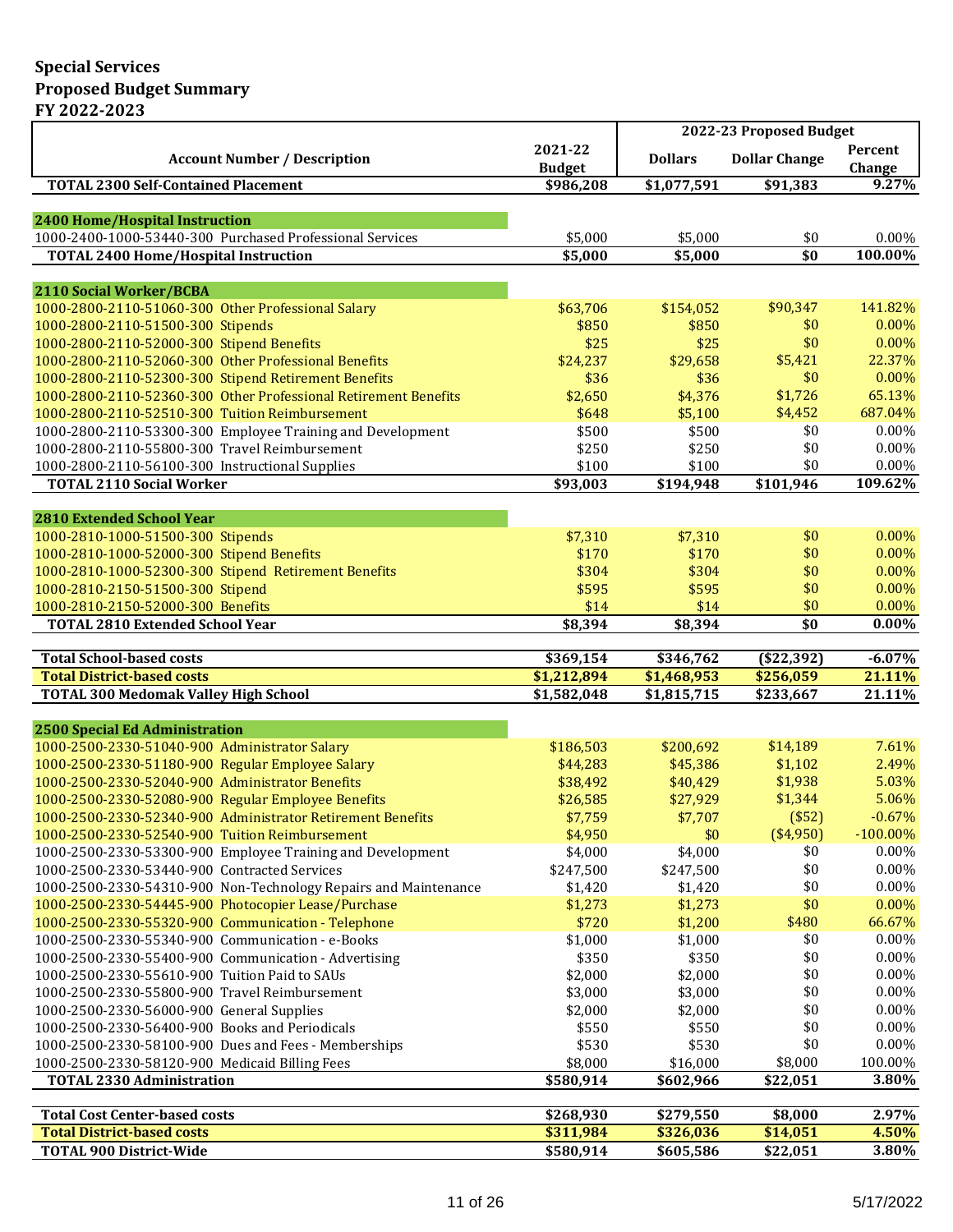|                                                                                                                         |                          | 2022-23 Proposed Budget      |                      |                   |  |
|-------------------------------------------------------------------------------------------------------------------------|--------------------------|------------------------------|----------------------|-------------------|--|
| <b>Account Number / Description</b>                                                                                     | 2021-22<br><b>Budget</b> | <b>Dollars</b>               | <b>Dollar Change</b> | Percent<br>Change |  |
|                                                                                                                         |                          |                              |                      |                   |  |
| <b>Elementary District-Wide</b>                                                                                         |                          |                              |                      |                   |  |
| 2400 Home/Hospital Instruction                                                                                          |                          |                              | \$0                  | $0.00\%$          |  |
| 1000-2400-1000-53440-950 Purchased Professional Services<br><b>TOTAL 2400 Home/Hospital Instruction</b>                 | \$1,500<br>\$1,500       | \$1,500<br>\$1,500           | \$0                  | 100.00%           |  |
|                                                                                                                         |                          |                              |                      |                   |  |
| <b>Social Worker</b>                                                                                                    |                          |                              |                      |                   |  |
| 1000-2800-2110-53440-950 Purchased Professional Services                                                                | \$3,000                  | \$0                          | (\$3,000)            | $-100.00\%$       |  |
| <b>TOTAL 2110 Social Worker</b>                                                                                         | \$3,000                  | $\overline{\boldsymbol{50}}$ | (\$3,000)            | 100.00%           |  |
|                                                                                                                         |                          |                              |                      |                   |  |
| <b>School Psychologist</b>                                                                                              |                          |                              |                      |                   |  |
| 1000-2800-2140-51060-950 Other Professional Salary                                                                      | \$74,263                 | \$80,173                     | \$5,910              | 7.96%             |  |
| 1000-2800-2140-52060-950 Other Professional Benefits                                                                    | \$1,570                  | \$12,801                     | \$11,230             | 715.13%           |  |
| 1000-2800-2140-52360-950 Other Professional Retirement Benefits                                                         | \$3,089                  | \$3,079                      | ( \$11)              | $-0.35%$          |  |
| 1000-2800-2140-53300-950 Employee Training and Development                                                              | \$500                    | \$500                        | \$0                  | 0.00%             |  |
| 1000-2800-2140-53440-950 Purchased Professional Services                                                                | \$103,000                | \$103,000                    | \$0                  | $0.00\%$          |  |
| 1000-2800-2140-55340-950 Communication - e-Books                                                                        | \$2,274                  | \$2,274                      | \$0                  | 0.00%             |  |
| 1000-2800-2140-55800-950 Travel Reimbursement                                                                           | \$1,000                  | \$1,000                      | \$0                  | $0.00\%$          |  |
| 1000-2800-2140-56100-950 Instructional Supplies                                                                         | \$3,115                  | \$5,000                      | \$1,885              | 60.52%            |  |
| <b>TOTAL 2140 School Psychologist</b>                                                                                   | \$3,115                  | \$5,000                      | \$1,885              | 100.00%           |  |
|                                                                                                                         |                          |                              |                      |                   |  |
| <b>Speech Pathologist</b>                                                                                               |                          |                              |                      |                   |  |
| 1000-2800-2150-51060-950 Other Professional Salaries                                                                    | \$68,603                 | \$70,318                     | \$1,715              | 2.50%             |  |
| 1000-2800-2150-51500-950 Stipends                                                                                       | \$375                    | \$375                        | \$0<br>\$0           | $0.00\%$          |  |
| 1000-2800-2150-52000-900 Stipend Benefits                                                                               | \$7                      | \$7                          | \$778                | $0.00\%$<br>4.80% |  |
| 1000-2800-2150-52060-950 Other Professional Benefits                                                                    | \$16,218<br>\$15         | \$16,996                     | \$0                  | $0.00\%$          |  |
| 1000-2800-2150-52300-900 Stipend Retirement Benefits<br>1000-2800-2150-52360-950 Other Professional Retirement Benefits | \$2,854                  | \$15<br>\$2,700              | (\$154)              | $-5.38%$          |  |
| 1000-2800-2150-53300-950 Employee Training and Development                                                              | \$750                    | \$750                        | \$0                  | 0.00%             |  |
| 1000-2800-2150-55800-950 Travel Reimbursement                                                                           | \$100                    | \$100                        | \$0                  | $0.00\%$          |  |
| 1000-2800-2150-56100-950 Instructional Supplies                                                                         | \$1,300                  | \$1,300                      | \$0                  | $0.00\%$          |  |
| 1000-2800-2150-58100-950 Dues and Fees - Memberships                                                                    | \$500                    | \$500                        | \$0                  | $0.00\%$          |  |
| <b>TOTAL 2150 Speech Pathologist</b>                                                                                    | \$90,722                 | \$93,062                     | \$2,340              | 100.00%           |  |
|                                                                                                                         |                          |                              |                      |                   |  |
| <b>Physical Therapy</b>                                                                                                 |                          |                              |                      |                   |  |
| 1000-2800-2170-53440-950 Purchased Professional Services                                                                | \$105,000                | \$105,000                    | \$0                  | $0.00\%$          |  |
| <b>TOTAL 2170 Physical Therapy</b>                                                                                      | \$105,000                | \$105,000                    | \$0                  | \$0               |  |
|                                                                                                                         |                          |                              |                      |                   |  |
| 9100 Co-Curricular Activities-Special Olympics                                                                          |                          |                              |                      |                   |  |
| 1000-9100-1000-51500-950 Stipends                                                                                       | \$2,004                  | \$2,094                      | \$91                 | 4.53%             |  |
| 1000-9100-1000-52000-950 Stipend Benefits                                                                               | \$51                     | \$52                         | \$0                  | 0.68%             |  |
| 1000-9100-1000-52300-950 Retirement Benefits                                                                            | \$87                     | \$87                         | \$0                  | 0.00%             |  |
| 1000-9100-1000-58100-950 Dues and Fees - Memberships                                                                    | \$1,250                  | \$2,250                      | \$1,000              | 80.00%            |  |
| 1000-9100-2700-51180-950 Regular Employee Salary                                                                        | \$1,000                  | \$1,000                      | \$0                  | 0.00%             |  |
| 1000-9100-2700-52080-950 Regular Employee Benefits                                                                      | \$80                     | \$80                         | \$0                  | 0.00%             |  |
| 1000-9100-2700-58500-950 Cost of Transportation                                                                         | \$264                    | \$1,304                      | \$1,040              | 393.94%           |  |
| <b>TOTAL 9100 Co-Curricular Activities</b>                                                                              | \$4,736                  | \$6,867                      | \$2,131              | 45.00%            |  |
|                                                                                                                         |                          |                              |                      |                   |  |
| <b>Total School-based costs</b><br><b>Total District-based costs</b>                                                    | \$224,633<br>\$169,137   | \$225,558                    | \$925                | 0.41%<br>11.57%   |  |
| <b>TOTAL 950 Elementary District-Wide</b>                                                                               | \$393,770                | \$188,698<br>\$414,256       | \$19,561<br>\$20,486 | 5.20%             |  |
|                                                                                                                         |                          |                              |                      |                   |  |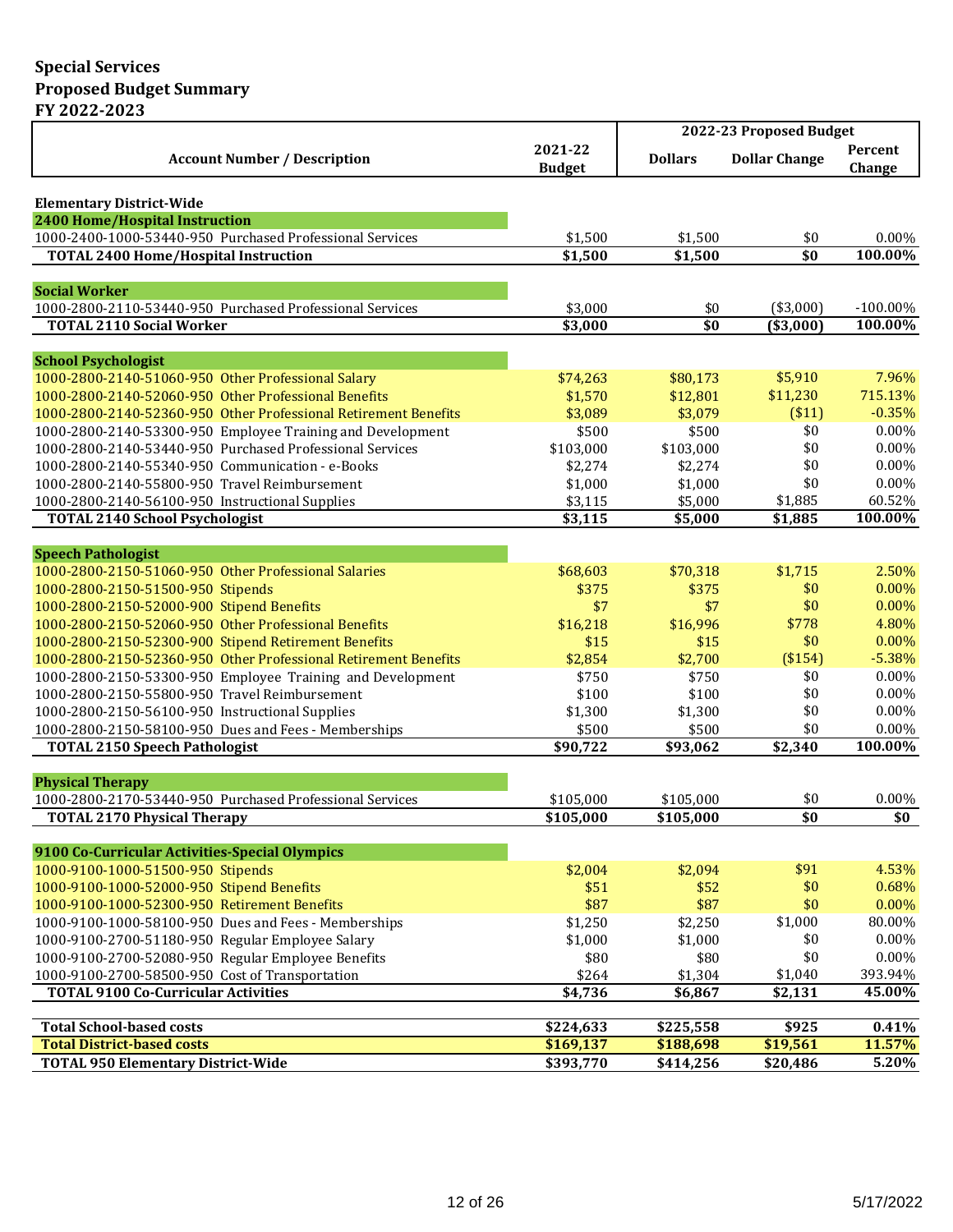|                                        |                          | 2022-23 Proposed Budget |                      |                   |
|----------------------------------------|--------------------------|-------------------------|----------------------|-------------------|
| <b>Account Number / Description</b>    | 2021-22<br><b>Budget</b> | <b>Dollars</b>          | <b>Dollar Change</b> | Percent<br>Change |
|                                        |                          |                         |                      |                   |
| <b>Total School-based costs</b>        | 1,662,840                | 1,515,148               | (150, 312)           | $-9.04\%$         |
| <b>Total District-based costs</b>      | \$4,986,445              | \$6,101,817             | \$1,115,372          | 22.37%            |
| <b>TOTAL 1000 General Fund</b>         | \$6,649,285              | \$7,616,966             | \$965,060            | 14.51%            |
|                                        |                          | \$7,607,520             | \$9,445.15           |                   |
| <b>ED Techs funded with ESSR Funds</b> | 354,412                  |                         |                      |                   |
| <b>Local Entitlement Funds</b>         | 579,120                  | 580,000                 |                      |                   |
| <b>GRAND Total</b>                     | \$7,582,817              | \$8,196,966             |                      |                   |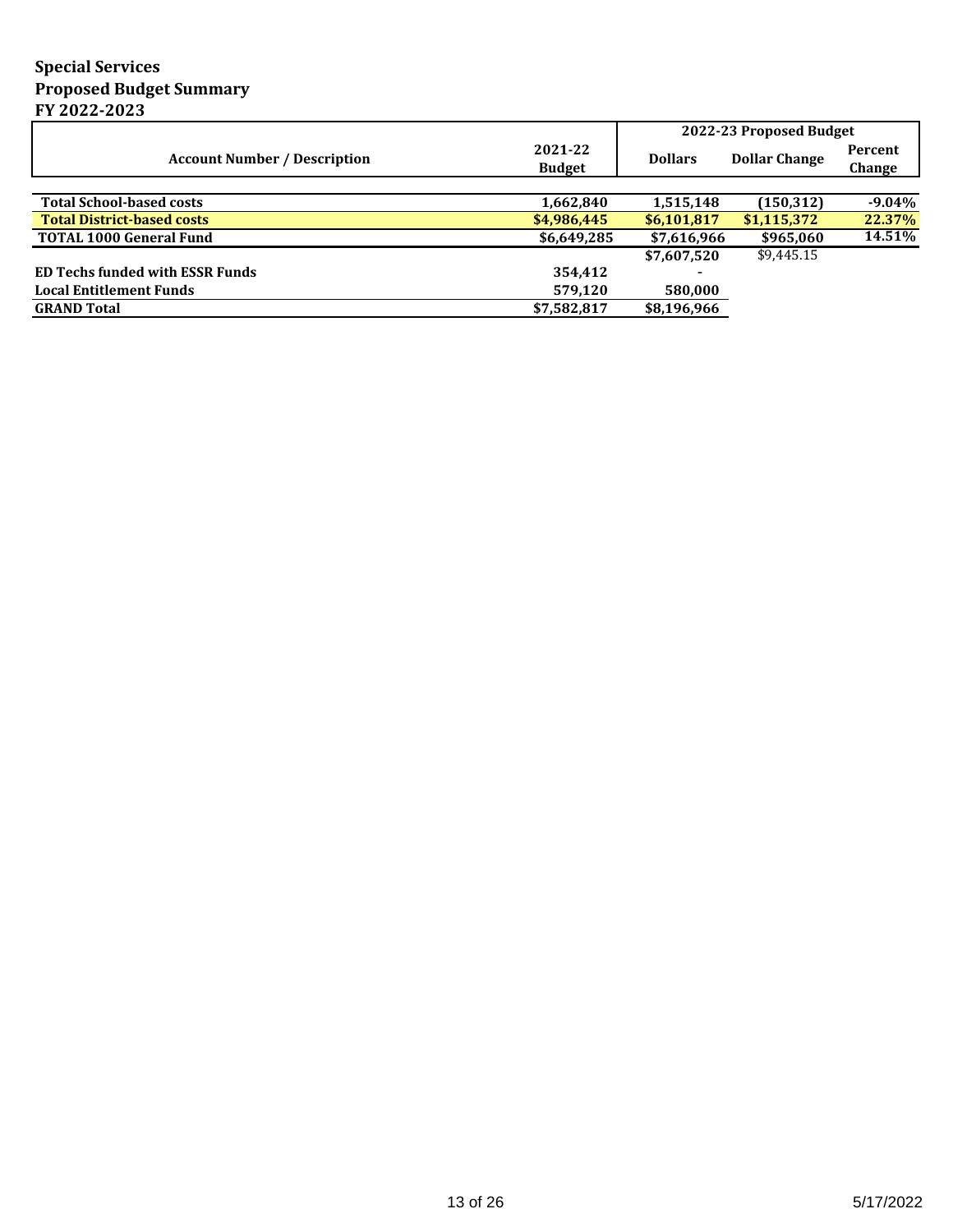| FY 2022-2023                         |                                                              |                         |              |
|--------------------------------------|--------------------------------------------------------------|-------------------------|--------------|
| <b>Account Number</b>                | <b>Item Description</b>                                      |                         | <b>Total</b> |
| <b>Medomak Middle School</b>         |                                                              |                         |              |
| <b>2200 Resource Room Placement</b>  |                                                              |                         |              |
|                                      | 1000-2200-1000-53300-010 Employee Training and Development   |                         |              |
|                                      | Professional Development Activities-Workshops/Conferences in |                         |              |
|                                      | Math/Literacy/Behavior, etcfor 2 teachers                    | \$                      | 300          |
|                                      | <b>Total</b>                                                 | \$                      | 300          |
|                                      |                                                              |                         |              |
|                                      | 1000-2200-1000-58800-010 Travel Reimbursement                |                         |              |
|                                      | <b>Travel Reimbursement</b>                                  | \$                      | 100          |
|                                      | <b>Total</b>                                                 | \$                      | 100          |
|                                      |                                                              |                         |              |
|                                      | 1000-2200-1000-56100-010 Instructional Supplies              |                         |              |
|                                      | <b>Califone Headphones</b>                                   | \$                      | 50           |
|                                      | Undated weekly planners<br>Cardstock Canary                  | \$                      | 20           |
|                                      | Zip Binders                                                  |                         | 30<br>50     |
|                                      | <b>Binder Index</b>                                          |                         |              |
|                                      | Abilitation Gel Ball 2"                                      | \$                      | 5            |
|                                      | <b>Headband Earmuff</b>                                      | \$                      | 20<br>50     |
|                                      | Headphones                                                   | \$                      | 50           |
|                                      | Planners                                                     | \$<br>\$                | 10           |
|                                      | Ivory Card Stock                                             | \$                      | 20           |
|                                      | Dividers                                                     | \$                      | 10           |
|                                      | Dynaflex Dynagrip Stress Grip Ball                           | \$                      | 10           |
|                                      | Exercise Ball for Yoga, Balance, Therapy, etc                | \$                      | 10           |
|                                      | Set of 10 Calculators                                        |                         | 50           |
|                                      | Post it Self Stick Easel Pad                                 |                         | 50           |
|                                      | 20" Hokki stool                                              | \$                      | 80           |
|                                      | Hannaford                                                    | \$                      | 80           |
|                                      | Post It Sign Here Message Flags                              | \$                      | 5            |
|                                      | <b>Total</b>                                                 | \$                      | 600          |
|                                      |                                                              |                         |              |
| <b>2300 Self-Contained Placement</b> |                                                              |                         |              |
|                                      | 1000-2300-1000-53300-010 Training and Development            |                         |              |
|                                      | Professional Development Activities-Workshops/Conferences on |                         |              |
|                                      | Math/Literacy/Autism/Behavior, etc. for 3 teachers           | \$                      | 300          |
|                                      | <b>Total</b>                                                 | \$                      | 300          |
|                                      |                                                              |                         |              |
|                                      | 1000-2300-1000-55630-010 Tuition Paid to Private Schools     |                         |              |
|                                      | Aucocisco (1), Spurwink (1), Atlantic Academy (5)            | \$                      | 489,485      |
|                                      | <b>Total</b>                                                 | \$                      | 489,485      |
|                                      |                                                              |                         |              |
|                                      | 1000-2300-1000-58800-010 Travel Reimbursement                |                         |              |
|                                      | <b>Travel Reimbursement</b>                                  | \$                      | 100          |
|                                      | Total                                                        | $\overline{\mathsf{s}}$ | 100          |
|                                      |                                                              |                         |              |
|                                      | 1000-2300-1000-56100-010 Instructional Supplies              |                         |              |
|                                      | Basic Calculators, pkg of 5                                  | \$                      | 40           |
|                                      | 10 Strawberry Street Catering Mug Set                        | \$                      | 30           |
|                                      | Sharpie Oil Based Paint Markers                              | \$                      | 10           |
|                                      | Contender 12 cubby storage unit                              | \$                      | 150          |
|                                      | Pilot G2 black pens                                          | \$                      | 35           |
|                                      | Pilot G2 Blue pens<br><b>Groceries for Day Treatment</b>     | \$<br>\$                | 40           |
|                                      |                                                              |                         | 1,000        |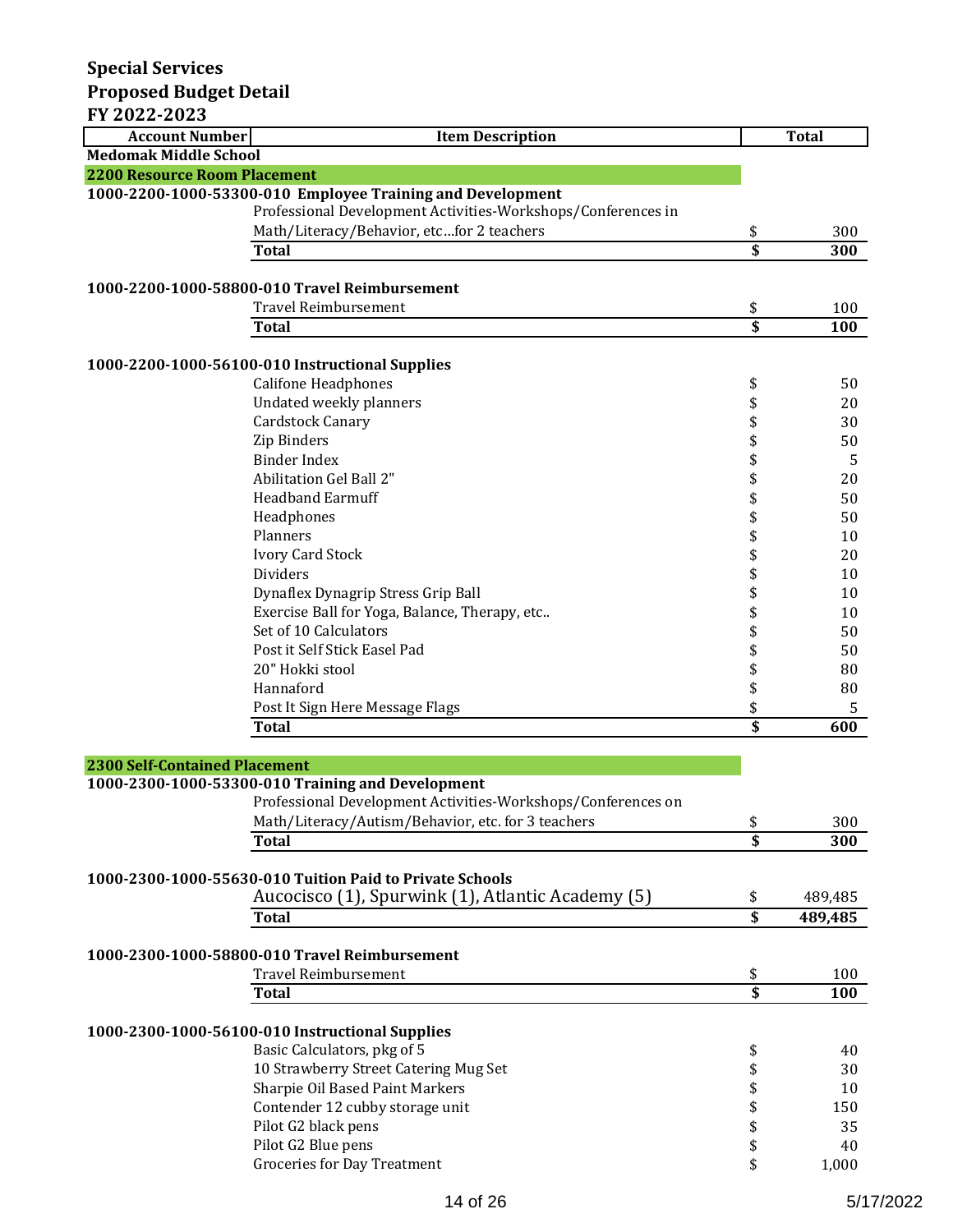| 1 1 <i>2</i> 022 2023<br><b>Account Number</b> | <b>Item Description</b>                              |                       | <b>Total</b>     |
|------------------------------------------------|------------------------------------------------------|-----------------------|------------------|
|                                                | Pizza Party Rewards for Day Treatment                | \$                    | 250              |
|                                                | No. 2 Pencils pack of 96                             | \$                    | 50               |
|                                                | Expo Dry Erase Markers set of 4                      | \$                    | 20               |
|                                                | 5-hole punched filler paper 500 sheets               | \$                    | 15               |
|                                                | 1 1/2 inch black round ring                          | \$                    | 30               |
|                                                | 1 1/2 inch red round ring                            | \$                    | 30               |
|                                                | extra large 2 pocket folder                          | \$                    | 15               |
|                                                | Scholastic Hi-Lo Passages grades 5-6                 | \$                    | 10               |
|                                                | Week by week math review grade 4                     | \$\$                  | 20               |
|                                                | Week by week math review grade 5                     |                       | 20               |
|                                                | Week by week math review grade 6                     |                       | 20               |
|                                                | Fidget toys                                          | \$<br>\$              | 50               |
|                                                | Fidget toys                                          |                       | 50               |
|                                                | Fidget toys                                          | \$                    | 60               |
|                                                | Fidget balls                                         | \$                    | 50               |
|                                                | 3 inch timer                                         | \$                    | 50               |
|                                                | 12 inch timer                                        |                       | 40               |
|                                                | 15 1/2 inch wobble stool                             | \$\$                  | 200              |
|                                                | 18 1/2 inch wobble stool                             |                       | 200              |
|                                                | Groceries for LEAD/Composite                         | \$                    | 500              |
|                                                | 13x13 weighted blanket                               |                       | 40               |
|                                                | Chew tube pack of 3                                  | \$\$\$                | 15               |
|                                                | <b>Vibrating Snake</b>                               |                       | 30               |
|                                                | <b>Battat Pop Up Pals</b>                            |                       | 10               |
|                                                | <b>Battat Pound and Roll</b>                         | \$                    | 15               |
|                                                | Member's Mark Baby Wipes 1152 count                  | \$                    | 25               |
|                                                | Kids Piano Mat                                       | \$                    | 25               |
|                                                | Big Joe Bean Bag Refill                              | \$                    | 15               |
|                                                | Best Choice Floor Chair                              | \$<br>\$              | 40               |
|                                                | Step 2 WaterWorks Water Table                        |                       | 40               |
|                                                | Vtech Zoo Jams                                       | \$<br>\$              | 25               |
|                                                | Large Gloves                                         |                       | 15               |
|                                                | Autism & PDD Picture Stories                         | \$                    | 160              |
|                                                | Food Language Cards                                  | \$                    | 15               |
|                                                | Weekly Community Trips for LEAD                      | \$                    | 100              |
|                                                | Groceries for Composite                              | \$                    | 100              |
|                                                | <b>Groceries for LEAD</b><br><b>Total</b>            | \$<br>$\overline{\$}$ | 345<br>4,000     |
|                                                |                                                      |                       |                  |
|                                                | 1000-2300-1000-56400-010 Books and Periodicals       |                       |                  |
|                                                | <b>Brigance Readiness Book</b>                       | \$                    | 215              |
|                                                | <b>Total</b>                                         | \$                    | $\overline{215}$ |
|                                                | 1000-2300-1000-58100-010 Dues and Fees - Memberships |                       |                  |
|                                                | Weekly swimming at the YMCA                          | \$                    | 300              |
|                                                | <b>Total</b>                                         | $\overline{\$}$       | 300              |
| 1000-2300-2700-58500-010 Field Trip Costs      |                                                      |                       |                  |
|                                                | Combined Field Trips for LEAD/DT/Composite           | \$                    | 523              |
|                                                | <b>Total</b>                                         | $\overline{\$}$       | $\overline{523}$ |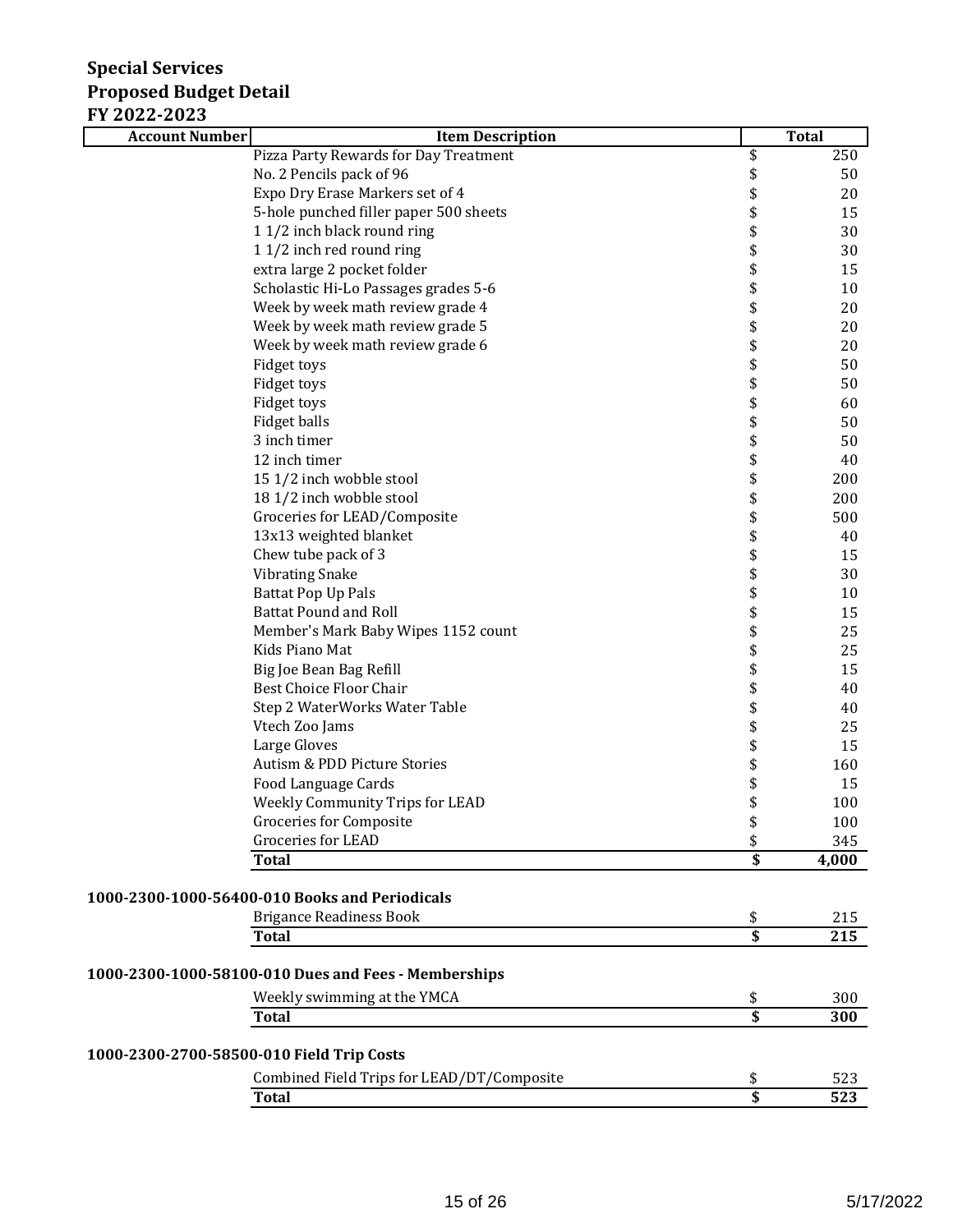| <b>Account Number</b>                | <b>Item Description</b>                                            |                                      | <b>Total</b> |
|--------------------------------------|--------------------------------------------------------------------|--------------------------------------|--------------|
|                                      |                                                                    |                                      |              |
| <b>2110 Social Worker</b>            |                                                                    |                                      |              |
|                                      | 1000-2800-2110-53300-010 Training and Development                  |                                      |              |
|                                      | Workshops/Conferences for Social Worker-behavior, social emotional | \$                                   | 350          |
|                                      | <b>Total</b>                                                       | $\overline{\boldsymbol{\mathsf{s}}}$ | 350          |
|                                      |                                                                    |                                      |              |
|                                      | 1000-2800-2110-56100-010 Instructional Supplies                    |                                      |              |
|                                      | Superflex social thinking curriculum                               | \$                                   | 144          |
|                                      | The mindfulness game                                               | \$                                   | 60           |
|                                      | Zones of Regulation                                                | \$                                   | 74           |
|                                      | Buddy Talk/Teen Talk                                               | \$                                   | 10           |
|                                      | Mindfulness and Acceptance Workbook                                | \$<br>\$                             | 12           |
|                                      | <b>Total</b>                                                       |                                      | 300          |
|                                      | <b>Total Medomak Middle School</b>                                 | \$                                   | 496,573      |
|                                      |                                                                    |                                      |              |
|                                      |                                                                    |                                      |              |
| <b>20 Miller School</b>              |                                                                    |                                      |              |
| <b>2200 Resource Room Placement</b>  |                                                                    |                                      |              |
|                                      | 1000-2200-1000-53300-020 Training and Development                  |                                      |              |
|                                      | Professional Development Activities-Workshops/Conferences on       |                                      |              |
|                                      | literacy, math, writing, behavior, etc                             | \$                                   | 1,050        |
|                                      | <b>Total</b>                                                       | $\overline{\boldsymbol{s}}$          | 1,050        |
|                                      |                                                                    |                                      |              |
|                                      | 1000-2200-1000-56100-020 Instructional Supplies                    |                                      |              |
|                                      | NeoRok Wobble Stool 15 1/2"                                        | \$                                   | 225          |
|                                      | Yuck-E-Medicine Ball                                               | \$                                   | 21           |
|                                      | Yuck-E-Medicine Ball                                               | \$                                   | 14           |
|                                      | Califone Hearing Safe Protector                                    | \$                                   | 30           |
|                                      | <b>Cracking the Code Workbooks</b>                                 | \$                                   | 176          |
|                                      | <b>NeoRok Stool Small</b>                                          | \$                                   | 87           |
|                                      | Califone Stereo/Mono Headphones                                    | \$                                   | 30           |
|                                      | <b>Curriculum Materials for Spire and Seeing Stars</b>             | \$                                   | 400          |
|                                      | <b>Total</b>                                                       | \$                                   | 983          |
|                                      |                                                                    |                                      |              |
| <b>2300 Self-Contained Placement</b> | 1000-2300-1000-53300-020 Employee Training and Development         |                                      |              |
|                                      |                                                                    |                                      |              |
|                                      | behavior, language, communication etcfor 3 teachers                | \$                                   | 300          |
|                                      | Total                                                              | $\overline{\mathsf{s}}$              | 300          |
|                                      | 1000-2300-1000-55630-020 Tuition Paid to Private Schools           |                                      |              |
|                                      | Margaret Murphy(1), Atlantic Academy (1)                           |                                      | 144,945      |
|                                      | <b>Total</b>                                                       | \$<br>\$                             | 144,945      |
|                                      |                                                                    |                                      |              |
|                                      | 1000-2300-1000-55800-020 Travel Reimbursement                      |                                      |              |
|                                      | <b>Travel Reimbursement</b>                                        | \$                                   | 500          |
|                                      | <b>Total</b>                                                       | $\overline{\boldsymbol{\mathsf{s}}}$ | 500          |
|                                      |                                                                    |                                      |              |
|                                      | 1000-2300-1000-56100-020 Instructional Supplies                    |                                      |              |
|                                      | Covered in Comfort Cocoon Swing                                    | \$                                   | 100          |
|                                      | Swing Adjustment System                                            | \$                                   | 200          |
|                                      | <b>Full Support Swing Seat</b>                                     | \$                                   | 130          |
|                                      | <b>Velcro Fasteners</b>                                            | \$                                   | 56           |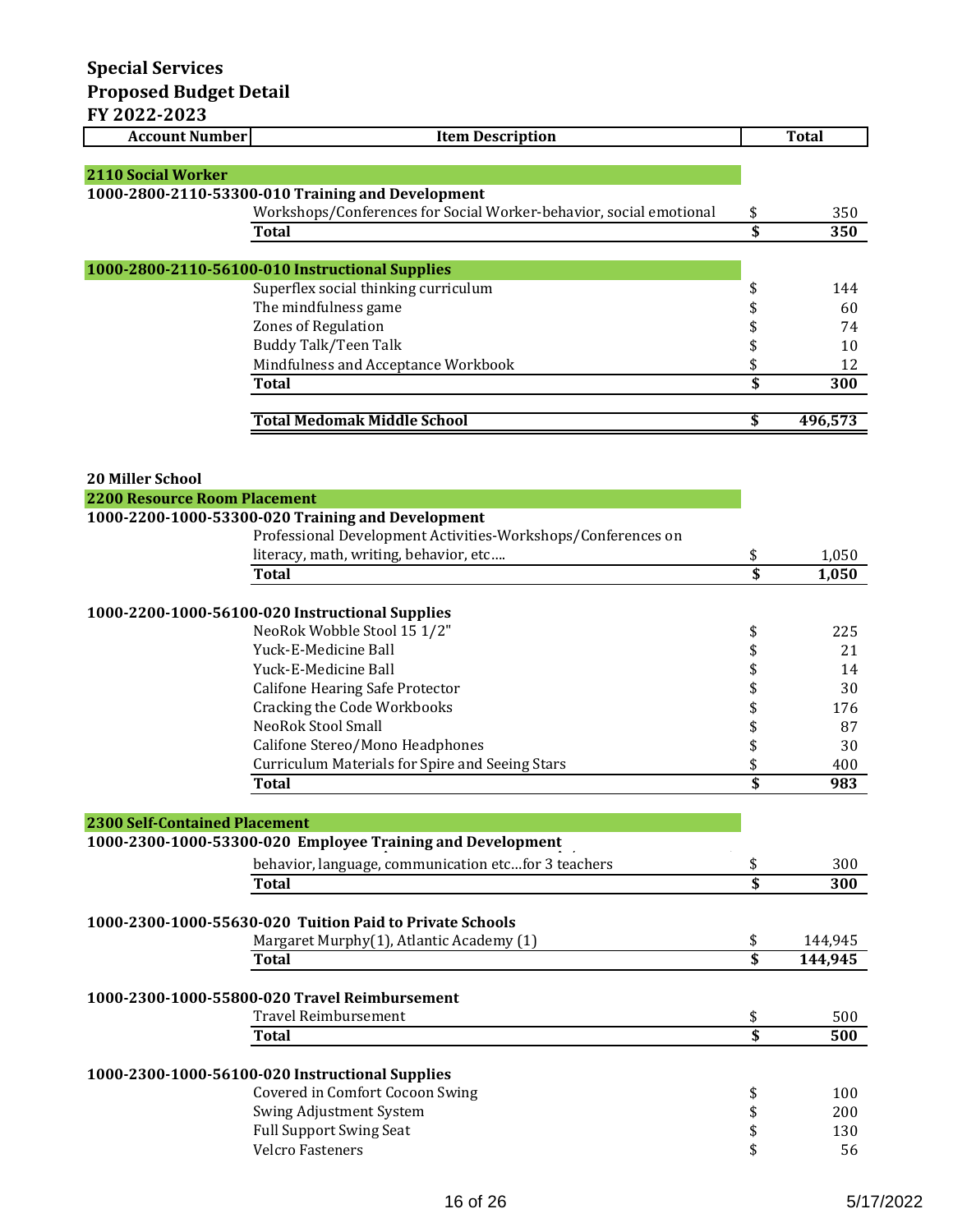| <b>Account Number</b> | <b>Item Description</b>                                        | <b>Total</b> |
|-----------------------|----------------------------------------------------------------|--------------|
|                       | <b>Time Timer Audible</b>                                      | \$<br>31     |
|                       | Taylor Precision Product Kitchen Clip Timer                    | \$<br>17     |
|                       | <b>Talor Timer</b>                                             | \$<br>15     |
|                       | Music Therapy Sessions for LEAD                                | \$<br>450    |
|                       | <b>Community Trips for LEAD</b>                                | \$<br>400    |
|                       | Daily Living Cooking Skills Food Program LEAD                  | \$<br>200    |
|                       | <b>Pattern Skip Counting</b>                                   | \$<br>12     |
|                       | Money Linking Game                                             | \$<br>15     |
|                       | K Math Learning Games                                          | \$<br>25     |
|                       | K Language Arts Learning Games                                 | \$<br>25     |
|                       | Alpha Catch                                                    | \$<br>48     |
|                       | Who Am I?                                                      | \$<br>6      |
|                       | 12 pk small digital timers                                     | \$<br>20     |
|                       | H Partner relieves stress and increase focus bundle 15 pk      | \$<br>42     |
|                       | Velcor Pack 200 Coins                                          | \$<br>28     |
|                       | Learning Resources Magnetic US map puzzle                      | \$<br>20     |
|                       | Sight word stories K-2 Learn to Read 120                       | \$<br>12     |
|                       | <b>Decorative Handbell</b>                                     | \$<br>18     |
|                       | Pretend & Play Doctor Set                                      | \$<br>19     |
|                       | Pretend & Play Police Officer Set                              | \$<br>17     |
|                       | Daily Living Cooking Skills Food Program Composite (2 programs | \$<br>515    |
|                       | <b>Community Trips for Composite</b>                           | \$<br>320    |
|                       | Alphabet Stamps-lower & upper case                             | \$<br>40     |
|                       | Floam Dough                                                    | \$<br>40     |
|                       | <b>Fidget Twists</b>                                           | \$<br>25     |
|                       | Plastic Baskets w/ handles                                     | \$<br>24     |
|                       | Plastic Clipboards                                             | \$<br>27     |
|                       | Stikki Clips                                                   | \$<br>6      |
|                       | Stackable Tubs                                                 | \$<br>22     |
|                       | Washable Ink Pads                                              | \$<br>50     |
|                       | Sound box Kit                                                  | \$<br>33     |
|                       | <b>Unifix Letter Cubes</b>                                     | \$<br>20     |
|                       | <b>Bug Counters</b>                                            | \$<br>17     |
|                       | Pet Counters                                                   | \$<br>17     |
|                       | Washable Paint                                                 | \$<br>54     |
|                       | Magnetic Marble Run                                            | \$<br>27     |
|                       | Mindware PicWits                                               | \$<br>25     |
|                       | 50 Math Counter Activities                                     | \$<br>15     |
|                       | Greater or Less Than Game                                      | \$<br>10     |
|                       | <b>Tape Measures</b>                                           | \$<br>6      |
|                       | Number Bean Bags                                               | \$<br>23     |
|                       | Kinetic Sand                                                   | \$<br>114    |
|                       | Alphabet/Number Sound Game                                     | \$<br>16     |
|                       | Time Flip Chart                                                | \$<br>10     |
|                       | Stethoscopes                                                   | \$<br>29     |
|                       | Word Family Card Games                                         | \$<br>20     |
|                       | Word Family Flip Book                                          | \$<br>55     |
|                       | Dry Erase Pockets                                              | \$<br>14     |
|                       | <b>Alphabet Dice</b>                                           | \$<br>5      |
|                       | Sight Word Swat                                                | \$<br>15     |
|                       | Sentence Building Magnetic Set                                 | \$<br>44     |
|                       | Alphabet Bean Bags                                             | \$<br>27     |
|                       | Read to Self Phone                                             | \$<br>16     |
|                       | Mini Dry Erasers                                               | \$<br>5      |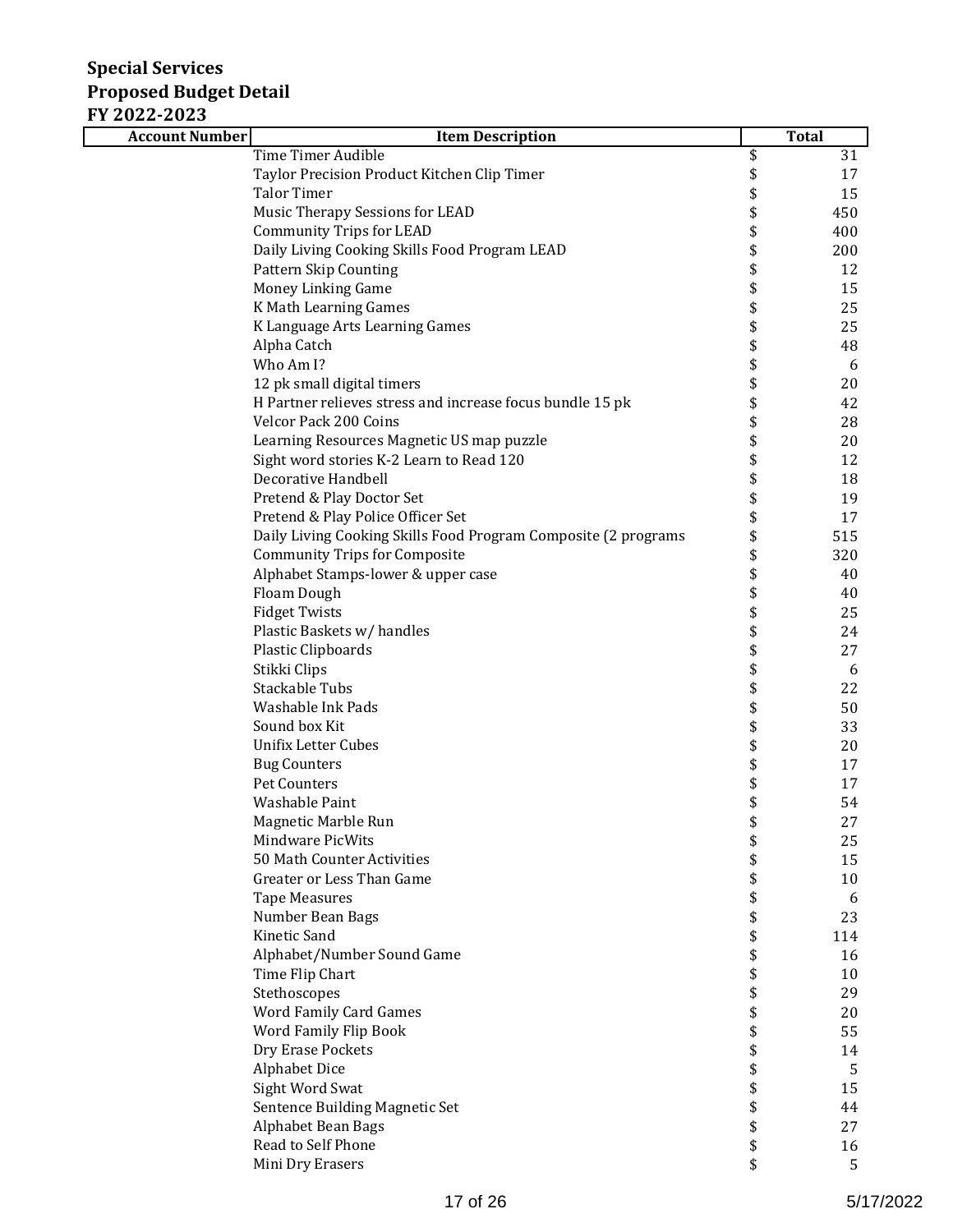| I I AVAA AVAJ<br><b>Account Number</b> | <b>Item Description</b>                                  |                         | <b>Total</b>   |
|----------------------------------------|----------------------------------------------------------|-------------------------|----------------|
|                                        | <b>Plastic Frogs</b>                                     | \$                      | 10             |
|                                        | Mini Lizards                                             | \$                      | 7              |
|                                        | Giant Art Jar                                            | \$                      | 32             |
|                                        | <b>Kids Painting Aprons</b>                              | \$                      | 12             |
|                                        | Paint Brush Pen Set                                      | \$                      | 34             |
|                                        | Wikki Stix                                               | \$                      | 34             |
|                                        | Wikjki Stix Alphabet Cards & Number Cards                | \$                      | 26             |
|                                        | <b>Student Decoding Kit-BLASTKIT</b>                     | \$                      | 52             |
|                                        | Sylaboards kits                                          | \$                      | 27             |
|                                        | <b>Kwik Stix</b>                                         | \$                      | 25             |
|                                        | <b>Card Stock</b>                                        |                         | 29             |
|                                        | <b>Colored Pencils</b>                                   | \$\$\$                  | 15             |
|                                        | Playdough                                                |                         | 29             |
|                                        | <b>Colored Rice</b>                                      | \$                      | 14             |
|                                        | <b>Tissue Paper</b>                                      |                         | 14             |
|                                        | Social Skills Board Game                                 |                         | 37             |
|                                        | <b>Fidget Putty</b>                                      |                         | 12             |
|                                        | The Vet Center                                           |                         | 35             |
|                                        | Mad Mattr Sensory Dough                                  | \$\$\$\$\$              | 39             |
|                                        | Dough Design Wheels                                      | \$                      | 10             |
|                                        | Foam Sensory Paint                                       | \$                      | 25             |
|                                        | Don't let the bugs fall game                             | \$                      | 10             |
|                                        | <b>Magic Water Marbles</b>                               | \$                      | 15             |
|                                        | Pirate Island Reading Game                               | \$                      | 25             |
|                                        | 10 Strategy Bingo                                        | \$                      | 10             |
|                                        | Can Do Comprehension Game                                | \$                      | 20             |
|                                        | <b>Rainbow Sentence Strips</b>                           | \$                      | $\sqrt{5}$     |
|                                        | Ready to Write Box                                       | \$                      | 50             |
|                                        | Sentence Strip Storage Box                               | \$                      | 9              |
|                                        | Touch and Read CVC words                                 | \$                      | 30             |
|                                        | Counting Critters to 100 day                             | \$                      | $\overline{4}$ |
|                                        | <b>Twiddle Focus Tool</b>                                | \$                      | 10             |
|                                        | <b>Total</b>                                             | $\overline{\$}$         | 4,300          |
|                                        |                                                          |                         |                |
|                                        | 1000-2300-1000-58100-020 Dues and Fees-Memberships       |                         |                |
|                                        | Therapeutic Swim Program LEAD/Composite                  | \$                      | 512            |
|                                        | Music Therapy Program LEAD/Composite                     | \$                      | 585            |
|                                        | <b>Total</b>                                             | \$                      | 1,097          |
|                                        |                                                          |                         |                |
|                                        | 1000-2300-2700-58500-020 Field Trip Transportation       |                         |                |
|                                        | Regular Salaries                                         | \$                      | 1,500          |
|                                        | <b>Regular Benefits</b>                                  | \$                      | 900            |
|                                        | <b>Field Trip Transportation</b>                         | \$                      | 597            |
|                                        | <b>Total</b>                                             | $\overline{\mathbf{s}}$ | 2,997          |
|                                        |                                                          |                         |                |
| <b>2810 Extended School Year</b>       |                                                          |                         |                |
|                                        | 1000-2810-2150-53440-020 Purchased Professional Services |                         |                |
|                                        | Services-Speech, PT and OT                               | \$                      | 5,500          |
|                                        | <b>Total</b>                                             | \$                      | 5,500          |
|                                        |                                                          |                         |                |
|                                        | <b>Total Miller School</b>                               | \$                      | 161,672        |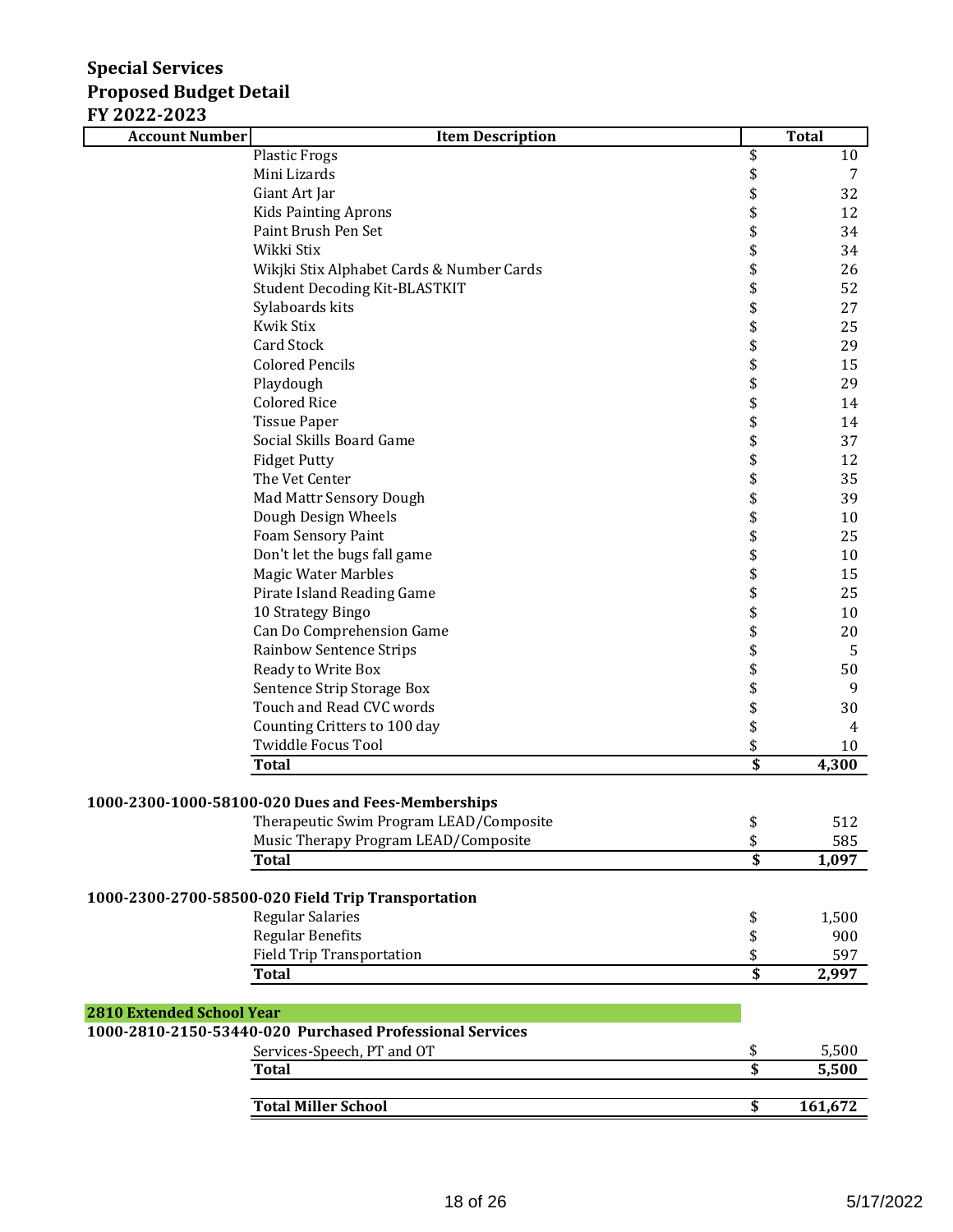| I AVAA AVAJ<br><b>Account Number</b> | <b>Item Description</b>                                                               |                 | <b>Total</b> |
|--------------------------------------|---------------------------------------------------------------------------------------|-----------------|--------------|
| <b>30 Prescott Memorial School</b>   |                                                                                       |                 |              |
| <b>2200 Resource Room Placement</b>  |                                                                                       |                 |              |
|                                      | 1000-2200-1000-53300-030 Employee Training and Development                            |                 |              |
|                                      | Professional Development Activities-Conferences/Workshops Literacy,                   | \$              | 200          |
|                                      | Total                                                                                 | \$              | 200          |
|                                      |                                                                                       |                 |              |
|                                      | 1000-2200-1000-55800-030 Travel Reimbursement                                         |                 |              |
|                                      | <b>Travel Reimbursement</b>                                                           | \$              | 250          |
|                                      | <b>Total</b>                                                                          | \$              | 250          |
|                                      |                                                                                       |                 |              |
|                                      | 1000-2200-1000-56100-030 Instructional Supplies<br>Spectrum Math Grades 1, 3, 4, 5, 6 | \$              | 100          |
|                                      | Replacement Leveled Literacy Intervention Materials for 2 Kits                        | \$              | 100          |
|                                      | <b>Total</b>                                                                          | \$              | 200          |
|                                      |                                                                                       |                 |              |
|                                      | 1000-2200-1000-56400-030 Books and Periodicals                                        |                 |              |
|                                      | High Interest/Low Level Books                                                         | \$              | 250          |
|                                      | <b>Total</b>                                                                          | \$              | 250          |
|                                      |                                                                                       |                 |              |
|                                      |                                                                                       |                 |              |
|                                      | <b>Total Prescott Memorial School</b>                                                 | \$              | 900          |
| <b>Union Elementary School</b>       |                                                                                       |                 |              |
| <b>2200 Resource Room Placement</b>  |                                                                                       |                 |              |
|                                      | 1000-2200-1000-53300-040 Employee Training and Development                            |                 |              |
|                                      | Professional Development-Conferences/Workshops Literacy, Math,                        | \$              | 100          |
|                                      | Total                                                                                 | \$              | 100          |
|                                      |                                                                                       |                 |              |
|                                      | 1000-2200-1000-54310-040 Non-Technology Related Repairs and Maintenance               |                 |              |
|                                      | FM System Maintenance                                                                 | \$              | 161          |
|                                      | shipping                                                                              | \$              | 18           |
|                                      | <b>Total</b>                                                                          | \$              | 179          |
|                                      |                                                                                       |                 |              |
|                                      | 1000-2200-1000-55800-040 Travel Reimbursement<br>Travel Reimbursement                 |                 | 100          |
|                                      | <b>Total</b>                                                                          | \$<br>\$        | 100          |
|                                      |                                                                                       |                 |              |
|                                      | 1000-2200-1000-56100-040 Instructional Supplies                                       |                 |              |
|                                      | Replacement Leveled Literacy Intervention Material for-3 Kits                         | \$              | 200          |
|                                      | <b>Total</b>                                                                          | \$              | 200          |
|                                      |                                                                                       |                 |              |
|                                      |                                                                                       |                 |              |
|                                      | <b>Total Union Elementary School</b>                                                  | \$              | 579          |
|                                      |                                                                                       |                 |              |
| <b>50 Warren Community School</b>    |                                                                                       |                 |              |
| <b>2200 Resource Room Placement</b>  | 1000-2200-1000-53300-050 Employee Training and Development                            |                 |              |
|                                      | Professional Development-Workshops/Conferences for 2 teachers-Math,                   | \$              | 200          |
|                                      | Total                                                                                 | $\overline{\$}$ | 200          |
|                                      |                                                                                       |                 |              |
|                                      | 1000-2200-1000-55800-050 Travel Reimbursement                                         |                 |              |
|                                      | <b>Travel Reimbursement</b>                                                           | \$              | 100          |
|                                      | <b>Total</b>                                                                          | \$              | 100          |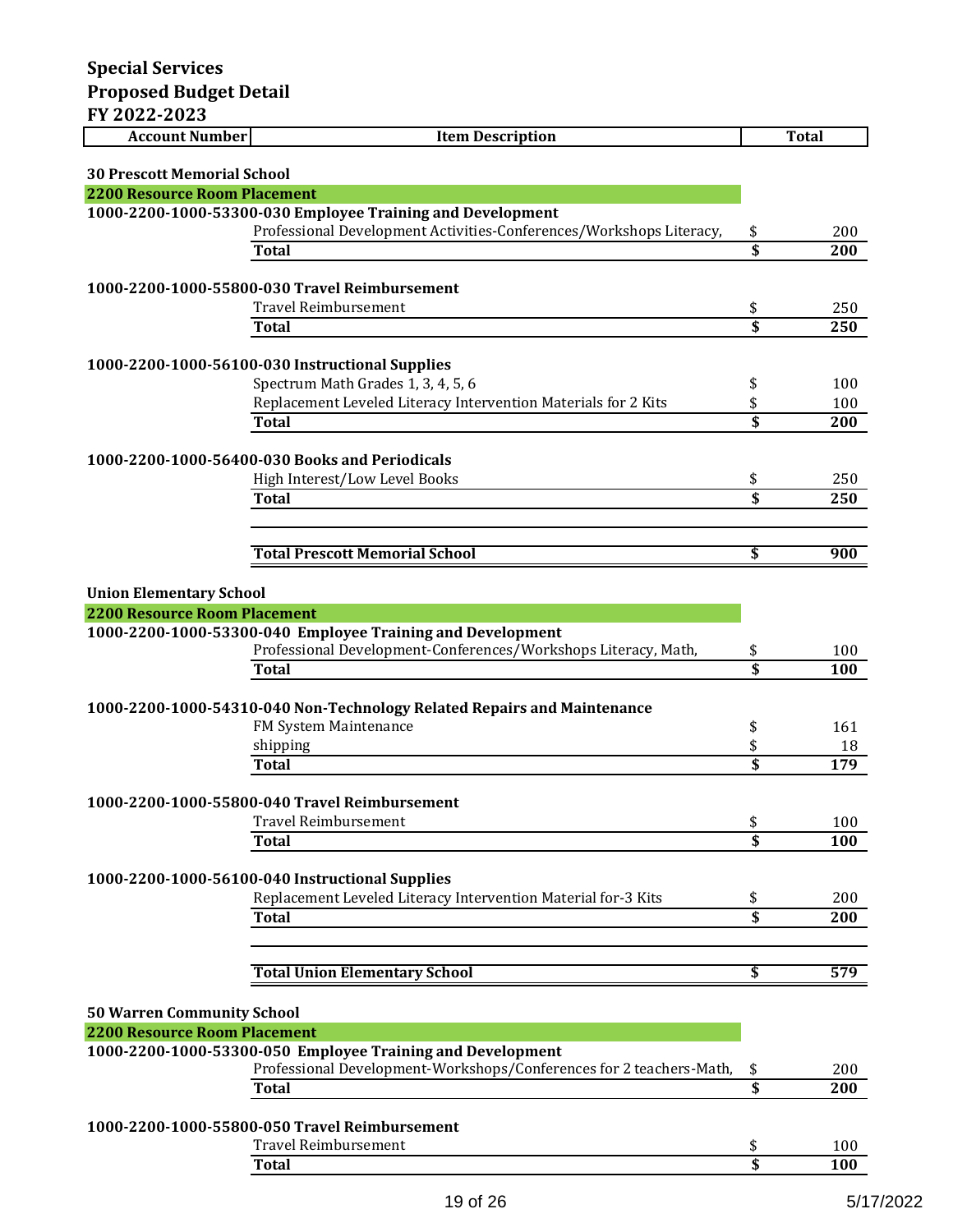| AVAA AVAJ<br><b>Account Number</b>        | <b>Item Description</b>                                                    |                                      | <b>Total</b> |
|-------------------------------------------|----------------------------------------------------------------------------|--------------------------------------|--------------|
|                                           |                                                                            |                                      |              |
|                                           | 1000-2200-1000-56100-050 Instructional Supplies                            |                                      |              |
|                                           | Get Ready for the Code A                                                   | \$                                   | 60           |
|                                           | Get Set for the Code B                                                     | \$                                   | 60           |
|                                           | Go For the Code C                                                          | \$                                   | 59           |
|                                           | High Interest low readability workbooks                                    | \$                                   | 47           |
|                                           | Student Writing Journals, 100 pg blank, set of 4                           | \$                                   | 26           |
|                                           | Replacement Leveled Literacy Intervention Materials for 3 kits             | \$                                   | 150          |
|                                           | Curriculum Materials Sire & Seeing Stars                                   | \$                                   | 106          |
|                                           | <b>Total</b>                                                               | $\overline{\boldsymbol{\mathsf{s}}}$ | 508          |
|                                           |                                                                            |                                      |              |
| <b>2300 Self-Contained Placement</b>      |                                                                            |                                      |              |
|                                           | 1000-2300-1000-53300-050 Employee Training and Development                 |                                      |              |
|                                           | Professional Development-Workshops/Conferences for 3 Teachers-Math,        | \$                                   | 300          |
|                                           | <b>Total</b>                                                               | $\overline{\mathbf{s}}$              | 300          |
|                                           |                                                                            |                                      |              |
|                                           | 1000-2300-1000-55800-050 Travel Reimbursement                              |                                      |              |
|                                           | <b>Travel Reimbursement</b>                                                | \$                                   | 100          |
|                                           | Total                                                                      | $\overline{\mathbf{s}}$              | 100          |
|                                           |                                                                            |                                      |              |
|                                           | 1000-2300-1000-56100-050 Instructional Supplies<br>Spire level 1 workbooks |                                      | 84           |
|                                           | Spire level 2 workbook                                                     | \$                                   |              |
|                                           | Explode the Code Set 1,2,3,4                                               | \$<br>\$                             | 84<br>47     |
|                                           | Explode the Code Set A,B,C                                                 | \$                                   | 40           |
|                                           | Spire level 1 readers                                                      | \$                                   | 59           |
|                                           | Spire level 1 workbooks                                                    | \$                                   | 42           |
|                                           | Spire level 2 reader workbook                                              | \$                                   | 59           |
|                                           | Spire level 2 workbook                                                     | \$                                   | 42           |
|                                           | Spire level 3 workbook                                                     | \$                                   | 42           |
|                                           | Spire level 3 reader                                                       | \$                                   | 59           |
|                                           | Hot glue gun blusmart upgraded mini hot glue gun                           | \$                                   | 40           |
|                                           | Artlicious Natural Wooden Food Grade Popsicle Craft Sticks Pk              | \$                                   | 13           |
|                                           | <b>Fiskars Big Kid Scissors</b>                                            | \$                                   | 34           |
|                                           | Lego Harry Potter and Chamber of Secrets Hogwarts                          | \$                                   | 56           |
|                                           | Total                                                                      | \$                                   | 700          |
|                                           |                                                                            |                                      |              |
|                                           | 1000-2300-1000-56400-050 Books and Periodicals                             |                                      |              |
|                                           | The Maze Runner Series 4 book set                                          | \$                                   | 25           |
|                                           | Wonder/365 Days of Wonder boxed set                                        | \$                                   | 20           |
|                                           | High Interest/Low Level Reading Books                                      | \$                                   | 200          |
|                                           | <b>Total</b>                                                               | $\overline{\mathbf{s}}$              | 245          |
|                                           |                                                                            |                                      |              |
| 1000-2300-1000-58100-050 Dues and Fees    |                                                                            |                                      |              |
|                                           | Fees for Field Trip for all DT rooms combined trips (2)                    | \$                                   | 100          |
|                                           | Total                                                                      | $\overline{\mathbf{s}}$              | 100          |
|                                           |                                                                            |                                      |              |
| 1000-2300-2700-58500-050 Field Trip Costs |                                                                            |                                      |              |
|                                           | Fuel for field trip                                                        | \$                                   | 20           |
|                                           | <b>Total</b>                                                               | $\overline{\mathbf{s}}$              | 20           |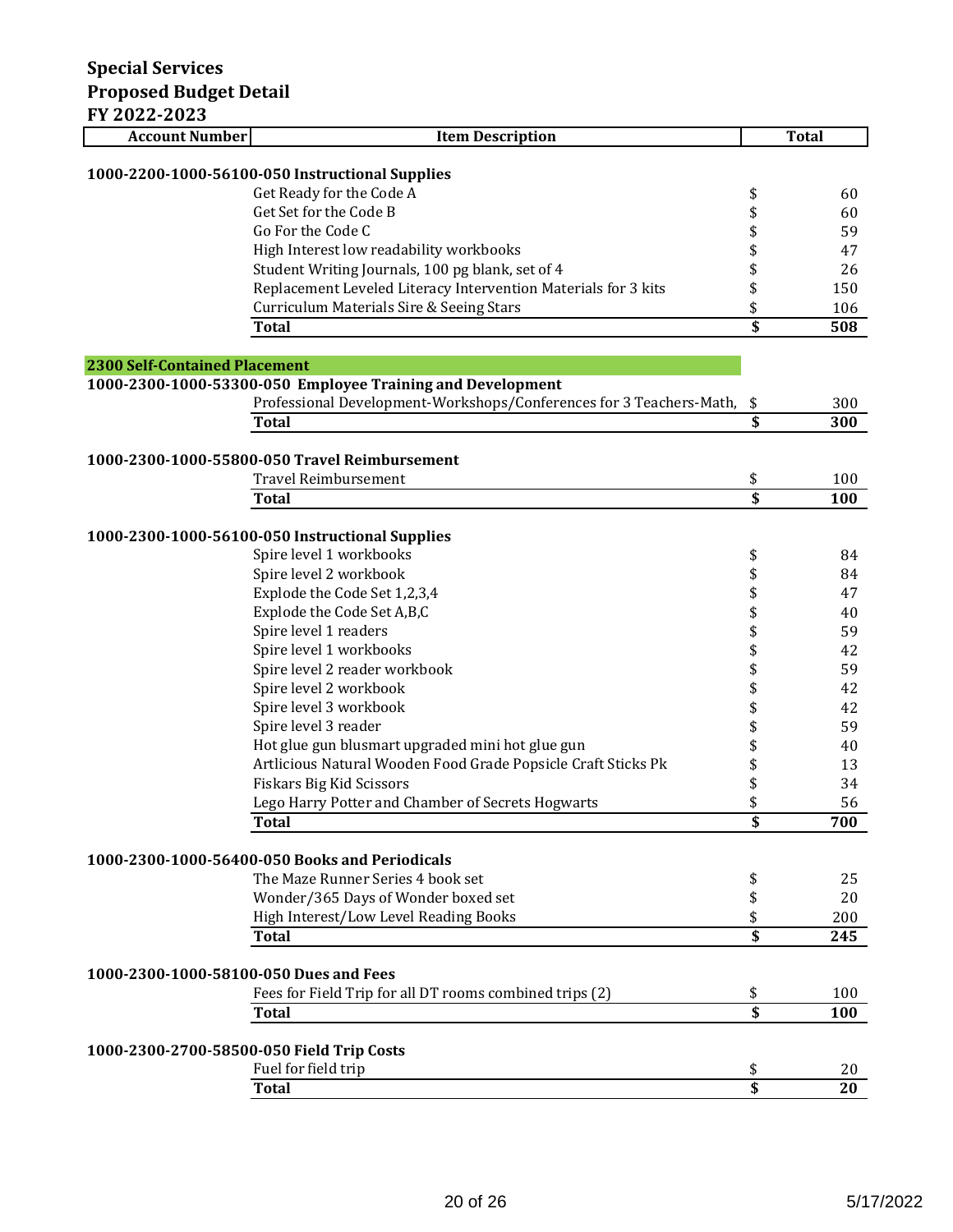| <b>Account Number</b>                     | <b>Item Description</b>                                                                                              |                                      | <b>Total</b> |
|-------------------------------------------|----------------------------------------------------------------------------------------------------------------------|--------------------------------------|--------------|
| <b>2110 Social Worker</b>                 |                                                                                                                      |                                      |              |
|                                           | 1000-2800-2110-53300-050 Employee Training and Development                                                           |                                      |              |
|                                           | Workshop, Conferences for Social Worker-Behavior, Social Emotional                                                   | \$                                   | 350          |
|                                           | <b>Total</b>                                                                                                         |                                      | 350          |
|                                           |                                                                                                                      |                                      |              |
|                                           | 1000-2800-2110-556100-050 Instructional Supplies                                                                     |                                      |              |
|                                           | Cooking Supplies for all DT classrooms for social groups                                                             | \$                                   | 200          |
|                                           | <b>Total</b>                                                                                                         | \$                                   | 200          |
|                                           | <b>Total Warren Community School</b>                                                                                 | \$                                   | 2,822        |
| 60 Friendship Village School              |                                                                                                                      |                                      |              |
| <b>2200 Resource Room Placement</b>       |                                                                                                                      |                                      |              |
|                                           | 1000-2200-1000-53300-060 Employee Training and Development                                                           |                                      |              |
|                                           | Professional Development Activities-Workshops/Conferences-Math,                                                      | \$                                   | 150          |
|                                           | <b>Total</b>                                                                                                         | \$                                   | 150          |
|                                           | 1000-2200-1000-55800-060 Travel Reimbursement                                                                        |                                      |              |
|                                           | <b>Travel Reimbursement</b>                                                                                          | \$                                   | 200          |
|                                           | <b>Total</b>                                                                                                         | $\overline{\mathbf{s}}$              | 200          |
|                                           |                                                                                                                      |                                      |              |
|                                           | 1000-2200-1000-56100-060 Instructional Supplies                                                                      |                                      |              |
|                                           | LLI Replacement Materials                                                                                            | \$                                   | 200          |
|                                           | <b>Total</b>                                                                                                         | $\overline{\mathbf{s}}$              | 200          |
|                                           | 1000-2200-1000-56400-060 Books and Periodicals                                                                       |                                      |              |
|                                           | High Interest/Low Level Classroom Library Books                                                                      | \$                                   | 100          |
|                                           | <b>Total</b>                                                                                                         | \$                                   | 100          |
|                                           |                                                                                                                      |                                      |              |
|                                           |                                                                                                                      |                                      |              |
|                                           | <b>Total Friendship Village School</b>                                                                               | \$                                   | 650          |
|                                           |                                                                                                                      |                                      |              |
| <b>300 Medomak Valley High School</b>     |                                                                                                                      |                                      |              |
| 2100 Regular Classroom Placement-Tutoring | 1000-2100-1000-53400-300 Other Professional Services                                                                 |                                      |              |
|                                           | <b>District Tutors</b>                                                                                               | \$                                   | 45,000       |
|                                           | <b>Total</b>                                                                                                         | $\overline{\boldsymbol{\mathsf{s}}}$ | 45,000       |
|                                           |                                                                                                                      |                                      |              |
|                                           | 1000-2100-1000-55800-300 Travel Reimbursement                                                                        |                                      |              |
|                                           | <b>District Tutors</b>                                                                                               | \$                                   | 250          |
|                                           | <b>Total</b>                                                                                                         | $\overline{\$}$                      | <b>250</b>   |
|                                           |                                                                                                                      |                                      |              |
|                                           |                                                                                                                      |                                      |              |
| <b>2200 Resource Room Placement</b>       |                                                                                                                      |                                      |              |
|                                           | 1000-2200-1000-53300-300 Training and Development<br>Professional Development Activities-Workshops/Conferences for 4 | \$                                   | 300          |
|                                           | <b>Total</b>                                                                                                         | \$                                   | 300          |
|                                           |                                                                                                                      |                                      |              |

| 100-2200-1000-55340-300 Communication - e-Books |     |
|-------------------------------------------------|-----|
| Start to Finish Books online subscription       | 810 |
| Total                                           | 810 |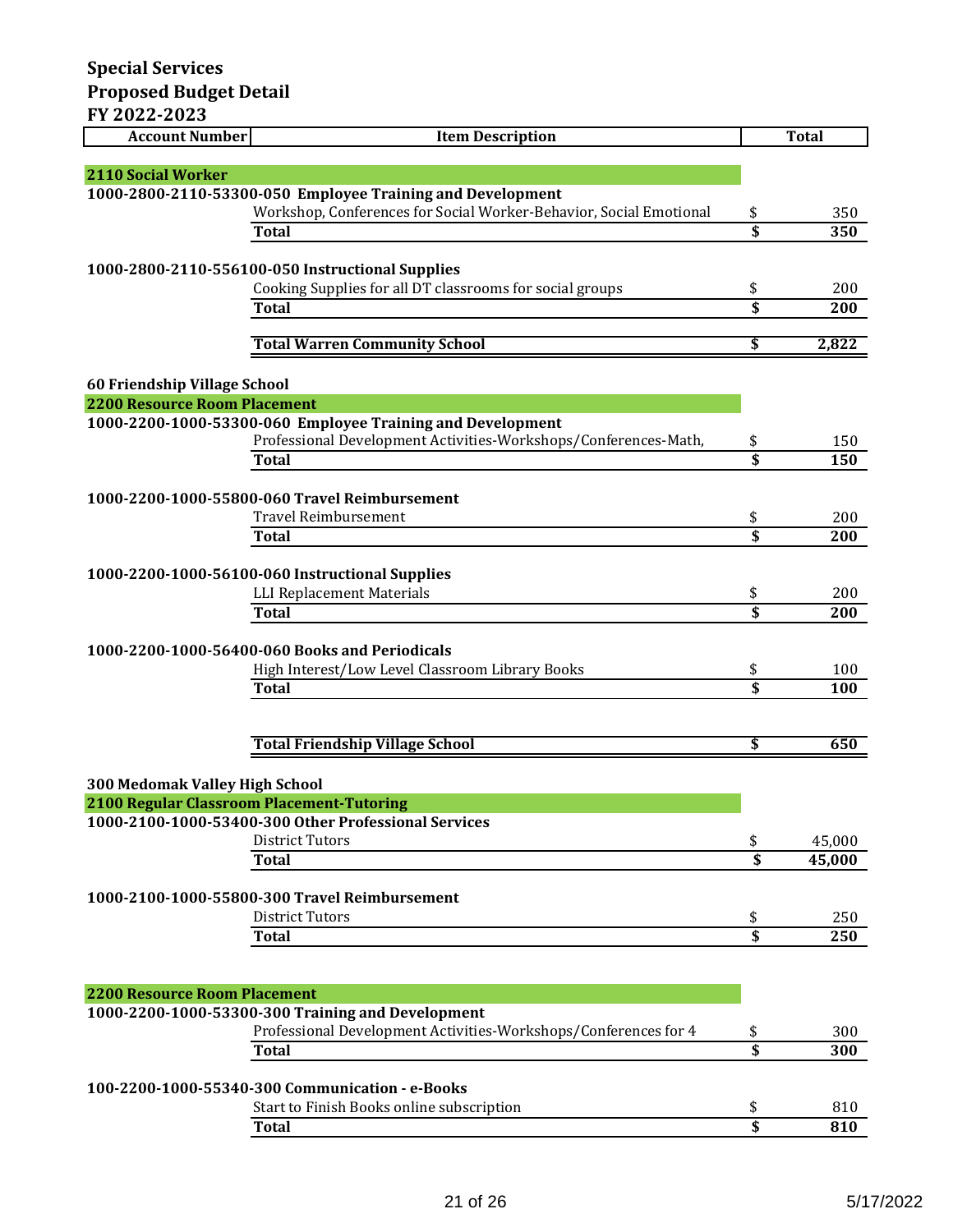| FY 2022-2023                         |                                                                |                                      |                 |
|--------------------------------------|----------------------------------------------------------------|--------------------------------------|-----------------|
| <b>Account Number</b>                | <b>Item Description</b>                                        |                                      | <b>Total</b>    |
|                                      |                                                                |                                      |                 |
|                                      | 1000-2200-1000-55800-300 Travel Reimbursement                  |                                      |                 |
|                                      | <b>Travel Reimbursement</b>                                    | \$                                   | 150             |
|                                      | Total                                                          | $\overline{\boldsymbol{\mathsf{s}}}$ | 150             |
|                                      | 1000-2200-1000-56100-300 Instructional Supplies                |                                      |                 |
|                                      | Must-know-Math 3-6th grade                                     | \$                                   | 10              |
|                                      | <b>Fraction Modular Flip Charts</b>                            | \$                                   | 84              |
|                                      | Learning Wrap-Ups                                              | \$                                   | 76              |
|                                      | Quizmo Math Game Advanced                                      | \$                                   | 75              |
|                                      | Math for Love Prime Club Game                                  | \$                                   | 14              |
|                                      | The Original Fraction Dominoes Game                            | \$                                   | 14              |
|                                      | Wireless wi-fi microphone                                      | \$                                   | 70              |
|                                      | Portable Document Camera                                       | \$                                   | 90              |
|                                      | <b>School Smart Fraction Circles</b>                           | \$                                   | 34              |
|                                      | American Educational Check and Balances                        | \$                                   | 109             |
|                                      | Mini projector wi-fi                                           | \$                                   | 75              |
|                                      | Dry Erase Board 16x22                                          | \$                                   | 54              |
|                                      | <b>SCOPE 2 teachers</b>                                        | \$                                   | 300             |
|                                      | Action 2 teachers                                              | \$                                   | 270             |
|                                      | Dyna Math 2 teachers                                           | \$                                   | 360             |
|                                      | C-Line Poly Portfolio 3 hole punch                             | \$                                   | 60              |
|                                      | <b>Total</b>                                                   | \$                                   | 1,695           |
|                                      |                                                                |                                      |                 |
|                                      | 1000-2200-1000-56400-300 Books and Periodicals                 |                                      |                 |
|                                      | Pacemaker Practical Math Teacher's Edition                     | \$                                   | 55              |
|                                      | <b>Total</b>                                                   | \$                                   | $\overline{55}$ |
| <b>2300 Self-Contained Placement</b> |                                                                |                                      |                 |
|                                      | 1000-2300-1000-53300-300 Employee Training and Development     |                                      |                 |
|                                      | Professional Development-Conferences/Workshops for 4 teachers- | \$                                   | 300             |
|                                      | <b>Total</b>                                                   | \$                                   | 300             |
|                                      |                                                                |                                      |                 |
|                                      | 1000-2300-1000-55630-300 Tuition Paid to Private Schools       |                                      |                 |
|                                      | Spurwink (4), CAAD (1)                                         | \$                                   | 287,608         |
|                                      | <b>Total</b>                                                   | $\overline{\boldsymbol{\mathsf{s}}}$ | 287,608         |
|                                      |                                                                |                                      |                 |
|                                      | 1000-2300-1000-55800-300 Travel Reimbursement                  | \$                                   | 100             |
|                                      | <b>Total</b>                                                   | $\overline{\mathsf{s}}$              | 100             |
|                                      |                                                                |                                      |                 |
|                                      | 1000-2300-1000-56100-300 Instructional Supplies                |                                      |                 |
|                                      | wifi projector<br>Liquid Motion Bubbler for Sensory Play       | \$<br>\$                             | 70<br>7         |
|                                      | Impresa Products 5-pk of Stretchy String Fidget                |                                      | 10              |
|                                      | BeYumi Marble Fidget Toys                                      | \$<br>\$                             | 24              |
|                                      | The Classics Learning Board                                    | \$                                   | 48              |
|                                      | Lifeskills Handbook Set                                        | \$                                   | 165             |
|                                      | <b>Community Resources Handbook</b>                            | \$                                   | 16              |
|                                      | Managing Money Workbook                                        | \$                                   | 16              |
|                                      | <b>Consumer Spending Workbook</b>                              | \$                                   | 16              |
|                                      | Framed Magnetic Calendar Whiteboard                            |                                      | 30              |
|                                      | <b>Brainbox Invention</b>                                      | \$<br>\$                             | 15              |
|                                      | Vanderfileds ear muffs for kids                                | \$                                   | 22              |
|                                      | Office chair                                                   | \$                                   | 68              |
|                                      |                                                                |                                      |                 |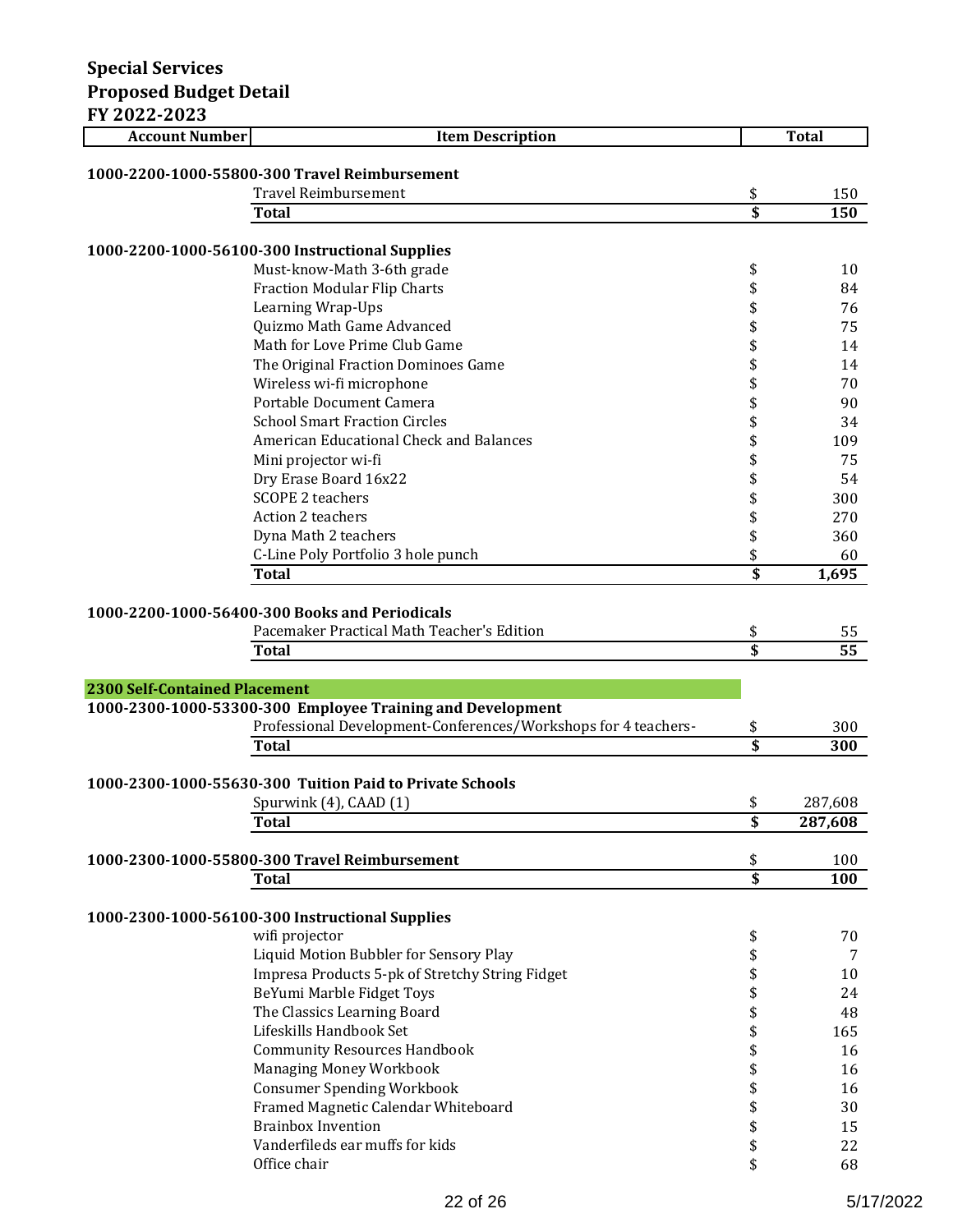| II AUAL-AUAJ<br><b>Item Description</b><br><b>Account Number</b>                                             |                                      | <b>Total</b> |
|--------------------------------------------------------------------------------------------------------------|--------------------------------------|--------------|
| Food Cooking Program for Life Skills 1                                                                       | \$                                   | 700          |
| Reading Pen 2 Reading Assistive Scanning Pen                                                                 | \$                                   | 190          |
| Aluminum Commercial Baker's Half Sheet Pan Set                                                               | \$                                   | 20           |
| Sliceable fruits & veggies                                                                                   | \$                                   | 29           |
| Construction set in a box                                                                                    | \$                                   | 26           |
| Snail Pace Race                                                                                              | \$                                   | 45           |
| Chunks Words building games                                                                                  | \$                                   | 52           |
| Spelligator                                                                                                  | \$                                   | 41           |
| <b>Telling Time</b>                                                                                          | \$                                   | 64           |
| <b>Community Game</b>                                                                                        | \$                                   | 120          |
| wireless wifi projector                                                                                      | \$                                   | 70           |
| <b>Mathlink Cubes</b>                                                                                        | \$                                   | 13           |
| <b>Bucket Balance</b>                                                                                        | \$                                   | 15           |
| Wipe On/Wipe Off Clock                                                                                       | \$                                   | 14           |
| <b>Classroom Schedule</b>                                                                                    | \$                                   | 50           |
| Big Joe Bean Bag                                                                                             | \$                                   | 60           |
| The Classics Learning Board                                                                                  | \$                                   | 48           |
| <b>Spire Blackline Masters</b>                                                                               | \$                                   | 42           |
| Food Cooking Program for Life Skills 2                                                                       | \$                                   | 715          |
| Spire Level 1                                                                                                | \$                                   | 46           |
| Ranger Rick Jr.                                                                                              | \$                                   | 20           |
| Portable Document Camera                                                                                     | \$                                   | 90           |
| <b>Current Event Magazines</b>                                                                               | \$                                   | 35           |
| Learning to Sequence                                                                                         | \$                                   | 17           |
| Food Cooking Program for both DT classrooms and pizza reward parties                                         | \$                                   | 1,065        |
| <b>Total</b>                                                                                                 | $\overline{\$}$                      | 4,094        |
| 1000-2200-2700-58500-300 Field Trip Transportation                                                           |                                      |              |
| Field Trips combined for DT/LS                                                                               | \$                                   | 550          |
| <b>Total</b>                                                                                                 | $\overline{\$}$                      | 550          |
|                                                                                                              |                                      |              |
| <b>2400 Home/Hospital Instruction</b>                                                                        |                                      |              |
| 1000-2400-1000-53440-300 Purchased Professional Services                                                     |                                      |              |
| Tutoring                                                                                                     | \$                                   | 5,000        |
| <b>Total</b>                                                                                                 | $\overline{\boldsymbol{\mathsf{s}}}$ | 5,000        |
|                                                                                                              |                                      |              |
| 2110 Social Worker/BCBA                                                                                      |                                      |              |
| 1000-2800-2110-53300-300 Employee Training and Development                                                   |                                      |              |
| Professional Development-Workshops/Conferences-Behavior, Social                                              | \$                                   | 500          |
| <b>Total</b>                                                                                                 | \$                                   | 500          |
| 1000-2800-2110-55800-300 Travel Reimbursement                                                                |                                      |              |
| <b>Travel Reimbursement</b>                                                                                  | \$                                   | 250          |
| Total                                                                                                        | $\overline{\mathbf{s}}$              | 250          |
|                                                                                                              |                                      |              |
| 1000-2800-2110-56100-300 Instructional Supplies<br>Social Worker Supplies for social groups in DT classrooms |                                      | 100          |
| <b>Total</b>                                                                                                 | \$<br>$\overline{\$}$                | 100          |
|                                                                                                              |                                      |              |
| <b>Total Medomak Valley High School</b>                                                                      | \$                                   | 346,762      |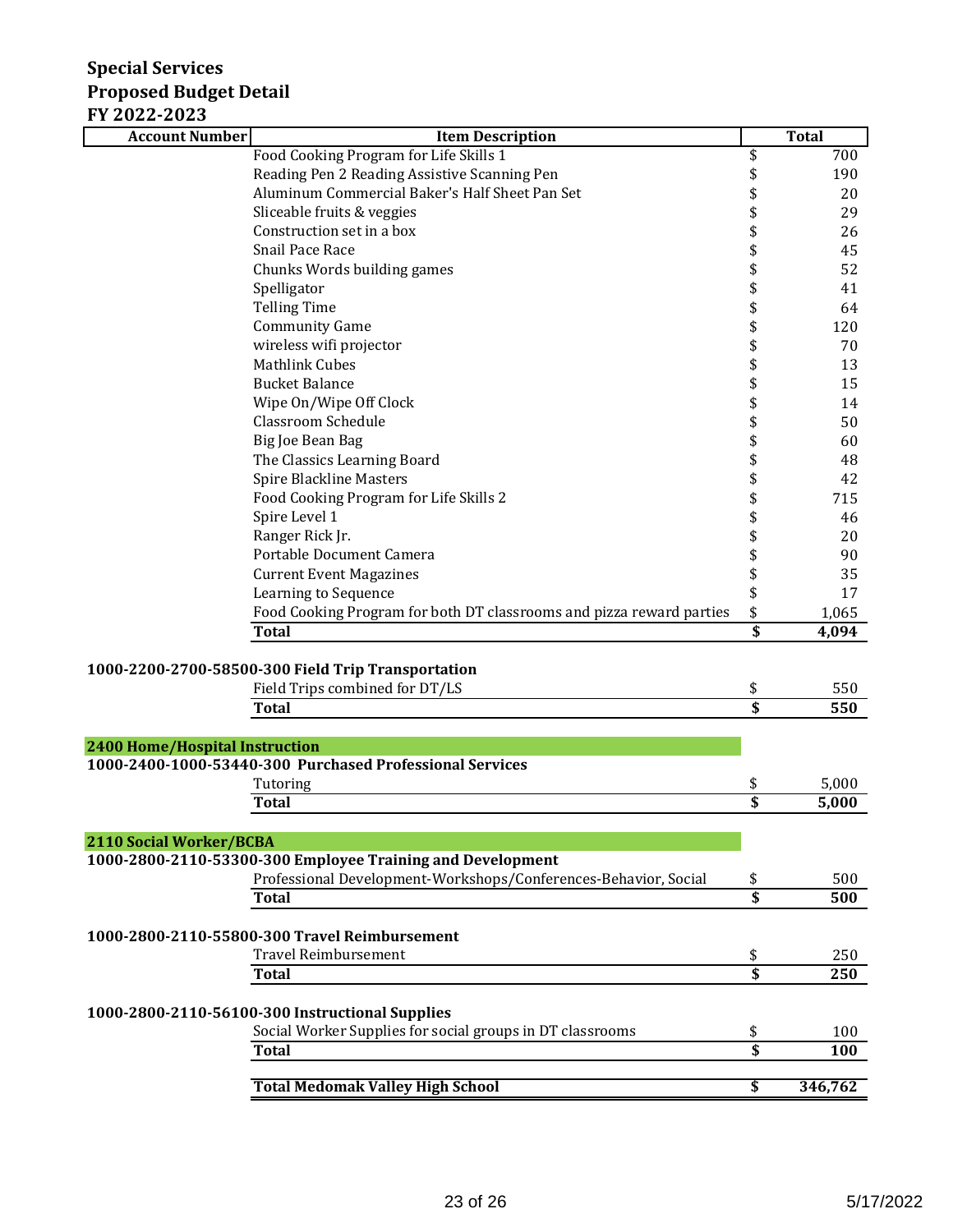| <b>Account Number</b>                           | <b>Item Description</b>                                         |                         | <b>Total</b> |
|-------------------------------------------------|-----------------------------------------------------------------|-------------------------|--------------|
|                                                 |                                                                 |                         |              |
| 2500 Special Ed Administration                  |                                                                 |                         |              |
|                                                 | 1000-2500-2330-53300-900 Employee Training and Development      |                         |              |
|                                                 | Fall Conference, Director's Academy, DrummondWoodsum, MADSEC,   | \$                      | 4,000        |
|                                                 | <b>Total</b>                                                    | $\overline{\mathbf{s}}$ | 4,000        |
|                                                 |                                                                 |                         |              |
|                                                 | 1000-2500-2330-53440-900 Contracted Services                    |                         |              |
|                                                 | MaineCare seed, legal services                                  | \$                      | 217,500      |
|                                                 | <b>Legal Services</b>                                           | \$                      | 30,000       |
|                                                 | <b>Total</b>                                                    | \$                      | 247,500      |
|                                                 |                                                                 |                         |              |
|                                                 | 1000-2500-2330-54310-900 Non-Technology Repairs and Maintenance |                         |              |
|                                                 | Photocopier maintenance, FM systems, Shredding                  | \$                      | 1,420        |
|                                                 | Total                                                           | \$                      | 1,420        |
|                                                 |                                                                 |                         |              |
|                                                 | 1000-2500-2330-55320-900 Communication - Telephones             |                         |              |
|                                                 | Cell phones for Director and Assistant Director                 | \$                      | 720          |
|                                                 | <b>Total</b>                                                    | $\overline{\mathbf{s}}$ | 720          |
|                                                 |                                                                 |                         |              |
|                                                 | 1000-2500-2330-55340-900 Communication - e-Books                |                         |              |
|                                                 | Boardmaker district license                                     | \$                      | 1,000        |
|                                                 | Total                                                           | $\overline{\mathbf{s}}$ | 1,000        |
|                                                 |                                                                 |                         |              |
|                                                 | 1000-2500-2330-55400-900 Communication - Advertising            |                         |              |
|                                                 | Legal notices, destruction of records                           | \$                      | 350          |
|                                                 | <b>Total</b>                                                    | $\overline{\mathbf{s}}$ | 350          |
|                                                 |                                                                 |                         |              |
|                                                 | 1000-2500-2330-55610-900 Tuition Paid to SAUs                   |                         |              |
|                                                 | Tutors for students that are hospitalized                       | \$                      | 2,000        |
|                                                 | Total                                                           | $\overline{\$}$         | 2,000        |
|                                                 |                                                                 |                         |              |
|                                                 | 1000-2500-2330-55800-900 Travel Reimbursement                   |                         |              |
|                                                 | Director and Assistant Director district travel                 | \$                      | 3,000        |
|                                                 | Total                                                           | \$                      | 3,000        |
|                                                 |                                                                 |                         |              |
|                                                 | 1000-2500-2330-56000-900 General Supplies                       |                         |              |
|                                                 | Office supplies for Special Services                            | \$                      | 2,000        |
|                                                 | <b>Total</b>                                                    | $\overline{\mathbf{s}}$ | 2,000        |
|                                                 |                                                                 |                         |              |
|                                                 | 1000-2500-2330-56400-900 Books and Periodicals                  |                         |              |
|                                                 | School Law Advisory, etc.                                       | \$                      | 550          |
|                                                 | <b>Total</b>                                                    | \$                      | 550          |
|                                                 |                                                                 |                         |              |
|                                                 | 1000-2500-2330-58100-900 Dues and Fees - Memberships            |                         |              |
|                                                 | MADSEC for Director, Asst Director, Admin Assistant             | \$                      | 550          |
|                                                 | <b>Total</b>                                                    | \$                      | 550          |
|                                                 |                                                                 |                         |              |
| 1000-2500-2330-58120-900 MaineCare Billing Fees |                                                                 |                         |              |
|                                                 | MaineCare Billing Fees                                          | \$                      | 8,000        |
|                                                 | SPEDNet                                                         | \$                      | 8,000        |
|                                                 | <b>Total</b>                                                    | \$                      | 16,000       |
|                                                 |                                                                 |                         |              |
|                                                 | <b>TOTAL 2500 Special Ed Administration</b>                     | \$                      | 279,090      |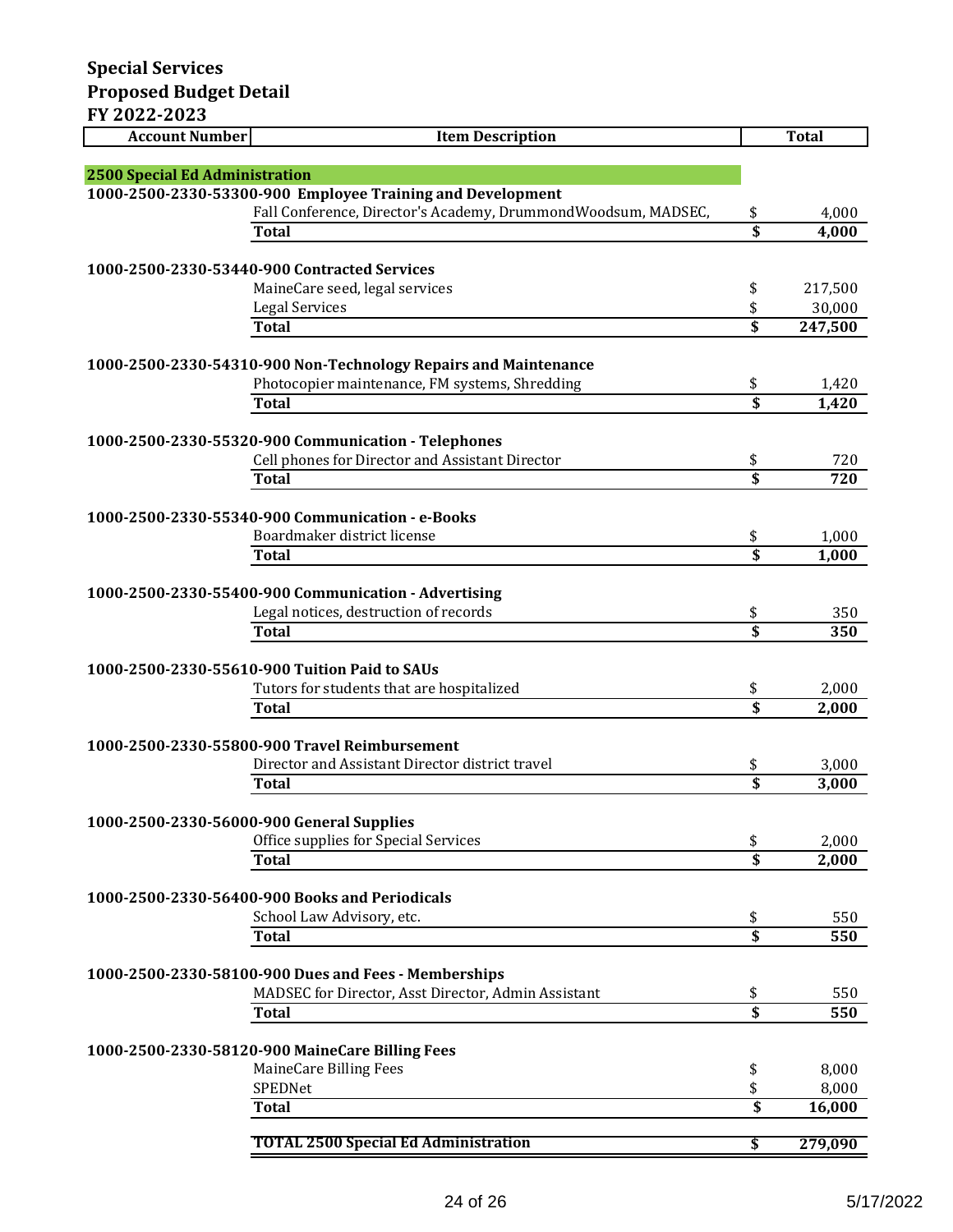| FY 2022-2023                               |                                                                                                                                     |                               |              |
|--------------------------------------------|-------------------------------------------------------------------------------------------------------------------------------------|-------------------------------|--------------|
| <b>Account Number</b>                      | <b>Item Description</b>                                                                                                             |                               | <b>Total</b> |
| 950 Elementary District Wide               |                                                                                                                                     |                               |              |
| <b>2400 Home/Hospital Instruction</b>      |                                                                                                                                     |                               |              |
|                                            | 1000-2400-1000-53440-950 Purchased Professional Services                                                                            | \$                            | 1,500        |
|                                            | <b>Total</b>                                                                                                                        | \$                            | 1,500        |
|                                            |                                                                                                                                     |                               |              |
| <b>2140 Student Psychological Services</b> |                                                                                                                                     |                               |              |
|                                            | 1000-2800-2140-53300-950 Employee Training and Development<br>Training and Development for psych services-behavior, autism, trauma, |                               |              |
|                                            | testing, etc                                                                                                                        | \$                            | 500          |
|                                            | <b>Total</b>                                                                                                                        | \$                            | 500          |
|                                            |                                                                                                                                     |                               |              |
|                                            | 1000-2800-2140-53440-950 Purchased Professional Services                                                                            |                               |              |
|                                            | Contracted Services Psychological services                                                                                          | \$<br>$\overline{\mathbf{s}}$ | 103,000      |
|                                            | <b>Total</b>                                                                                                                        |                               | 103,000      |
|                                            | 1000-2800-2140-55340-950 Communication-e-Books                                                                                      |                               |              |
|                                            | online testing and scoring subscription                                                                                             | \$                            | 2,274        |
|                                            | <b>Total</b>                                                                                                                        | \$                            | 2,274        |
|                                            |                                                                                                                                     |                               |              |
|                                            | 1000-2800-2140-55800-950 Travel Reimbursement                                                                                       |                               |              |
|                                            | Travel Reimbursement for psych services                                                                                             | \$                            | 1,000        |
|                                            | <b>Total</b>                                                                                                                        | $\overline{\mathbf{s}}$       | 1,000        |
|                                            |                                                                                                                                     |                               |              |
|                                            | 1000-2800-2140-56100-950 Instructional Supplies                                                                                     |                               |              |
|                                            | PPVT-5 Stimulus Book                                                                                                                | \$                            | 178          |
|                                            | Q-Global Scoring                                                                                                                    | \$                            | 144          |
|                                            | Conners-Parent                                                                                                                      | \$                            | 272          |
|                                            | Conners-Teacher                                                                                                                     | \$                            | 272          |
|                                            | ASRS-Parent<br>ASRS-Teacher                                                                                                         | \$                            | 126          |
|                                            | WISC-V Record Form                                                                                                                  | \$                            | 252          |
|                                            |                                                                                                                                     | \$                            | 1,120        |
|                                            | WISC-V Response Booklet Coding & Symbol Search<br>BASC 3 Parent Ages 6-11                                                           | \$                            | 356<br>276   |
|                                            | BASC 3 Parent Ages 12-21                                                                                                            | \$                            | 92           |
|                                            | BASC 3 Self-Report Ages 6-11                                                                                                        | \$<br>\$                      |              |
|                                            | BASC 3 Self-Report Ages 12-21                                                                                                       | \$                            | 184<br>184   |
|                                            | BASC 3 Teacher Ages 6-11                                                                                                            |                               | 184          |
|                                            | BASC 3 Teacher Ages 12-21                                                                                                           | \$<br>\$                      | 184          |
|                                            | WIAS-IV                                                                                                                             | \$                            | 80           |
|                                            | Vineland                                                                                                                            | \$                            | 369          |
|                                            | <b>BASC 3 Scoring</b>                                                                                                               | \$                            | 240          |
|                                            | FAR Reading and Math Assessment Combo                                                                                               | \$                            | 487          |
|                                            | <b>Total</b>                                                                                                                        | \$                            | 5,000        |
|                                            |                                                                                                                                     |                               |              |
| <b>2150 Student Speech Pathology</b>       |                                                                                                                                     |                               |              |
|                                            | 1000-2800-2150-53300-950 Employee Training and Development                                                                          |                               |              |
|                                            | Training and Development for 1 speech therapists                                                                                    | \$                            | 750          |
|                                            | <b>Total</b>                                                                                                                        | $\overline{\mathbf{s}}$       | 750          |
|                                            |                                                                                                                                     |                               |              |
|                                            | 1000-2800-2150-55800-950 Travel Reimbursement                                                                                       |                               |              |
|                                            | Travel Reimbursement for speech                                                                                                     | \$                            | 100          |

**1000-2800-2150-56100-950 Instructional Supplies**

**Total \$ 100**